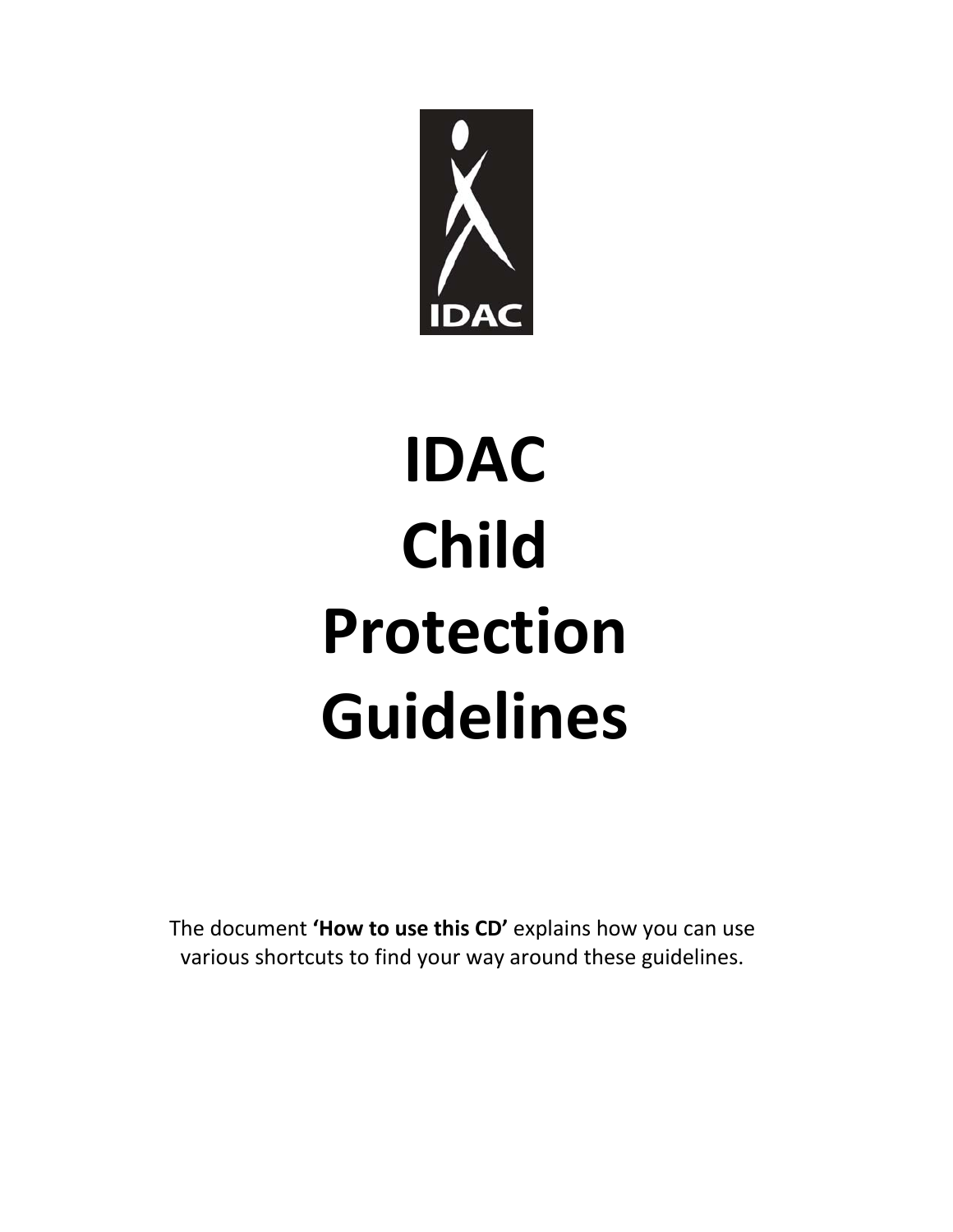# **IDAC Child Protection Guidelines**

## **Contents**

| Appendix 3a: Sample Policy Statement on the Involvement of parents/guardians 29      |
|--------------------------------------------------------------------------------------|
|                                                                                      |
|                                                                                      |
| Appendix 5: Sample Standard Form for Reporting Child Protection                      |
|                                                                                      |
|                                                                                      |
|                                                                                      |
|                                                                                      |
|                                                                                      |
|                                                                                      |
|                                                                                      |
| Appendix 12: Sample Declaration of Acceptance of IDAC Child Protection Guidelines 44 |
|                                                                                      |
|                                                                                      |

© The Institute of Drama and Communication, 2008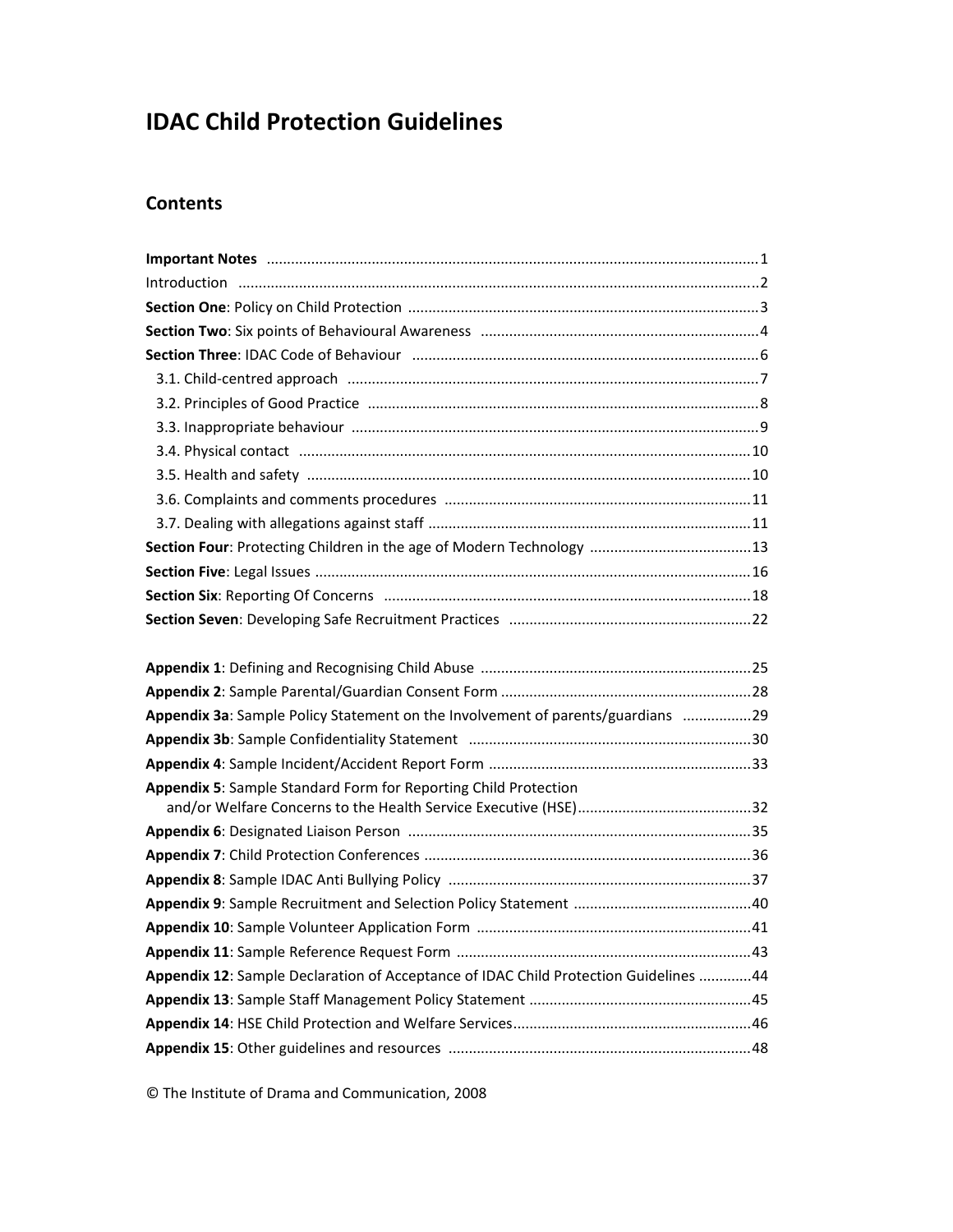## **Please Note**

<span id="page-2-0"></span>This publication is intended as an information resource for IDAC members and other drama staff, employed or voluntary. It is not intended as, nor is it suitable to be used as, advice on how to teach drama. Child protection is essentially a legal issue, and it is therefore vital that all users of this document who wish to work with children should **obtain legal advice** before doing so.

In this document, the word *'drama teacher'* is used to refer to a 'speech, drama and communication teacher'. Where the context allows, references to 'drama teachers' should also be taken to include any assistants/staff employed on a paid or unpaid basis by the drama teacher.

# **Disclaimer**

The issues discussed in this publication can be complex, and resolutions will vary from person to person and jurisdiction to jurisdiction. **This document should not be considered a substitute for professional legal advice. While care has been taken in the preparation of this material, the writer and IDAC as publisher do not accept responsibility for any errors or omissions, nor for the result of actions taken on the basis of this information**.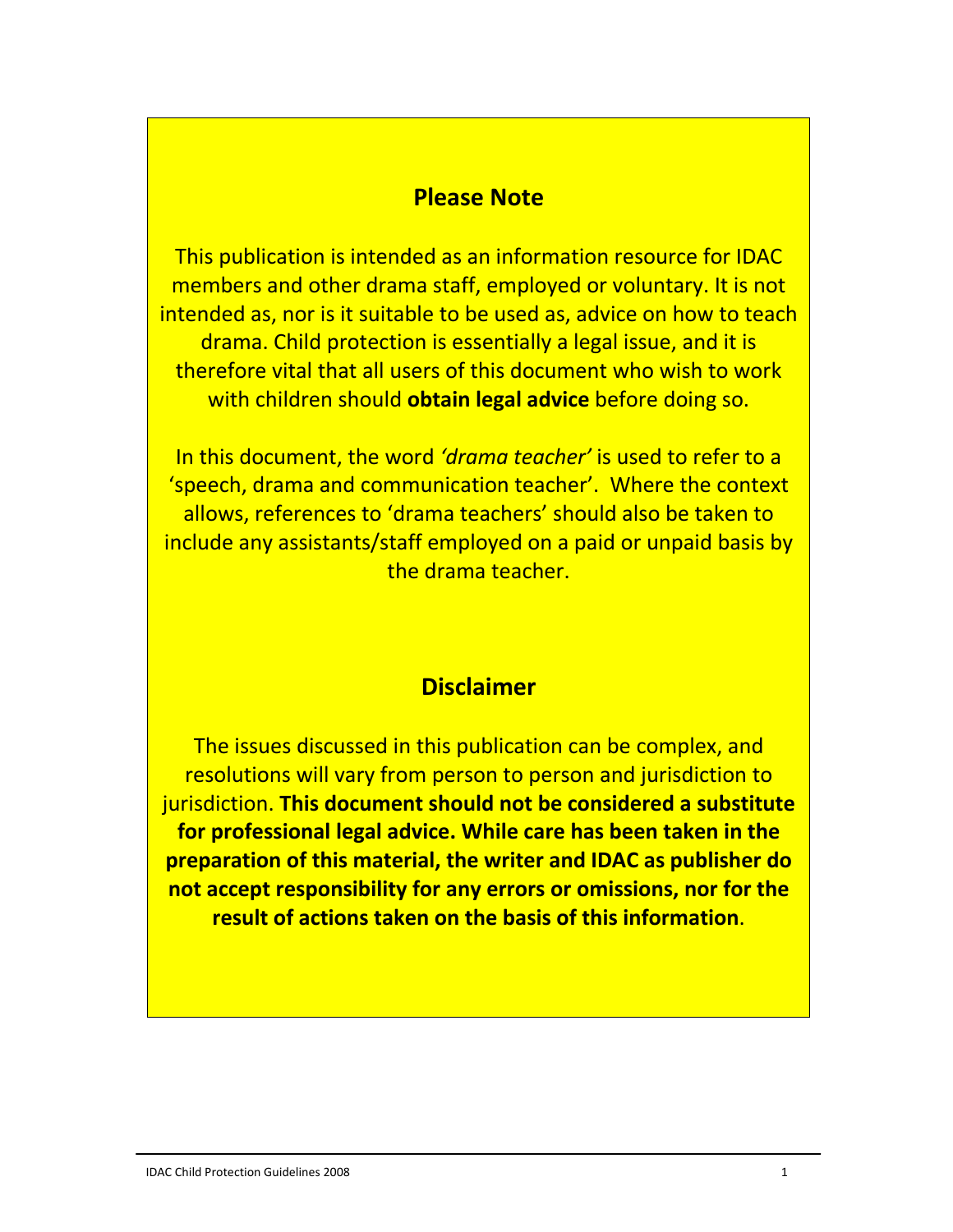# <span id="page-3-0"></span>**Introduction**

This document is aimed at drama teachers who provide drama and communication services for children.

It offers guidance on

- the promotion of child welfare
- the development of safe practices in work with children
- how to recognise signs of child abuse
- the correct steps to take if abuse is suspected, witnessed or disclosed
- reporting suspected or actual child abuse to the statutory authorities
- recruitment and selecting staff/volunteers
- managing and supervising staff/volunteers
- dealing with incidents and accidents
- how to handle all these issues sensitively and confidentially.

Participation in drama and communication classes offers children the opportunity to benefit socially, educationally and recreationally. In some instances, it can compensate for deprivation, loss or stress being experienced by them and enhance the quality of their lives. Drama teachers who work in these settings are particularly well placed to support children who are going through bad times, or to identify children who have been or are at risk of being harmed. This document is designed to enable drama teachers to provide children with the highest possible quality of care, and to protect them, as far as possible, from all forms of harm.

This document should be read in conjunction with *"Children First ‐ National Guidelines for the Protection and Welfare of Children"* (Department of Health and Children, 2004).

All drama teachers working with or providing services for children should be familiar with *"Children First".* These guidelines are consistent with the aforementioned guidelines.

This document is not intended to be a practice manual, and does not claim to address all the complexities of child abuse. Rather, it offers a practical guide to drama teachers who work with children by outlining a number of fundamental principles of good practice, highlighting the key elements of each one and discussing the issues raised. This approach is based on the belief that any person who is involved with children has a moral obligation to provide them with child-centred, safe and high quality care.

Each section of this document offers practical advice on how drama teachers can put the general principles that have been outlined into practice, though of course, they may have to be adapted according to the nature of the service being provided by each drama teacher. The document is accompanied by factual information on this area which should prove useful for drama teachers as well as those using its services and the general public. The document also contains appendices with useful information and sample forms.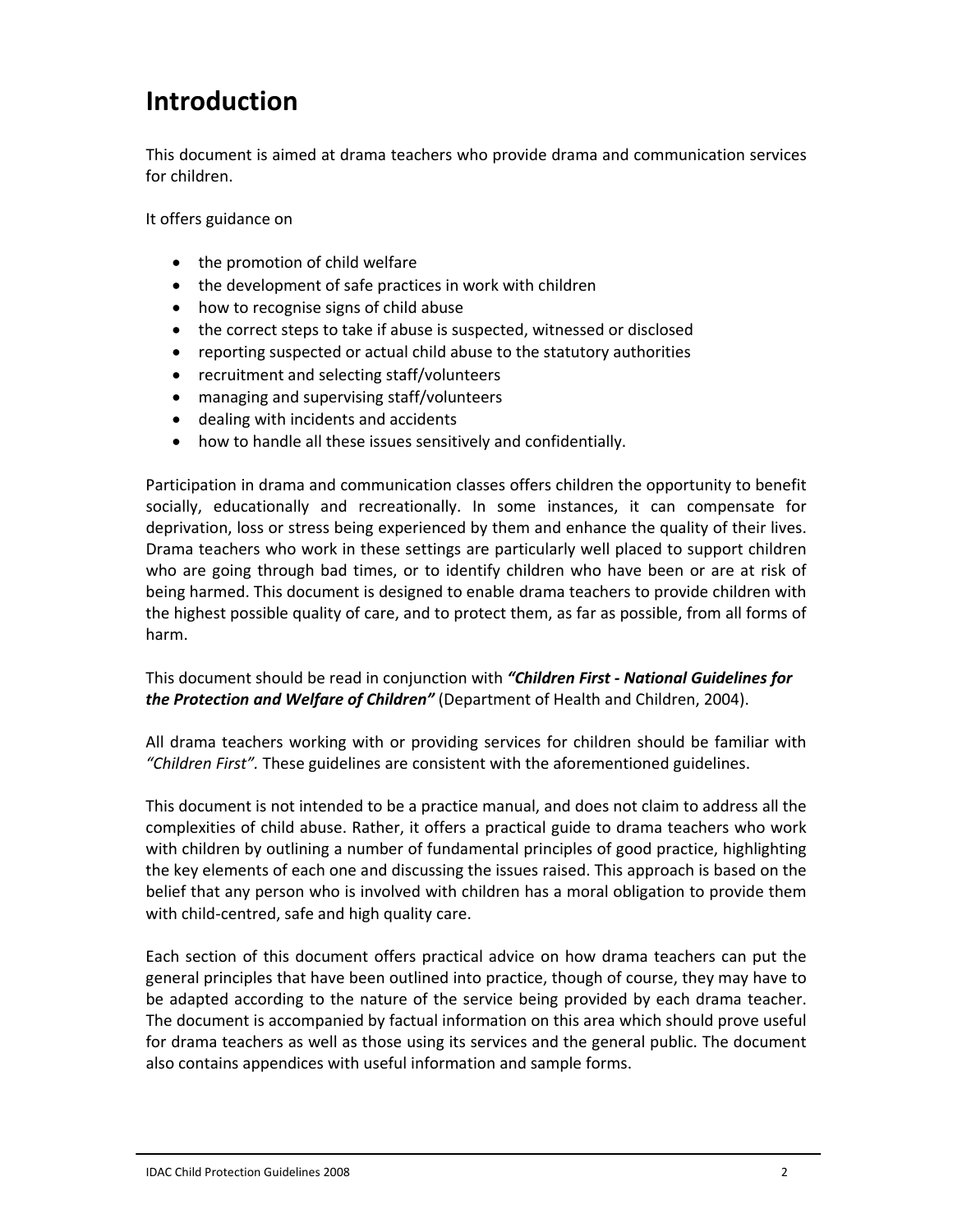# <span id="page-4-0"></span>**Section One: Policy on Child Protection**

This policy acknowledges that

- child abuse exists and can present itself in any of its forms, physical, emotional, neglect or sexual, alone or in combination;
- children may be abused and/or neglected by their parents, carers, guardians or other trusted adults as well as by strangers;
- abuse may be perpetrated by individuals, groups or networks of individuals;
- children may also be abused by other children.

Children and young persons under the age of 18 of all races, religions and cultures, with or without disabilities, from any model of family life have an equal right to protection from abuse. The Child Care Act 1991 defines a child as a "*person under the age of 18 years other than a person who is or has been married*" (Section 2.1).

The Health Service Executive has a legal responsibility for the protection of children. Drama teachers have a responsibility to be aware of the specific child protection procedures of the HSE in the areas within which they work.

**Record keeping** is essential in relation to child protection issues. Records should be kept of all incidences relating to child abuse, including both allegations and concerns. These records should be kept in a separate file by the teacher and, in a school setting, copied to the school's Designated Liaison Person.

It is good practice to ensure that all workers and volunteers who will work with children, as part of their studies/responsibilities, complete an application form similar to the one attached as **[Appendix](#page-42-0) 10**. Garda vetting services may at some stage be made available to IDAC. If and when such services are provided the use of vetting will be discussed and added to these guidelines if deemed appropriate.

Drama teachers must undertake to observe principles of confidentiality in all procedures related to child protection.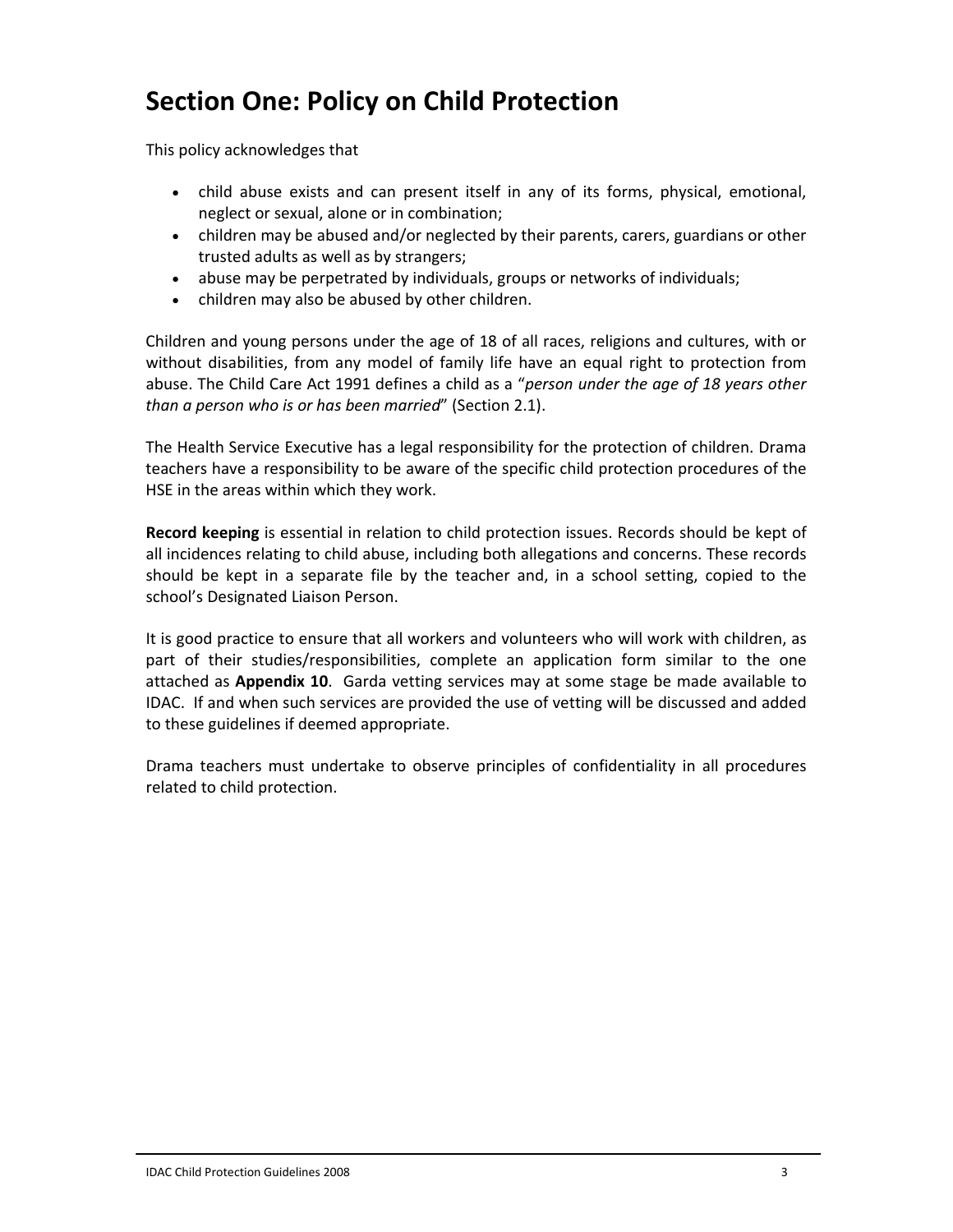# <span id="page-5-0"></span>**Section Two: Six points of Behavioural Awareness**

## **1. Act in an open and visible manner**

When working with students, drama teachers should ensure that an open environment exists. If a situation arises where a certain amount of privacy is required (e.g. a disciplinary issue or treatment of an injury) always have someone with you or make sure that others are informed, are within vision and, preferably, within earshot.

Where possible, ensure that there is another adult present, for the safety of the pupils, as well as for the security and well being of the teacher/assistant.

## **2. Sometimes it's better not to join in**

There are, and always have been, situations where drama teachers join in games 'to make up the numbers' or to encourage greater participation or to add to the novelty of a game or activity. While everyone is having fun and no harm is done, there is a certain element of risk associated with such an activity. All it takes is for a young person to be hurt, or suggest that they had been inappropriately touched for the 'fun' to be taken as 'serious'.

Drama teachers should organise, supervise and monitor activities, but never engage in horseplay with students.

So, the simple advice is – sometimes it is better not to join in, just enjoy, supervise and watch the fun!

#### **3. Be positive in your conversation**

The way you speak to young people about themselves or others can create a positive and supportive atmosphere. Improper comment, suggestion or inappropriate humour can result in creating hurt and confusion in a child. Avoid making suggestive or salacious remarks in the presence of young people.

Keeping your conversation at the appropriate level for the age of the child will help avoid causing hurt and misinterpretation of your intentions and will provide a positive example to all children.

#### **4. Be alert to your own emotional feelings and the feelings of others**

Young people can sometimes 'hero-worship' teachers or develop a 'crush' on them. This type of situation needs to be handled sensitively without causing a feeling of rejection or of encouragement. It is important to avoid any perception of encouragement on your part.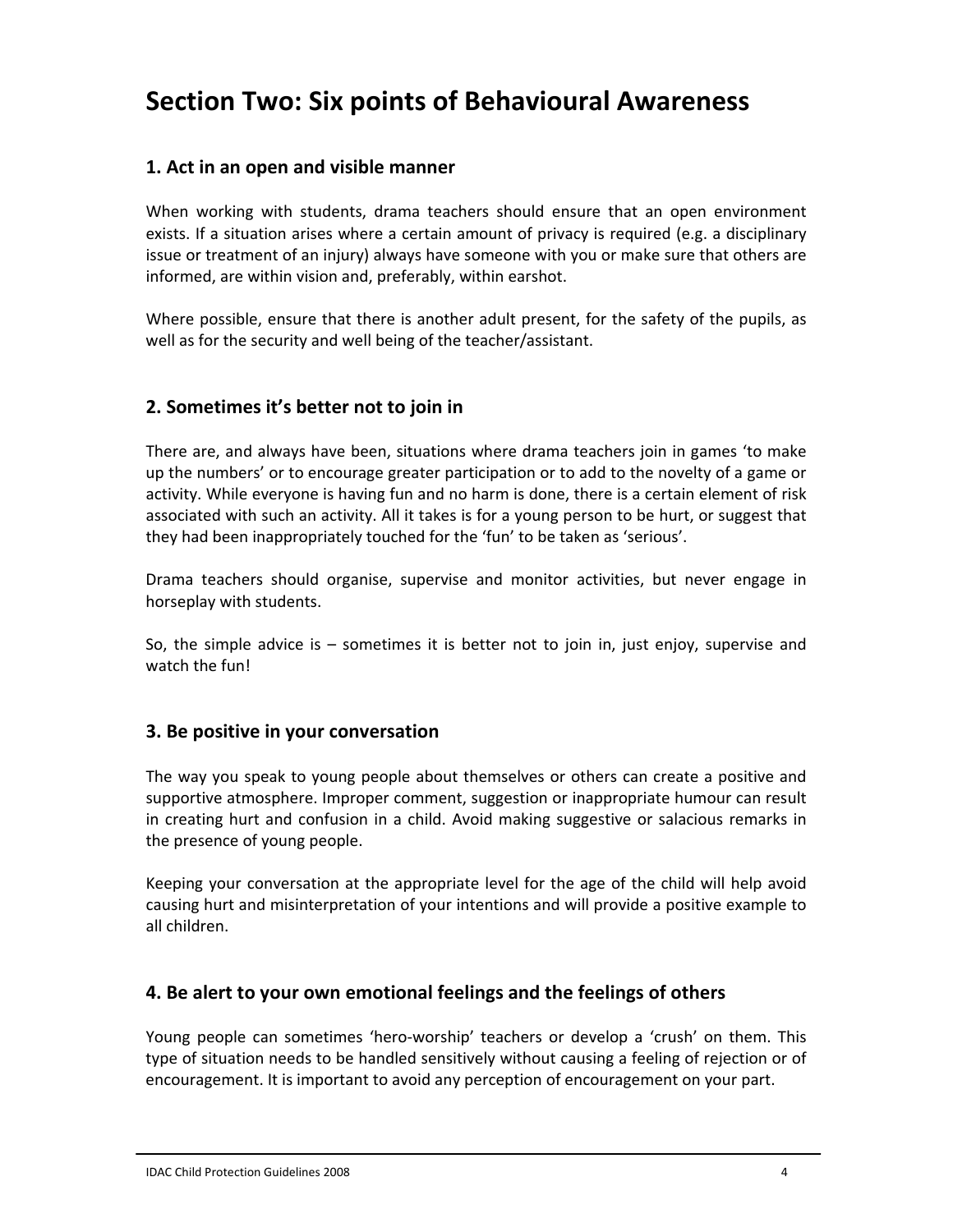One's emotions can fluctuate due to trauma, stress, bereavement and many other causes. If support is required, talk things through with another trusted adult. Avoid involving students in your emotional problems.

## **5. Consider the situation**

This may be the most important point of all: consider each situation.

While your intentions may be based on the most innocent and altruistic of motives, if in doubt about how your actions might be interpreted then adopt a safer course of action.

## **6. Protect your good name**

While your good work as a drama teacher may have earned you respect this may provide little defence in the event of any allegation of improper conduct being made against you. It is therefore important that your motives are understood to be guided by the needs of the child and that your actions are open and positive.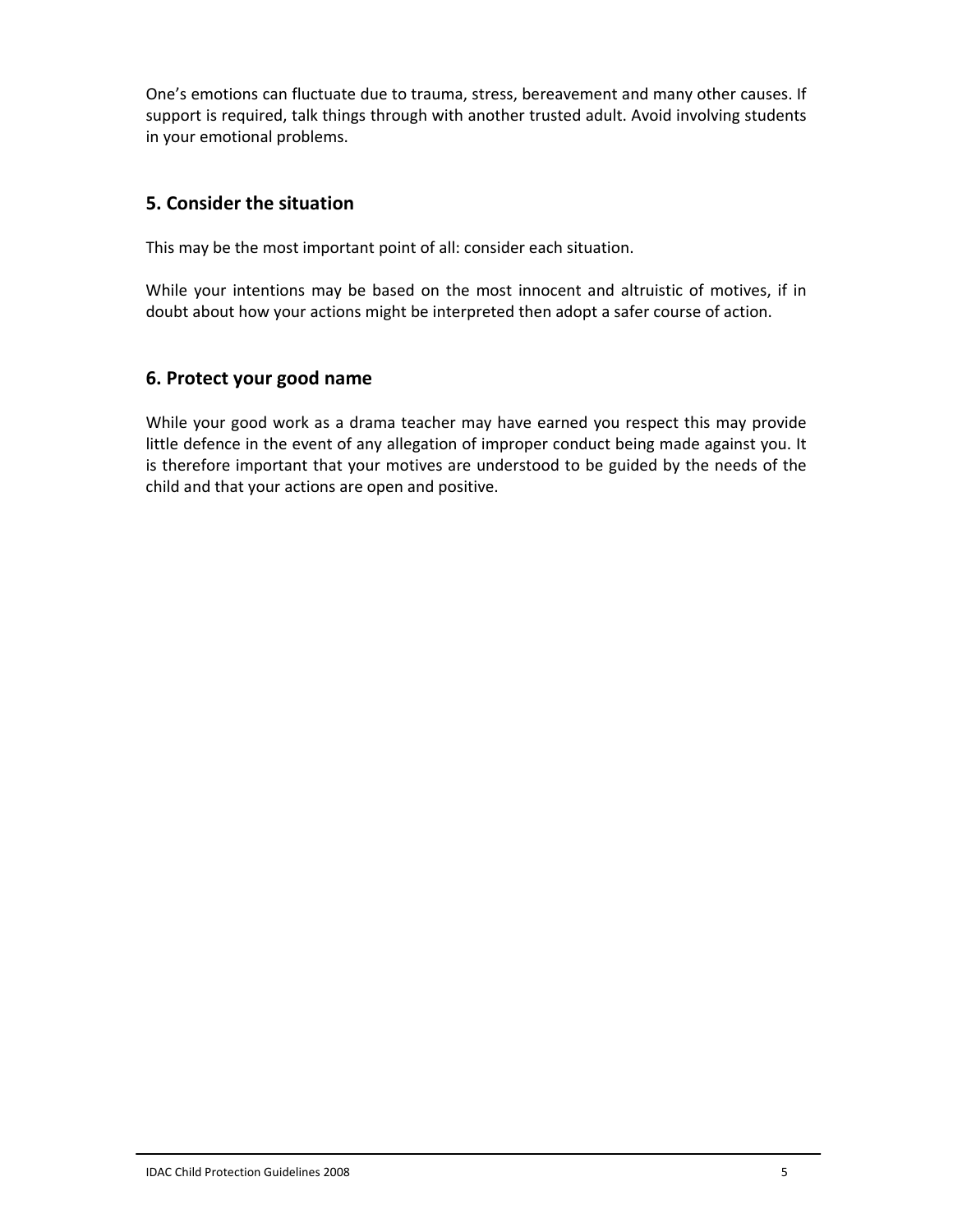# <span id="page-7-0"></span>**Section Three: IDAC Code of Behaviour**

Like all organisations IDAC believes that a code of behaviour between drama teachers and children is necessary to avoid the possibility of misunderstanding, or the potential for allegations of misconduct. **This code is for guidance purposes only and is not a legal document.**

You are responsible for establishing and maintaining appropriate boundaries and/or ensuring that meeting your own emotional needs is not dependent on your relationships with children and young people.

A good quality drama/communication class is one that values children, and centres its activities around their safety, enjoyment and comfort. Such a class should strive to develop children's self esteem, encourage each child to contribute to and participate in activities, and reward their efforts as well as their achievements.

An atmosphere built on good relationships, mutual respect and support can counter the development of bullying and other abusive behaviours. Similarly, when children have trusting relationships with teachers, they are more likely to let them know about issues that are making them unhappy.

The code of behaviour can be categorised under the following headings:

- *3.1. Child‐centred approach.*
- *3.2. Principles of good practice.*
- *3.3. Inappropriate behaviour.*
- *3.4. Physical contact.*
- *3.5. Health and safety.*
- *3.6. Complaints and comments procedures.*
- *3.7. Dealing with allegations against staff.*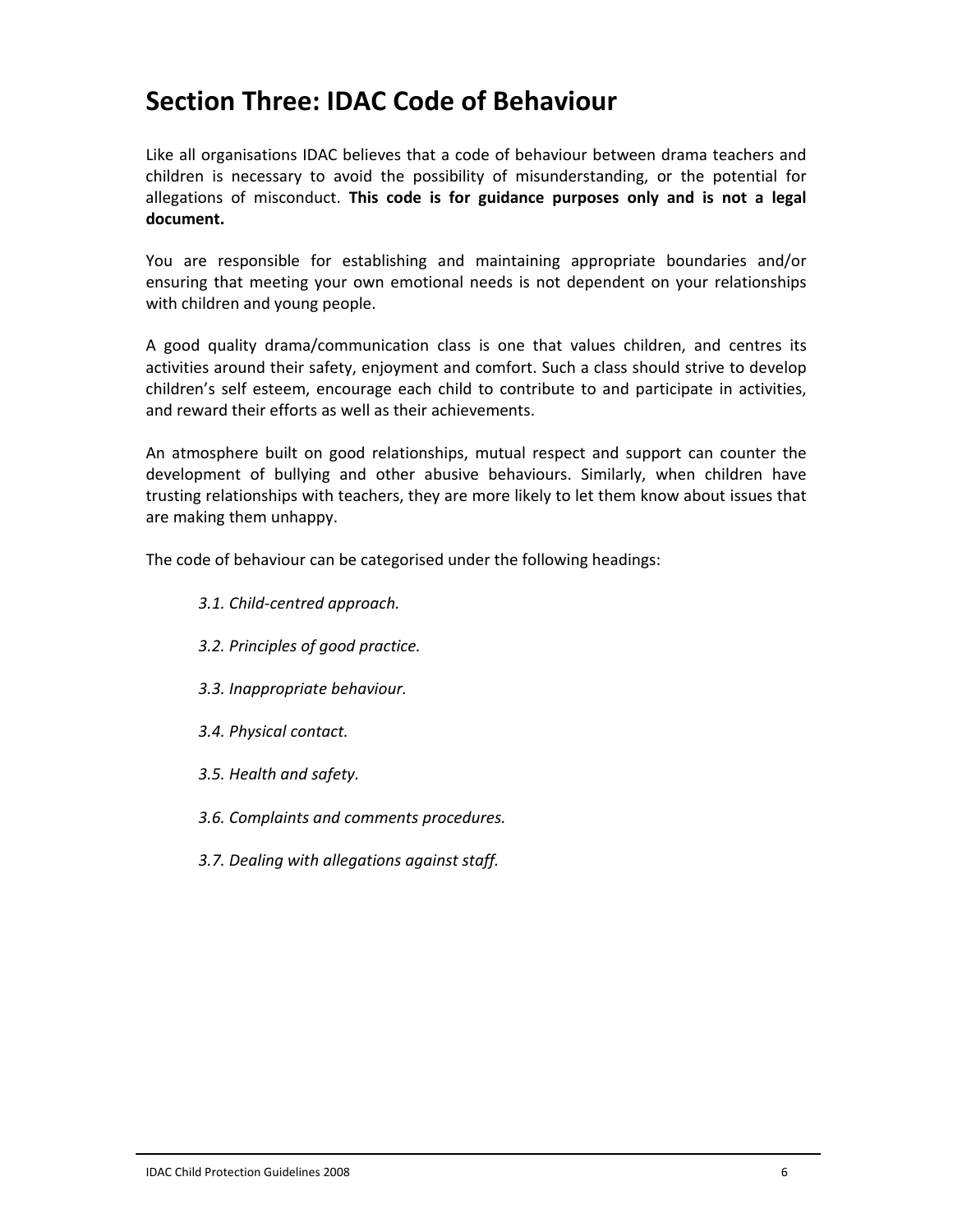## <span id="page-8-0"></span>**3.1. Child‐centred approach**

A child‐centred approach involves:

- recognising that the welfare of children must always come first, regardless of all other considerations;
- acknowledging the rights of children to be protected, treated with respect, listened to and have their own views taken into consideration;
- remembering that early intervention with children who are vulnerable or at risk may prevent serious harm from happening to them at a later stage;
- remembering that a child's age, gender and background affect the way they experience and understand what is happening to them;
- creating an environment in which children are valued, encouraged and affirmed, have their rights respected, and are treated as individuals;
- taking steps to ensure that children know their rights AND responsibilities;
- accepting that the welfare of the child is the most important consideration of any organisation providing services to children;
- eliminating as far as possible any threatening, violent or degrading behaviour.

#### *These principles can be implemented by:*

- treating students with dignity, sensitivity and respect;
- making time to listen, talk to and get to know the children;
- encouraging children to have an input into the class;
- encouraging feedback from the group;
- helping students to be safe and happy, having as much fun as possible and encouraging a positive atmosphere;
- providing encouragement, support and praise (regardless of ability);
- offering constructive criticism when needed;
- treating all children and young people as individuals and equally;
- respecting a child's or young person's personal space;
- enabling students to regard their bodies as their own property;
- leading by example;
- creating an atmosphere of trust;
- encouraging them to express feelings, fears and experiences openly;
- using appropriate language (physical and verbal);
- using age-appropriate teaching aids and materials;
- discussing boundaries on behaviour and related sanctions, as appropriate, with children and young people and their parents/guardians;
- making sure that students know the class rules about behaviour;
- agreeing a group 'contract' before beginning a session;
- being aware of a child's or young person's other commitments when scheduling rehearsals or activities, e.g., school or examinations;
- being cognisant of a child's or young person's limitations, due to a medical condition for example;
- respecting differences of ability, culture, religion, race and sexual orientation;
- never favouring one child or children over others;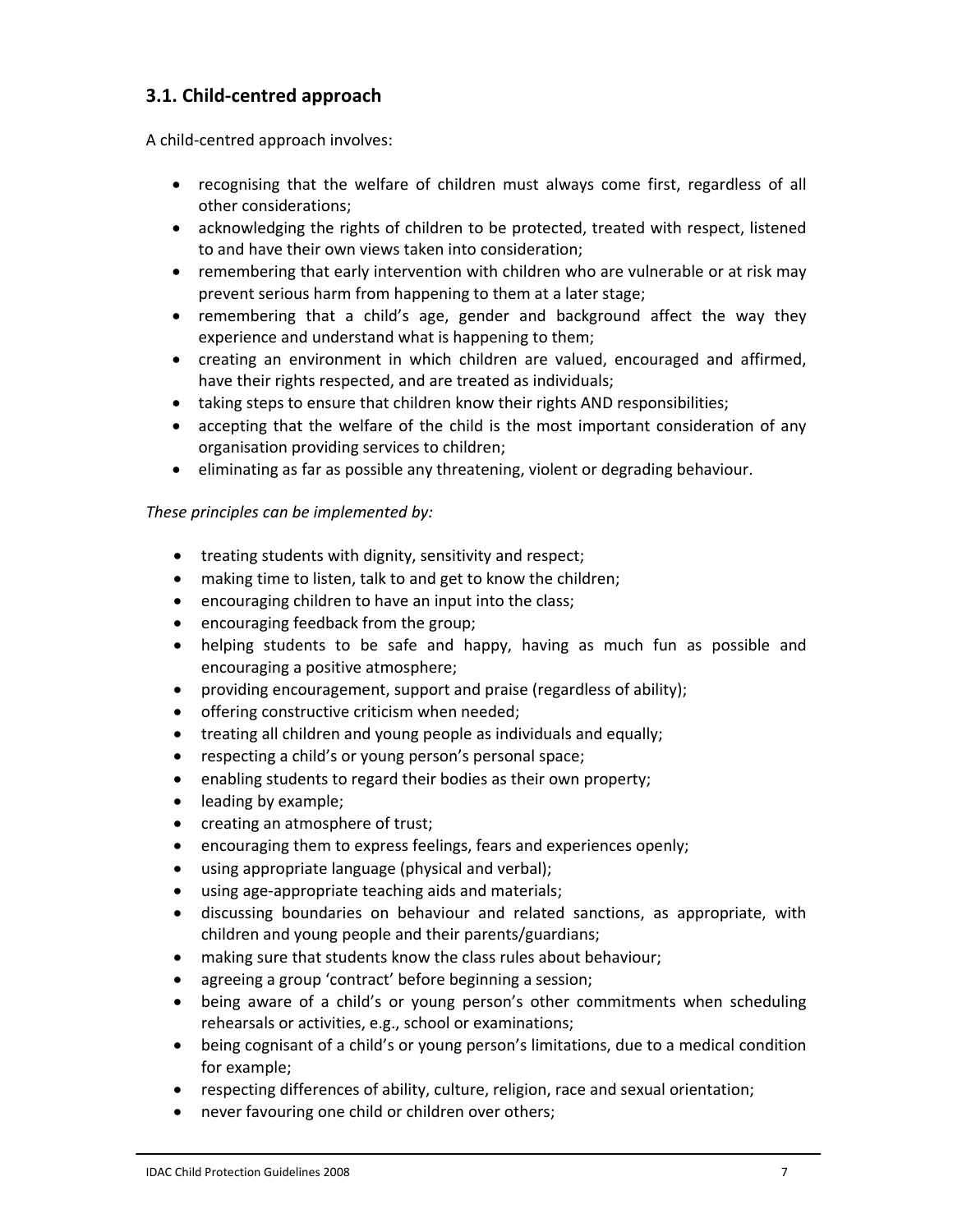- <span id="page-9-0"></span>• being sensitive to the fact that some children are more vulnerable and have special needs;
- giving written information about the organisation to children and their parents/guardians;
- adopting a child protection policy, sensitively ensuring that the children know about it, and informing all other stakeholders of its existence;
- the drama teacher and his/her assistants knowing about the principles and practices of child protection including their legal duties;
- always responding to complaints or allegations;
- helping children realise the difference between confidentiality and secrecy.

Drama teachers by their example should be a positive influence on the behaviour of young people in respecting themselves, other students and parents, and the property of themselves and others.

## **3.2. Principles of Good Practice**

The following IDAC Principles of Good Practice will help to create an environment in which children are listened to, given a sense of belonging, and kept safe; parents/guardians are supported and encouraged; and staff who work with children and young people are supported and protected.

Drama teachers providing services for children should:

- implement a child protection policy that raises awareness about the possibility of child abuse occurring and outlines the steps to be taken if it is suspected;
- adopt the safest possible practices to minimise the possibility of harm or accidents happening to children and protect workers from the necessity to take risks and leave themselves open to accusations of abuse or neglect;
- adopt and consistently apply clearly defined methods of recruiting staff;
- provide both general training and child protection training for staff. This should clarify the responsibilities of both organisations and individuals, and clearly show the procedures to be followed if child abuse is suspected;
- develop procedures for recording and responding to any incidents, accidents and complaints;
- develop a policy of openness with parents/guardians that involves consulting them about everything that concerns their children, and encouraging them to get involved wherever appropriate and possible;
- make parents/guardians, children/young people, visitors and facilitators aware of the Child Protection Policy and procedures;
- register each child/young person (name, address, phone, special requirements, attendance, emergency contact);
- have emergency procedures in place and make all staff aware of these procedures;
- plan and be sufficiently prepared, both mentally and physically;
- have an anti-bullying policy which should encourage children and young people to report any bullying, concerns or worries. (For further information on anti‐bullying policies see **[Appendix](#page-38-0) 8** of this document, **"***Our Duty to Care***"** (Department of Health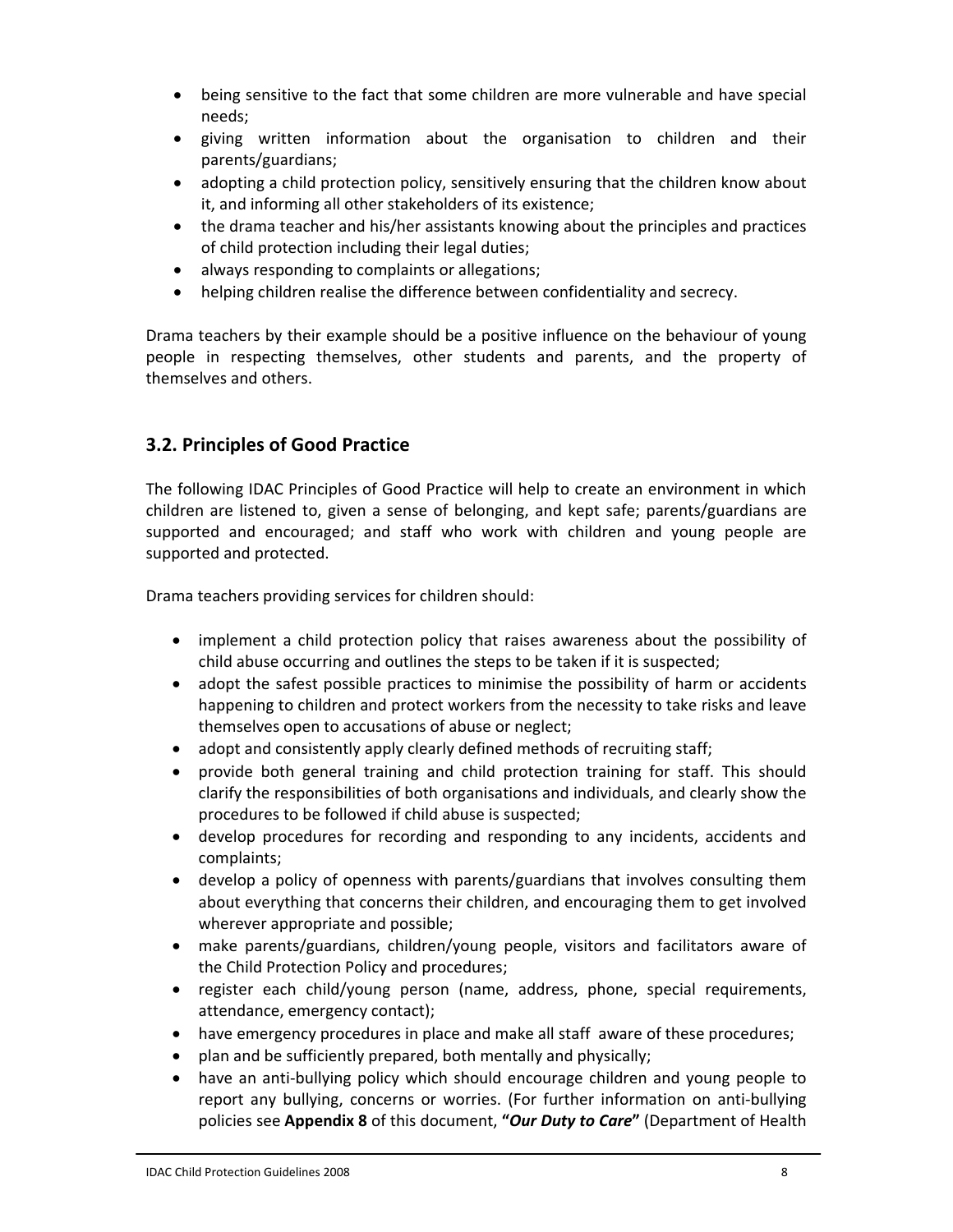and Children, 2002), and/or **"***Let's Beat Bullying***"** (National Youth Council of Ireland, 2007).

- <span id="page-10-0"></span>• ensure proper supervision based on adequate ratios according to age, abilities and activities involved;
- observe appropriate gender balance for any residential events;
- ideally avoid taking classes on your own. Realistically most drama teachers do teach on their own. Therefore were possible keep everything public. Classes should be in an open environment, i.e. have an "Open Door"/"Glass Window" policy;
- if taking classes on your own, (and particularly when dealing with children on their own), ensure this is with the full knowledge and consent of parents/guardians and that you are if at all possible in view of another teacher/assistant at all times or that you leave the door of your class room open;
- avoid if at all possible giving a lift to a child/young person and if you do then make sure that parents/guardians are informed;
- be inclusive of children and young people with special needs;
- observe appropriate dress and behaviour;
- maintain awareness around language and comments made. If you think that something you said may have caused offence or upset, then try to address it in a sensitive manner;
- evaluate work practices on a regular basis;
- update and review policies and procedures regularly;
- don't be passive in relation to concerns, i.e., don't 'do nothing';
- don't let a problem get out of control;
- co-operate with any other child care and protection agencies and professionals by sharing information when necessary and working together towards the best possible outcome for the children concerned.

**Remember that** valuing children means valuing staff as well: insist on safe practices, eliminate the necessity for staff to take risks and provide them with the support they need to make for a healthier and safer class.

## **3.3. Inappropriate behaviour**

- Be sensitive to the possibility of developing favouritism. Don't single out a particular child/young person for unfair favouritism, criticism, ridicule, or unwelcome focus or attention and don't become over involved or spend a great deal of time with any one child.
- Avoid spending excessive amounts of time alone with children/young people.
- Don't use or allow offensive or sexually suggestive physical and/or verbal language. (This does not mean that work emanating from the artistic process and work of artistic content should be censored. However, use your common sense in relation to the age‐appropriateness of themes and/or scripted material.)
- Never tell jokes of a sexual nature in the presence of children.
- Never engage in sexually provocative games or make suggestive comments, even in fun.
- Don't allow/engage in inappropriate touching of any form.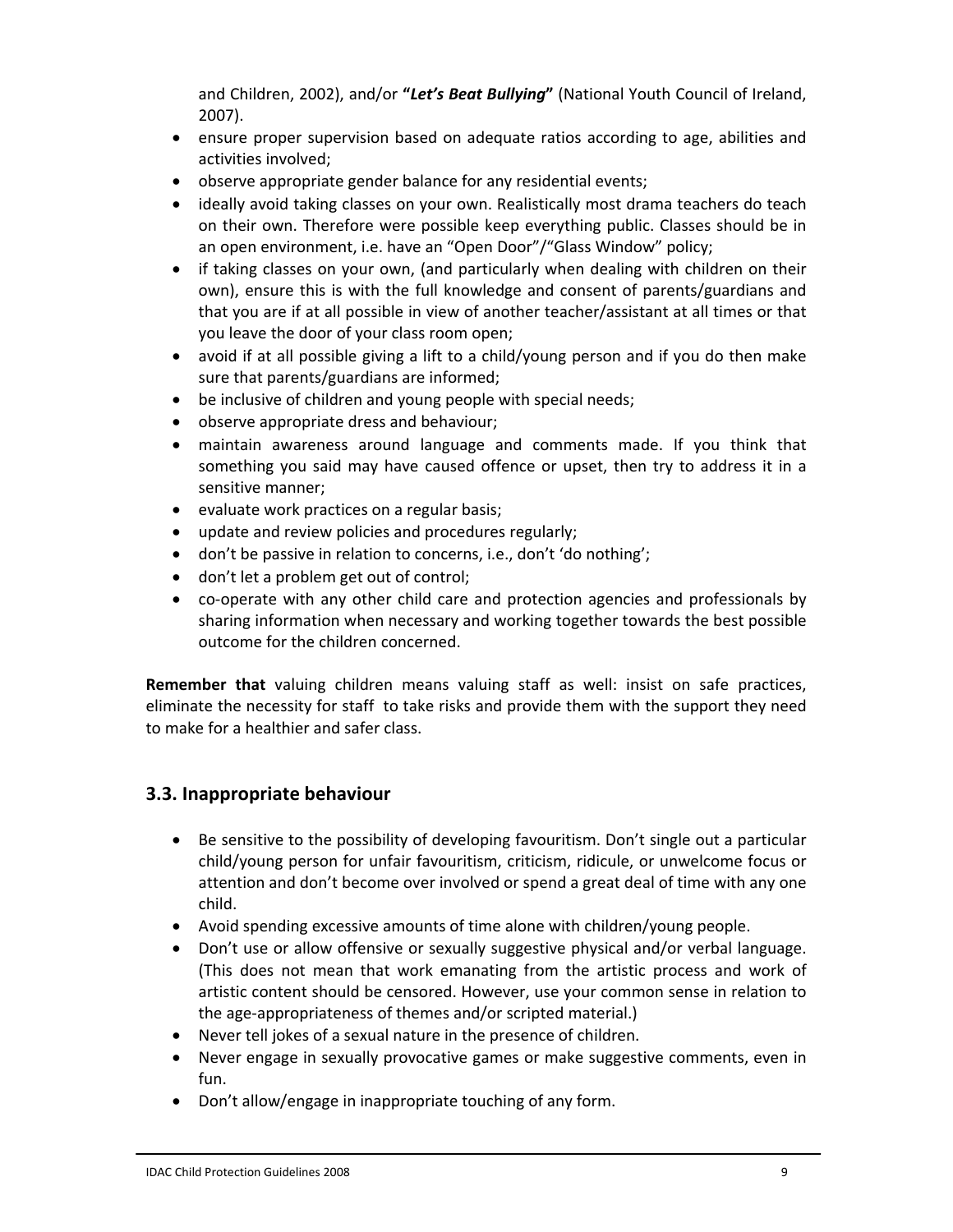- <span id="page-11-0"></span>• Don't hit or physically chastise children/young people or be in any way verbally abusive to a child.
- It is not recommended that you socialise with children/young people outside of structured organisational activities.

## **3.4. Physical contact**

- Be aware that while physical contact is a valid way of comforting, reassuring and showing concern for children, it should only take place when it is acceptable to all persons concerned and should be in response to the child's needs and not yours.
- Be aware that a hug in the context of a group is very different from a hug behind closed doors.
- Be aware that touch should be age appropriate and generally be initiated by the child rather than you.
- Be sensitive to the risks involved in participating in contact games or other activities.
- Check with children/young people about their level of comfort when doing touch exercises.
- Avoid horseplay or inappropriate touch.
- Avoid any physical activity which is, or may be construed as, sexually stimulating the adult or child.
- Respect children's privacy in bathrooms or changing rooms and generally respect the personal space, safety and privacy of individuals.
- Encourage children to report cases of bullying.
- Do not give lifts to individual young people, especially for long journeys.
- Follow the reporting procedures as outlined in **[Appendix](#page-33-0) 5** following suspicion, disclosure or allegation of child abuse as outlined in **[Appendix](#page-26-0) 1**.

## **3.5. Health and safety**

Each drama teacher should have a Health and Safety Statement that should include a risk assessment of each area of operation.

- Don't leave children unattended or unsupervised.
- Manage any dangerous materials.
- Provide a safe environment.
- Be aware of accident procedure and follow accordingly.

#### **Accident procedures:**

Procedures to follow in the event of an accident should be formulated. This should include information along the following lines:

- the drama teacher must maintain an up-to-date register of the contact details of all children/young people involved in speech, drama and communication classes;
- children/young people's details should be cross-referenced between the incident book and file;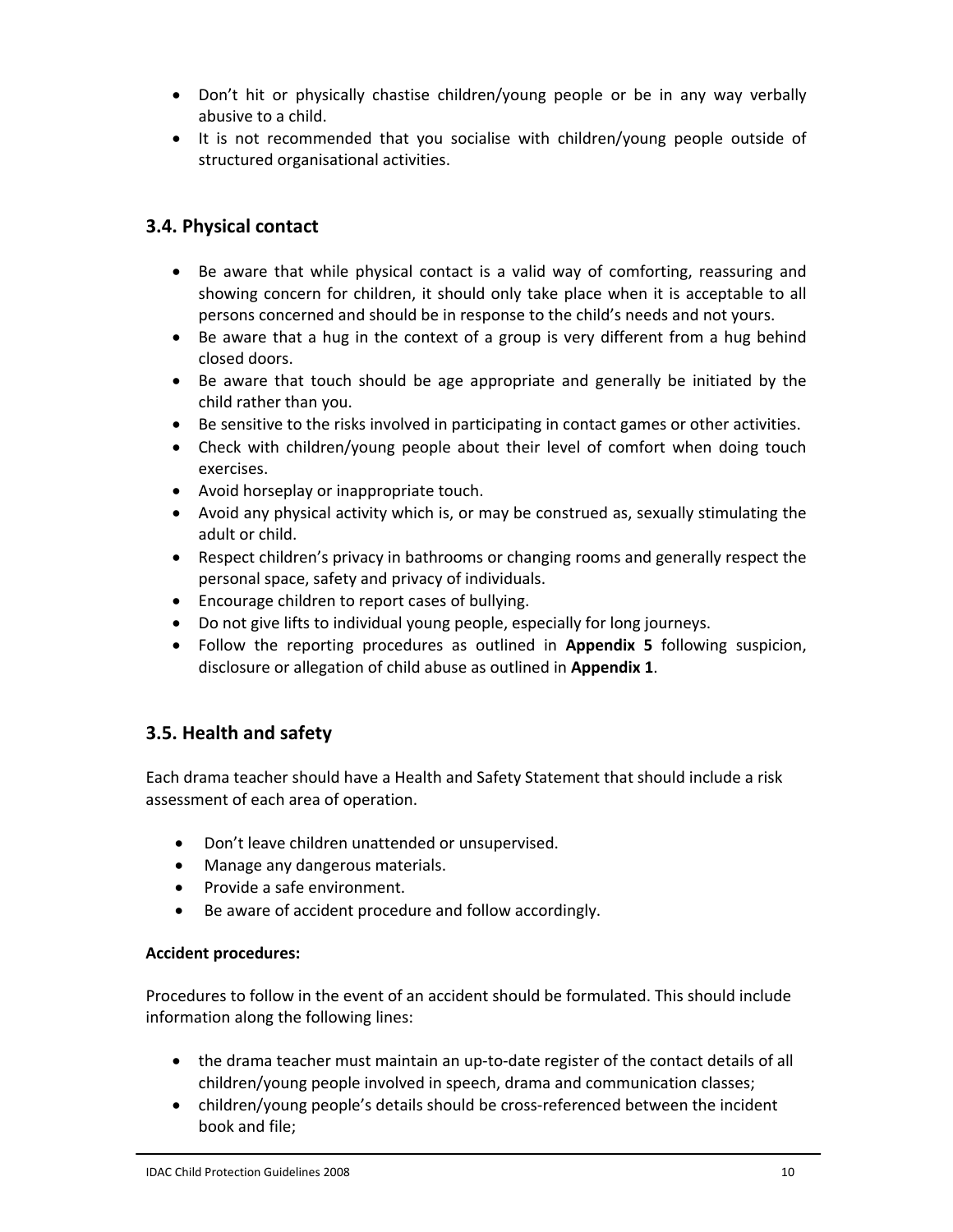- <span id="page-12-0"></span>• external organisations with whom your school/academy has dealings must provide proof that they have public liability insurance;
- first-aid boxes should be available and regularly re-stocked;
- the location of the first-aid box(es) must be made known to others involved in the classes;
- availability of first-aid should be in accordance with the organisation's Health and Safety guidelines. The location of accident/incident books must be made known to others involved in the classes;
- children and young people must be advised of risks of dangerous material;
- record details of risky equipment used, and take steps to minimise risk;
- take cognisance of responsibility for first‐aid on off‐site trips;
- ensure that at least one person with relevant first aid training is available and present at all times during classes or other activities.

## **3.6. Complaints and comments procedures**

Drama teachers should have a complaints and comments procedure.

Parents/guardians, children/young people and any staff should all be made aware of these procedures.

Consideration should be given to an appeals procedure.

Example of a simple complaints and comments procedure:

"*In the event of complaints or comments:* 

- *complaints or comments will be responded to within [x] weeks;*
- *[Name of person] has responsibility for directing complaints/comments to the appropriate person;*
- *verbal complaints will be logged and responded to*."

## **3.7. Dealing with allegations against staff**

In the event of allegations being made against a staff member of yours, the protection of the child/young person is the first and paramount consideration.

The drama teacher has a dual responsibility in respect of both the child/young person and staff member. **Where possible** the same person should not have responsibility for dealing with the child/young person welfare issues and the staff employment issues (hence below, the use of the terms **'first person'** and **'second person'**).

An allegation against a staff member should be assessed promptly and carefully. If reasonable grounds for concern exist, a formal report to the Health Service Executive should be made. The reporting procedures outlined in **[Section](#page-19-0) Six** of these guidelines should be followed. The drama teacher should maintain a close liaison with the Health Service Executive and An Garda Síochána. Drama teachers should ensure that their actions do not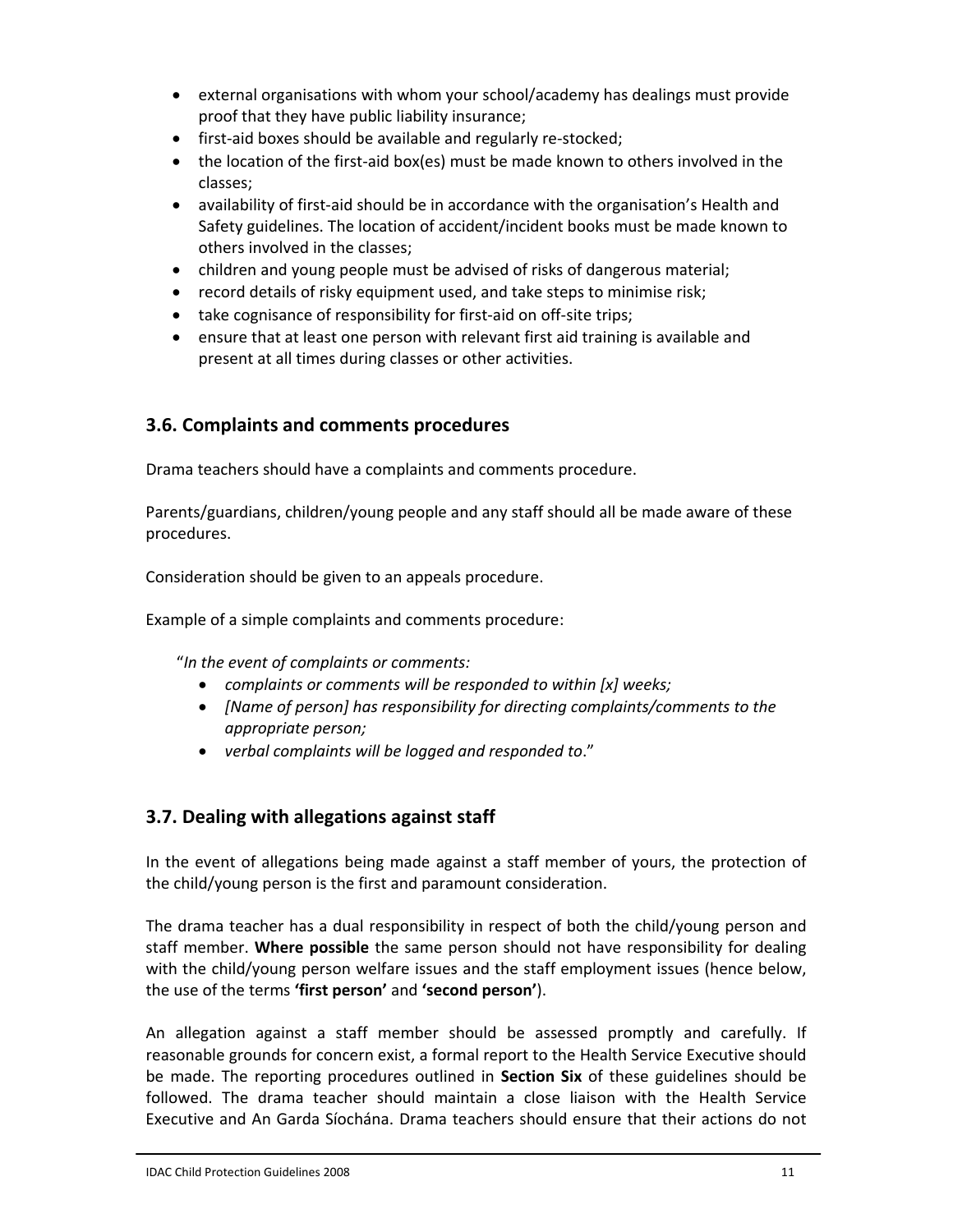undermine or frustrate any assessment or investigation by the Health Service Executive and An Garda Síochána.

Agreed procedures should be followed in the context of any employment contract (for either a paid or unpaid staff member) and in accordance with the principles of natural justice. The drama teacher should take protective measures appropriate to the level of risk while not unreasonably penalising the staff member - unless necessary to protect the child/young person. Protective measures might mean increased supervision, assignment to different duties, agreeing to absent themselves from all drama work and areas of responsibilities or suspension. Drama teachers may want to seek legal advice on procedures or protocols to deal with allegations against staff.

When dealing with an allegation against staff two separate procedures must be followed:

1. *In respect of the child/young person* the first person will deal with issues related to the child/young person.

2. *In respect of the person against whom the allegation is made* the second person will deal with issues related to the staff member.

- The first priority is to ensure that no child or young person is exposed to unnecessary risk.
- In a school setting, if allegations are made against the Designated Person, then the Deputy Designated Person (see p 16) should be contacted;
- The reporting procedures outlined in **[Section](#page-19-0) 6** of these guidelines should be followed. Parents/guardians and the child/young person should be informed of actions planned and taken. The child/young person should be dealt with in an age‐ appropriate manner;
- The staff member will be informed as soon as possible
	- of the nature of the allegation;
	- the staff member should be given the opportunity to respond;
- Any action following an allegation of abuse against a staff member should be taken in consultation with Health Service Executive and An Garda Síochána;
- After consultation, the drama teacher should advise the person against whom an allegation has been made, and agreed procedures should be followed.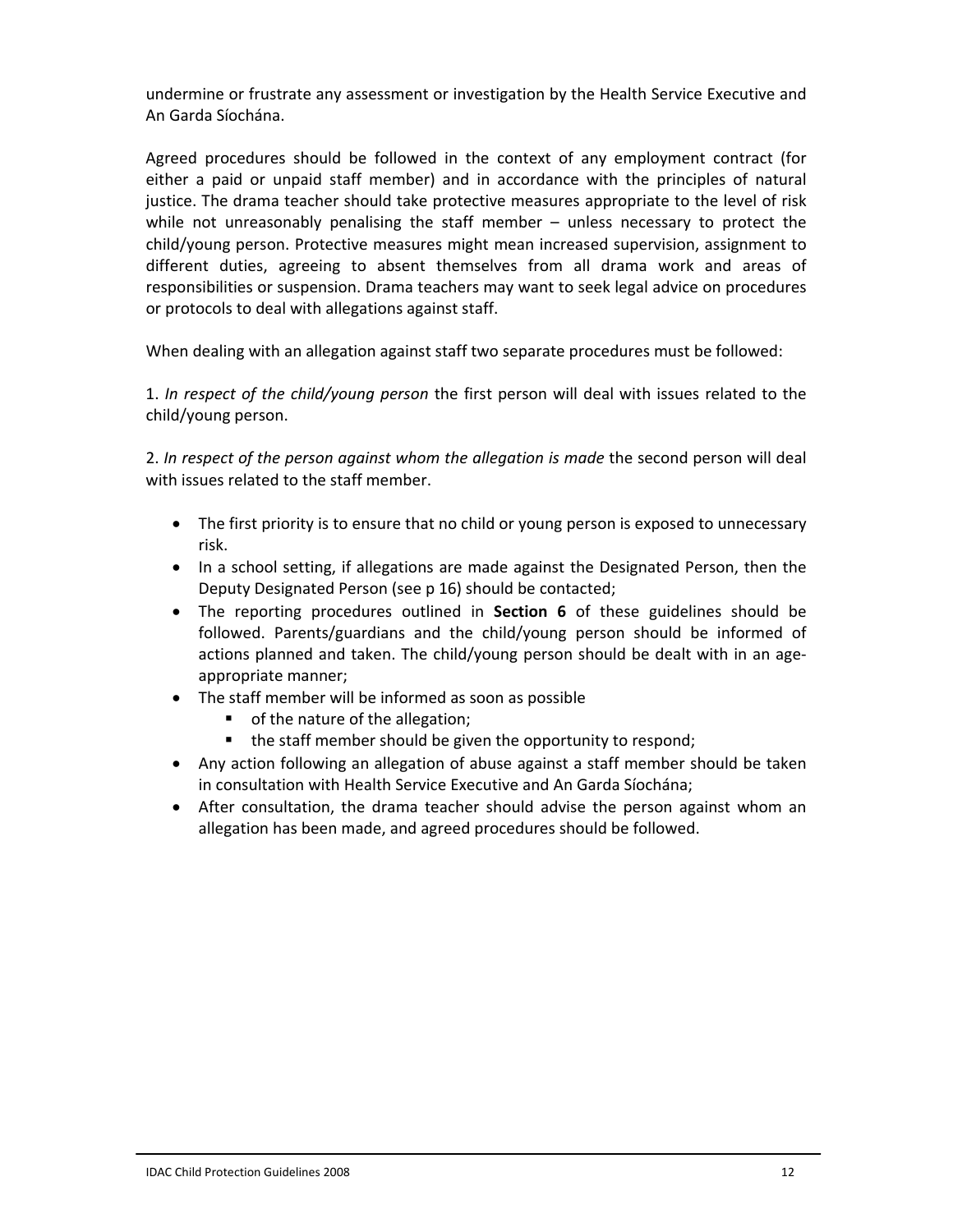# <span id="page-14-0"></span>**Section Four: Protecting Children in the age of Modern Technology**

Continuing advances in technology, e.g. mobile phones, email, internet, have broadened the means and speed by which people can communicate and share information. These technologies have also brought the need to ensure that they are used for their positive benefits and to minimise the potential negative or harmful uses for which they can be used.

## **Sensible use of mobile phones**

A mobile phone can be a great communication method and potentially a safety tool for everyone, including children.

In a classroom setting, there should be at least one phone available to make and receive calls. When a student is in class the primary point of communication between parents/guardians and the student should be the student's phone and not the drama teacher's. Contacting the drama teacher during class should be for emergencies only. For example, should a person wish to change arrangements for collecting a student, they should leave a text/voice message on the student's phone, not the teacher's. The student can access their phone at the end of the class.

All other phones should be switched off or switched to silent so as not to:

- be a distraction from a safe awareness of the environment;
- interfere with full participation in class activities.

Therefore the use of mobile phones by students during class, including text messaging or playing games, SHOULD NEVER BE ALLOWED for health and safety reasons and to ensure that ALL students obtain the full benefits of the class.

If communicating by mobile phone with students, particularly by text messaging, drama teachers should be aware of the younger age of the recipient and hence the possibility of misinterpretation.

Mobile phones are sometimes used by some people to bully others by sending threatening and unpleasant text messages and/or picture messages, either directly to their victims or to spread malicious rumours. This is harmful and should be treated in the same manner as any other form of bullying. Drama teachers should advise children of the need to use mobile phones with care, not to be tempted to use their phone to bully others and not to allow others to use their mobile phone.

Children should be advised to save any unpleasant messages or offensive pictures and to always tell a responsible adult (e.g. parent or teacher) immediately. If messages are stored, it is usually possible to trace the culprit so that they can be identified quickly.

Mobile phones can be a safety tool particularly when going to or from classes. However, it can happen in the event of an emergency that the mobile phone may not work due to bad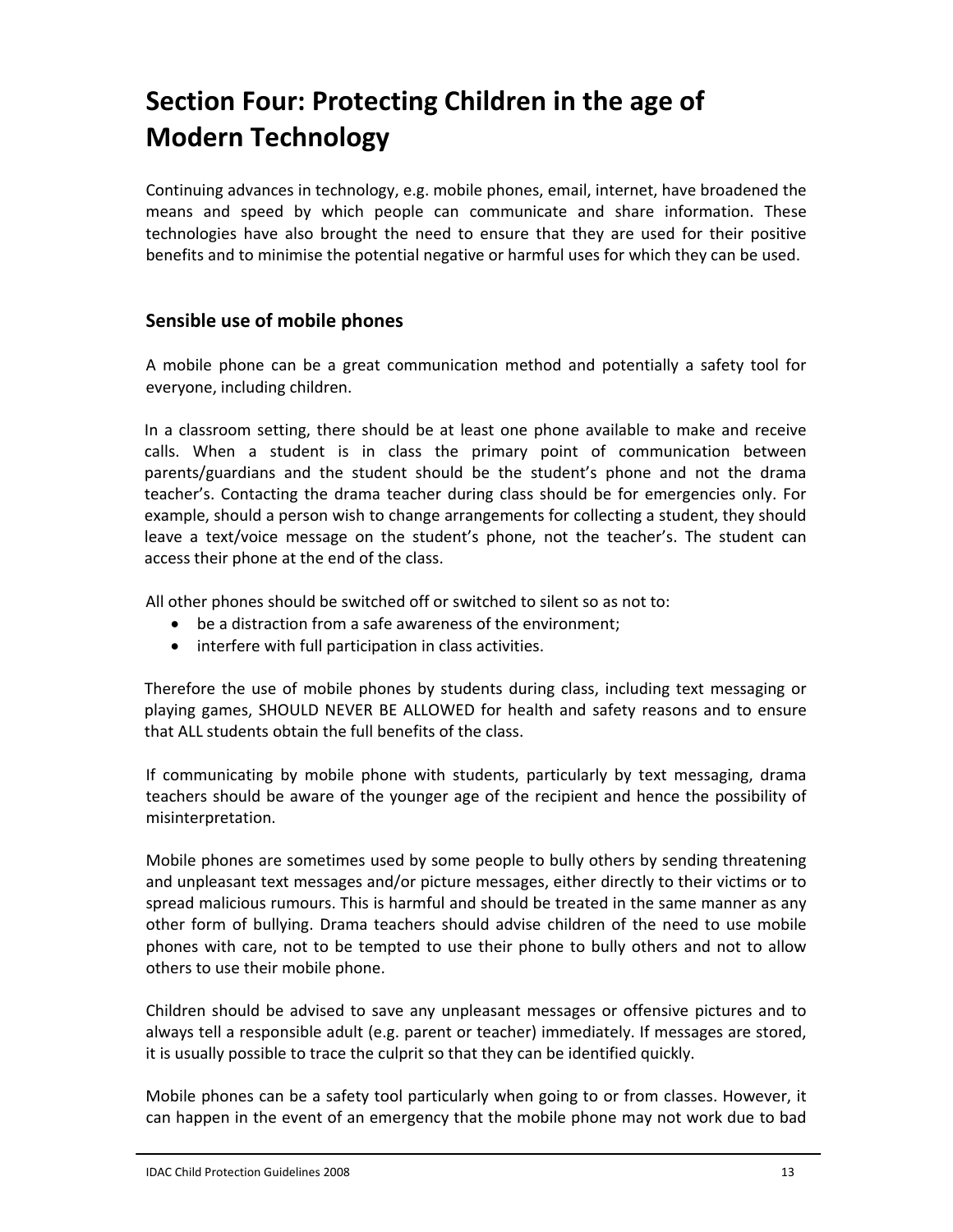reception so the reliance on a phone should never replace the skill competencies required for specific activities.

## **Camera Phones**

Camera phones should be used safely and responsibly, the principle governing their use being 'respect others'. Pictures can be very powerful and stir up strong emotions. Camera phone users should respect the private lives of others and must not take or distribute pictures of other people if so doing could invade their privacy.

Drama teachers should not send pictures that are obscene, indecent or menacing, and should be sensitive about other people's gender, colour, religion or personal background.

Children should be advised to avoid sending a picture or video to someone they don't know very well. Apart from not being sure what that person will do with it, a picture may contain something that could help them trace or find out more about the child. Clues in the picture may be in the background – number or front of a house, a street name, school uniform, and these snippets of information may help those who want to harm children.

Camera phones can be used to make children safer. Older children, for example using a taxi, can send a picture of the car's registration to a friend before they begin the trip, or can simply use the phone to show parents where they are. (*Source: O2 Child Protection*).

## **Photographs and images of children**

Guidelines in relation to the use of images of students on websites and publications are outlined below. Drama teachers should be aware of them, and apply them as and when necessary. Where possible try to use illustrations, when promoting an activity and avoid using the first name and surname of individuals in the photograph. This reduces the risk of inappropriate, unsolicited attention directed at students appearing in photographs.

## **Rules to guide use of photography**

- If the student is named, avoid using their photograph.
- If a photograph is used, avoid naming the student.
- Ask for the student's permission to use their image.
- Ask the parent's/guardian's permission to use the student's image.
- Only use images of students in appropriate dress to reduce the risk of inappropriate use. The content of the photograph should focus on the activity not on a particular child.
- Where photographs are to be used on a website the permission of parents/guardians should be requested specifically. Avoid using names of pupils when posting photographs on a website.
- The inappropriate use of images should be reported to the drama teacher.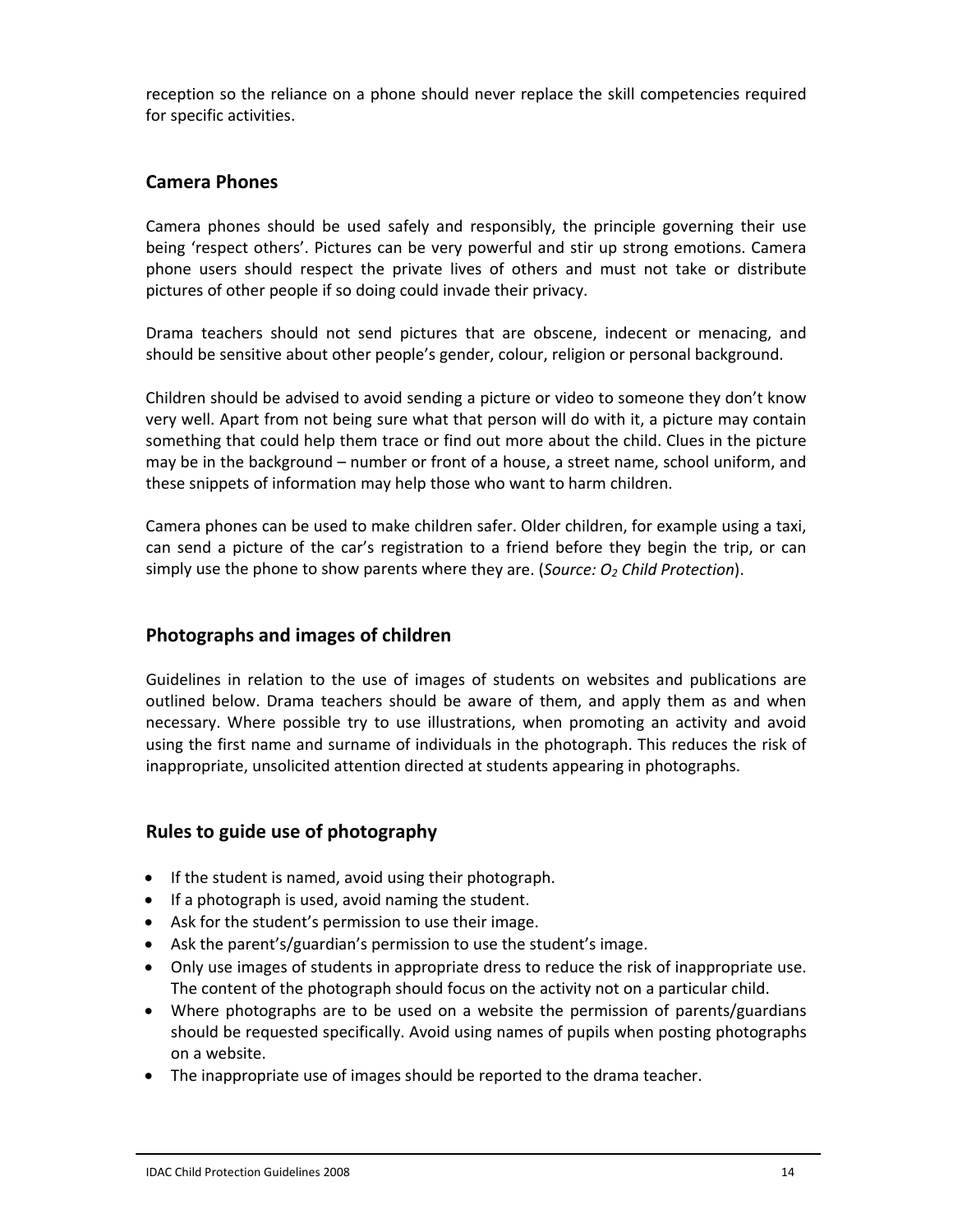Amateur photographers and film or video operators (including pupils/students and parents/guardians) wishing to record an event or activity should seek permission/accreditation from the drama teacher. The drama teacher should also provide them with a clear brief on what is considered appropriate image content and the behaviour expected of them while taking images, and following their production.

When commissioning professional photographers or inviting the press to an activity the drama teacher should ensure the photographer is clear about the drama teacher's expectations of his/her in relation to child protection. The permission of parents/guardians is advisable in this regard.

Professional photographers and/or film/video operators wishing to record an activity should seek permission/accreditation from the drama teacher by producing their professional identification for the details to be recorded. The teacher should then:

- provide a clear brief about what is considered appropriate in terms of content and behaviour;
- issue the photographer with identification which should be worn at all times;
- keep a record of accreditations;
- inform students and parents/guardians that a photographer will be in attendance at the activity and check that they consent to both the taking and publication of films or photographs;
- not allow unsupervised access to students or one-to-one photo sessions;
- not approve/allow photo sessions outside the activity or at a student's home.

Anyone concerned about any photography taking place should discuss his or her concerns with the drama teacher.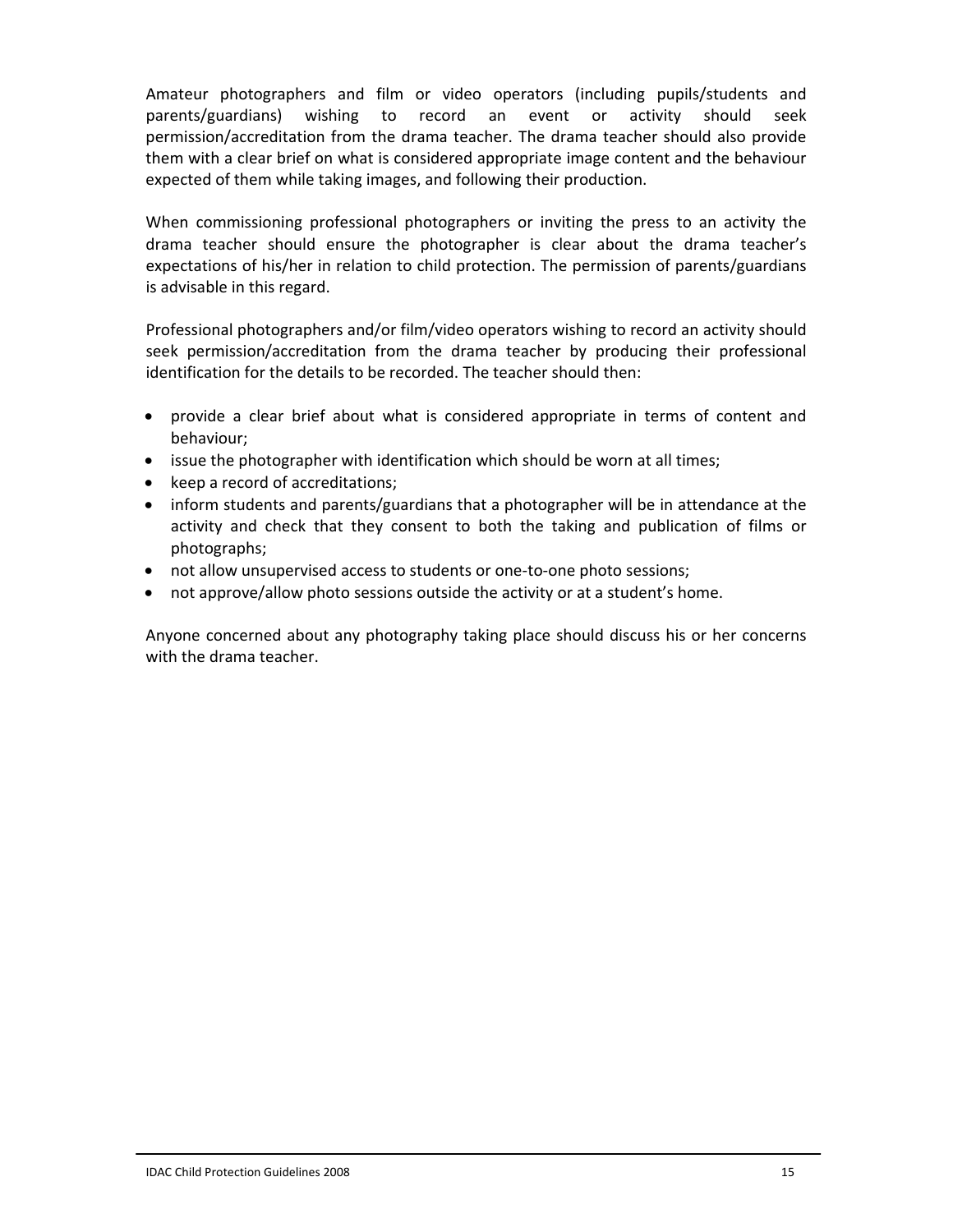# <span id="page-17-0"></span>**Section Five: Legal Issues**

We reprint below a number of relevant sections from *"Child Protection: guidelines and procedures"* (Department of Education and Science, 2001). Please note that this document was published prior to the establishment of the Health Services Executive (HSE). Reference in the document to Health Boards should be taken to refer to the HSE.

**Note to drama teachers**: If you are not in a school situation you should consider yourself to be the "Designated Liaison Person". Please see **[Appendix](#page-36-0) 6** for a description of the nature and role of the Designated Liaison Person in a school situation.

#### **1.2 Confidentiality**

**1.2.1** All information regarding concerns of possible child abuse should only be shared on a need to know basis in the interests of the child. The test is whether or not the person has any legitimate involvement or role in dealing with the issue.

**1.2.2** However, giving information to those who need to have that information, for the protection of a child who may have been, or has been abused, is not a breach of confidentiality.

**1.2.3** Any Designated Liaison Person who is submitting a report to the health board or An Garda Síochána should inform a parent/guardian unless doing so is likely to endanger the child or place the child at further risk. A decision not to inform a parent/guardian should be briefly recorded together with the reasons for not doing so.

**1.2.4** It is not the responsibility of school staff to make enquiries of parents or guardians, and in some cases it could be counter‐productive for them to do so. It is a matter for the appropriate health board to investigate suspected abuse and determine what action to take, including informing An Garda Síochána.

**1.2.5** In cases of emergency, where a child appears to be at immediate and serious risk, and it is not possible to make contact with the appropriate health board, An Garda Síochána should be contacted immediately. Under no circumstances should a child be left in a dangerous situation pending health board intervention.

#### **1.3 Protection for Persons Reporting Child Abuse Act, 1998**

**1.3.1** The Protection for Persons Reporting Child Abuse Act, 1998 came into operation on 23<sup>rd</sup> January 1999. Its main provisions are:

i) The provision of immunity from civil liability to any person who reports child abuse "reasonably and in good faith" to designated officers of health boards or any member of the Garda Síochána. ii) The provision of significant protections for employees who report child abuse. These protections cover all employees and all forms of discrimination up to, and including, dismissal. iii) The creation of a new offence of false reporting of child abuse where a person makes a report of child abuse to the appropriate authorities "knowing that statement to be false". This is a new criminal offence designed to protect innocent persons from malicious reports.

#### **1.4 Qualified privilege**

**1.4.1** While the legal protection outlined in 1.3 above only applies to reports made to the appropriate authorities (i.e. the health boards and An Garda Síochána), this legislation has not altered the situation in relation to common law qualified privilege which continues to apply as heretofore. Consequently, should a member of a Board of Management or school personnel furnish information with regard to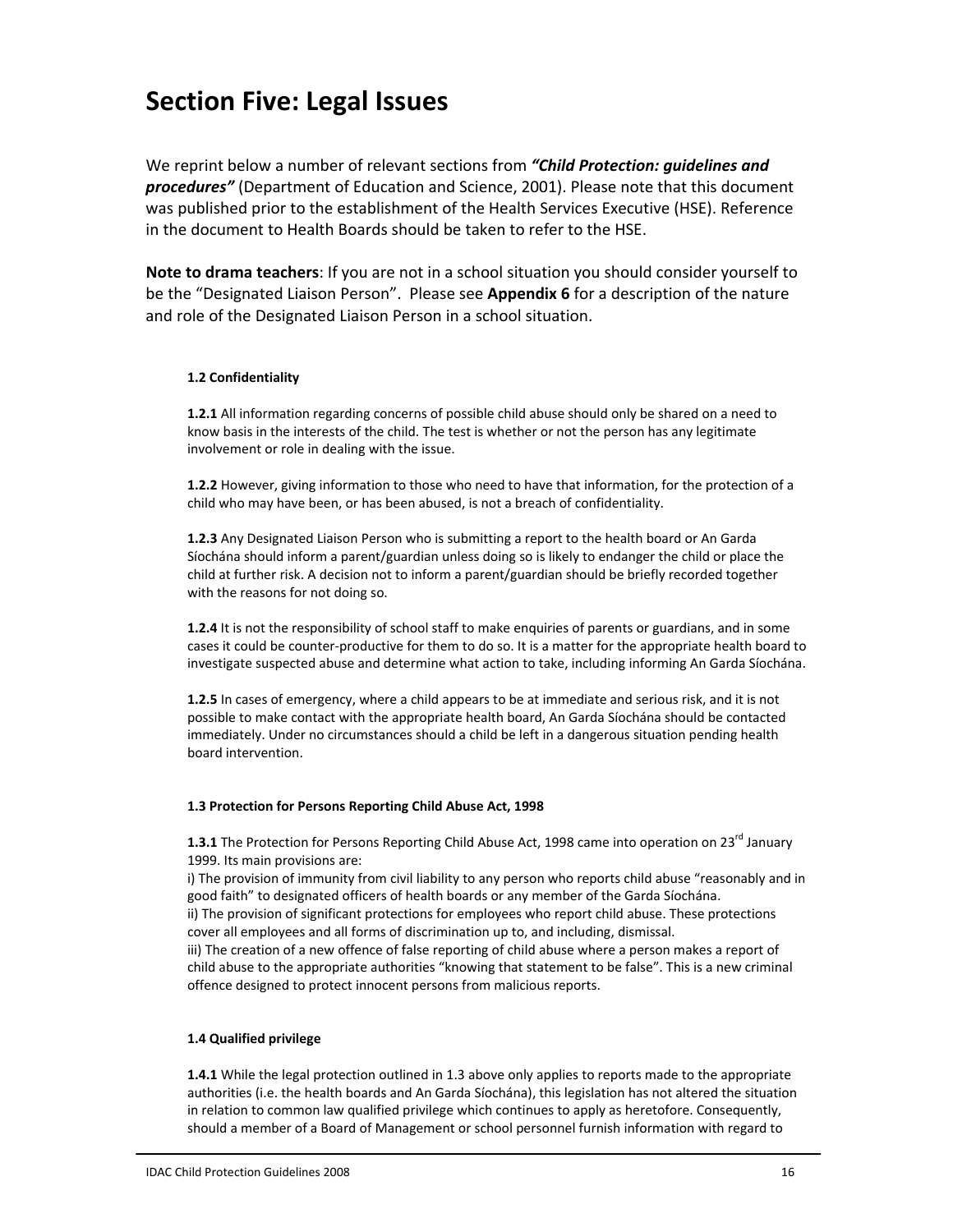suspicions of child abuse to the Designated Liaison Person of the school, or to the Chairperson of the Board of Management, such communication would be regarded under common law as having qualified privilege.

**1.4.2** Qualified privilege arises where the person making the communication has a duty to do so, or a right, or interest to protect the child and where the communication is made to a person with a similar duty, right or interest. The person making the report, acting in loco parentis, would be expected to act in the child's best interests and in making the report would be regarded as acting in such a manner. Privilege can be displaced only where it can be established that the person making the report acted maliciously.

**1.4.3** Furthermore, those reporting a child's disclosure are not regarded as making an allegation as a matter of charge, but simply carrying out their duty in good faith. They are not accusing or bringing a charge.

#### **1.5 Freedom of Information Act, 1997**

**1.5.1** Any reports which are made to health boards may be subject to the provisions of the Freedom of Information Act, 1997, which enables members of the public to obtain access to personal information relating to them which is in the possession of public bodies. However, the Freedom of Information Act also provides that public bodies may refuse access to information obtained by them in confidence.

#### **2.5 Keeping track of records**

**2.5.1** When child abuse is suspected, it is essential to have a record of all the information available. Staff should note carefully what they have observed and when they observed it. Signs of physical injury should be described in detail and, if appropriate, sketched. Any comment by the child concerned, or by any other person, about how an injury occurred should be recorded, preferably quoting words actually used, as soon as possible after the comment has been made. All records so created should be regarded as highly confidential and retained in a secure location by the Designated Liaison Person.

**2.5.2** It is possible that school personnel may subsequently be invited to attend a child protection conference by the appropriate health board.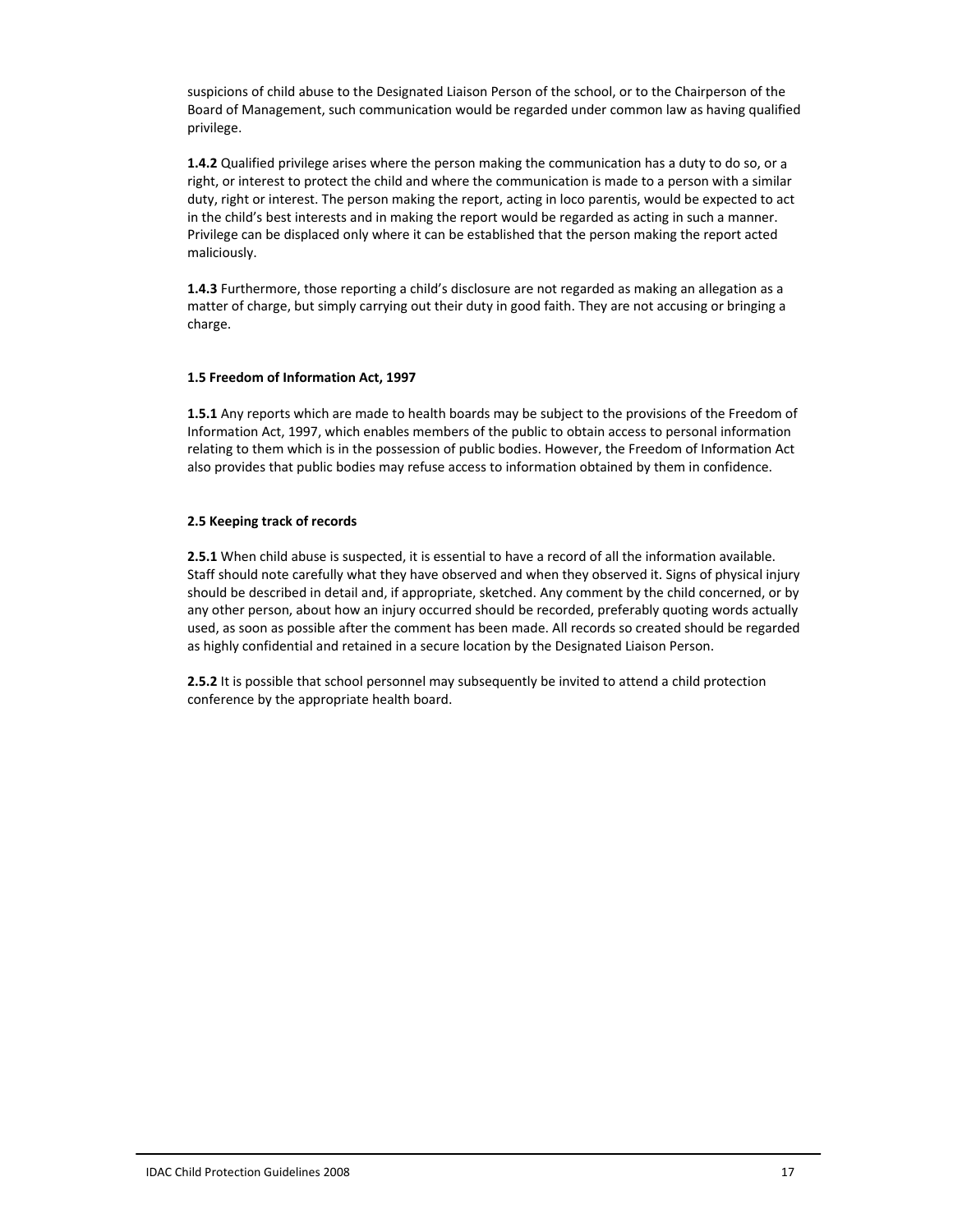# <span id="page-19-0"></span>**Section Six: Reporting Of Concerns**

**Note to drama teachers**: If not in a school situation the teacher should consider him/herself to be the "Designated Liaison Person". Please see **[Appendix](#page-36-0) 6** for a description of the nature and role of the Designated Liaison Person in a school situation

#### **Reasonable Grounds for Concern**

The statutory authorities should always be informed when a person has reasonable grounds for concern that a child may have been abused, or is being abused, or is at risk of abuse. A suspicion that is not supported by any objective indicator of abuse or neglect would not constitute reasonable grounds for concern.

The following examples would constitute reasonable grounds for concern:

- i) specific indication from the child that he/she was abused;
- ii) an account by the person who saw the child being abused;
- iii) evidence such as injury or behaviour which is consistent with abuse and unlikely to be caused in any other way;
- iv) an injury or behaviour which is consistent both with abuse and with an innocent explanation but where there are corroborative indicators supporting the concern that it may be a case of abuse, e.g. a pattern of injuries, an implausible explanation, other indications of abuse, dysfunctional behaviour;
- v) consistent indication, over a period of time, that a child is suffering from emotional or physical neglect.

#### **How should I respond to allegations/concerns regarding abuse?**

- 1. You should report it immediately to the parent/guardian of the child unless doing so is likely to endanger the child or place the child at further risk. You should inform the person in the school/community setting designated to deal with matters of child protection and/or the HSE. You should not discuss your suspicions or allegations with anyone else.
- 2. Under no circumstances attempt to carry out any investigation into allegations or suspicions of abuse. It is the task of the HSE to investigate the matter.
- 3. Referrals may lead:
	- i) to no further action;
	- ii) directly to the provision of services or other help and/or;
	- iii) to a fuller assessment of the needs and circumstances of the child which may in turn lead to child protection inquiries;
	- iv) to emergency action to safeguard the child;
	- v) to child protection inquiries being undertaken.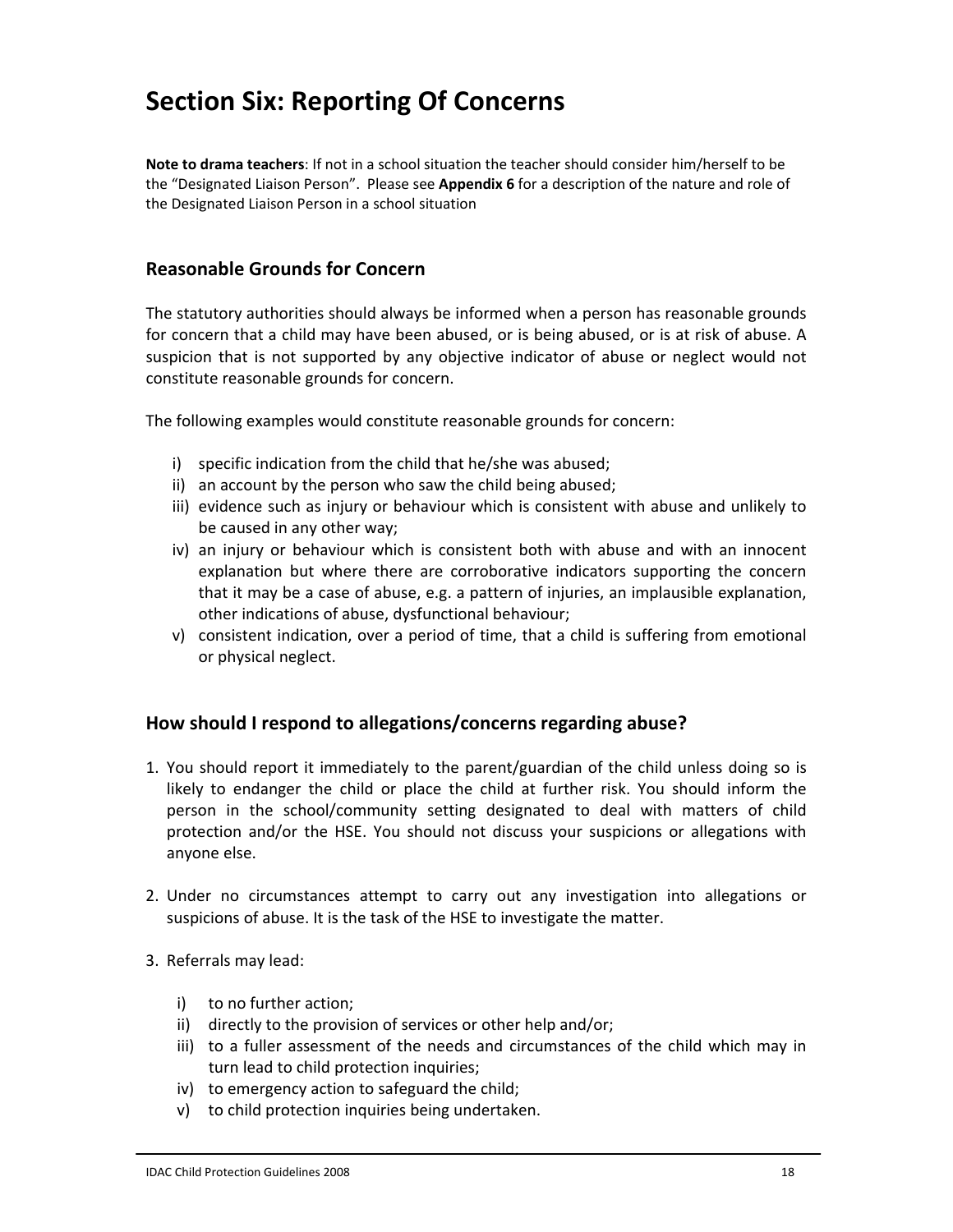## **General points where abuse is disclosed**

- Keep calm ‐ do not appear shocked or disgusted
- Accept what the child says without passing judgement (however unlikely the disclosure may sound).
- Look directly at the child.
- Be honest.
- Let the child know you will need to tell someone else.
- Be aware the child may have been threatened and fear reprisals for having spoken to you.
- Never push for information or question the child as this can undermine any subsequent criminal, investigation. If at any point a child decides not to continue, accept that and let them know that you are ready to listen should they wish to continue at any time.

## **Helpful things to say or show**

- Show acceptance of what the child says.
- "I take what you are saying very seriously."
- "I am pleased that you have told me. Thank you for telling me."
- If appropriate, "it isn't your fault and you are not to blame at all", "I am sorry that this happened to you."
- "I will do my best."

## **Things not to say**

- "Why didn't you say something before?"
- "I really can't believe it."
- "Are you sure this has happened?"
- "Why?" "Where?" "When?" "Who?" "What?" "How?"
- Don't make false promises to the child like secrecy. Be honest. Any lies will constitute further abuse and betrayal.
- Never make statements such as "I am shocked!" or "Don't tell anyone else."

#### •

## **Concluding the conversation**

- Reassure the child that he/she was right to tell you.
- Let the child know what you are going to do next, and tell that you will let them know what is happening at each stage.

## **What to do after the conversation**

• Make notes about the conversation as soon as possible after the discussion. Record exactly what the child said, and when he or she said it, and what was happening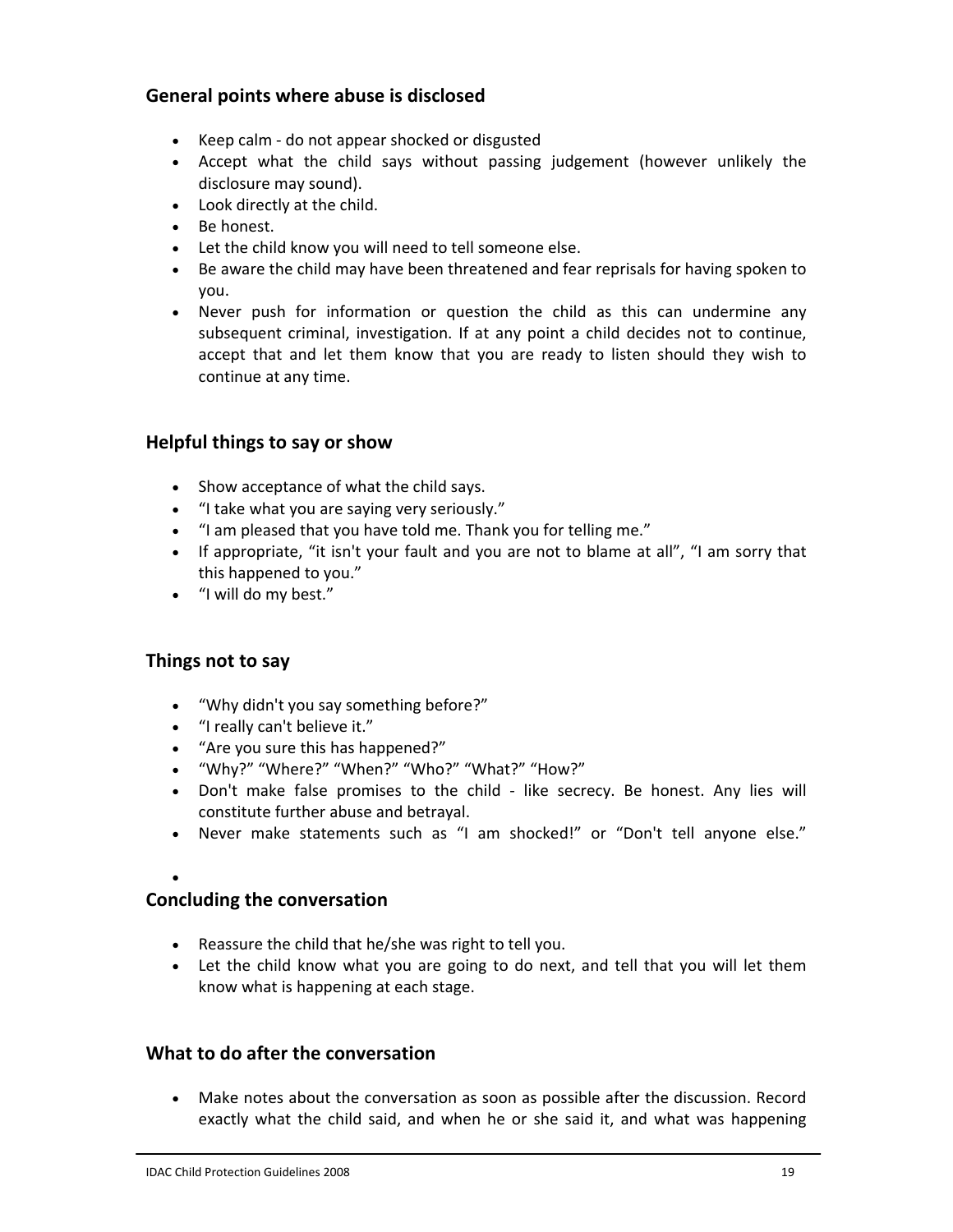immediately beforehand, e.g. a description of the activity. Note the time, date and place of the conversation and the name of any other person present. If the initial note is handwritten, keep it even if it is subsequently typed up.

- Inform the parent/guardian of the child (where they are not suspected of the abuse) and/or the person in the school/community setting designated to deal with matters of child protection and/or the HSE, immediately.
- Do not be tempted to try to investigate the claims further. This could lead to contamination of the evidence and could jeopardize any Garda investigation and criminal prosecution activity.
- Sign, date and time your records.

For additional guidance in relation to the reporting of concerns, we reprint below further sections from "*Child Protection: guidelines and procedures*" (Department of Education and Science, 2001). Please note that this document was published prior to the establishment of the Health Services Executive (HSE). Reference in the document to Health Boards should be taken to refer to the HSE.

#### **3.1 Action to be taken by school personnel**

**3.1.1** If a school employee receives an allegation or has a suspicion that a pupil is being abused the school employee should, in the first instance, report the matter to the Designated Liaison Person in that school. The need for confidentiality at all times, as previously referred to in Chapter 1 Paragraph 1.2 (page 5) of these guidelines, should be borne in mind.

#### **3.2 Action to be taken by Designated Liaison Person**

**3.2.1** If the school employee and the Designated Liaison Person are satisfied that there are reasonable grounds for the suspicion or allegation (see Chapter 2, Paragraphs 2.3.2 and 2.3.3, page 8 and page 9 of these guidelines) the Designated Liaison Person should report the matter to the relevant health board immediately. It may be useful to note:

i) A report should be made to the health board in person, by phone or in writing. Each health board area has a social worker on duty for a certain number of hours each day. The duty social worker is available to meet with, or talk on the telephone, to persons wishing to report child protection concerns.

ii) It is generally most helpful if persons wishing to report child abuse concerns make personal contact with the duty social worker. This will facilitate the social worker in gathering as much information as possible about the child and his or her parents/carers.

iii) In the event of an emergency, or the non-availability of health board staff, the report should be made to An Garda Síochána. This may be done at any Garda Station.

It is recommended that all reports should include as much as possible of the information sought in the Standard Reporting Form as outlined in Appendix 1 of these guidelines. Since all information requested might not be available to the person making a report, the forms should be completed as comprehensively as possible. When such a report is being made to a health board, the Chairperson of the Board of Management of the school should be informed. A decision on whether or not parents/guardians of the child should also be informed should be taken in accordance with the information contained in Chapter 1 Paragraph 1.2.3 (page 5) of these guidelines.

**3.2.2** In cases where school personnel have concerns about a child, but are not sure whether to report the matter to the appropriate health board, they should seek appropriate advice. To do so, the Designated Liaison Person should consult the appropriate health board staff. In consulting the appropriate health board staff, the Designated Liaison Person should be explicit that he/she is requesting advice and consultation and that he/she is not making a report. It would not be envisaged at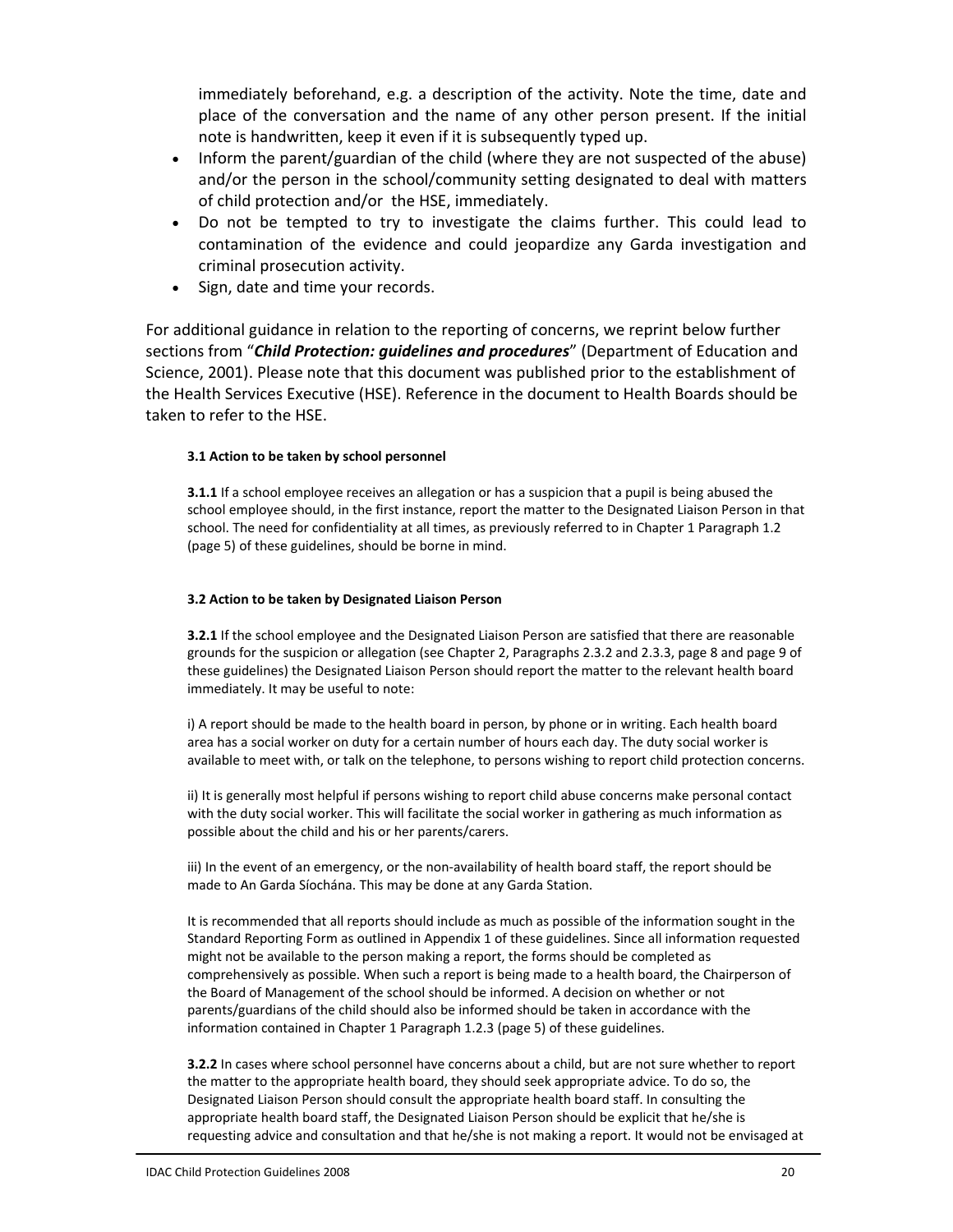this informal stage that the Designated Liaison Person would have to give identifying details as are required when a report is being made. If a health board advises that a referral should be made, the Designated Liaison Person should act on that advice.

**3.2.3** If following the discussion outlined in 3.2.2 above, the Designated Liaison Person decides that the concerns of the school employee should not be referred to the relevant health board, the school employee should be given a clear statement, in writing, as to the reasons why action is not being taken. The school employee should be advised that, if he/she remains concerned about the situation, he/she is free to consult with or report to the health board. Again, the Standard Reporting Form\* at Appendix 1 of these guidelines should be used. Any such report would be covered by the Protection for Persons Reporting Child Abuse Act, 1998.

\* A copy of this Standard Reporting Form can be found at **[Appendix](#page-33-0) 5** of this IDAC document.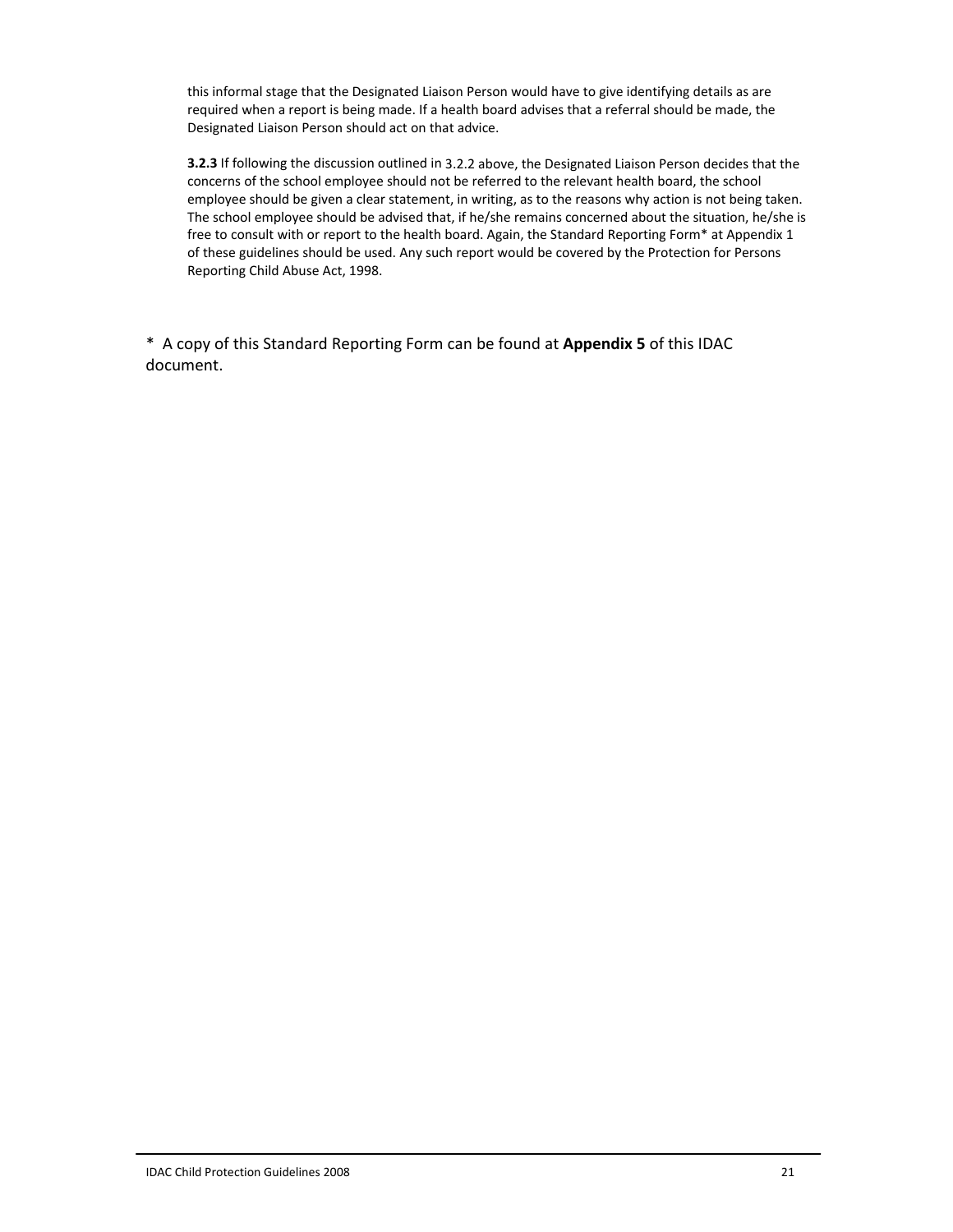# <span id="page-23-0"></span>**Section Seven: Developing Safe Recruitment Practices**

All drama teachers should formulate recruitment and selection procedures that ensure, as far as possible, the safety and protection of children and young people. The recruitment and selection policy should operate in tandem with a Human Resources policy.

All staff (**whether paid or unpaid**) who will have or are likely to have contact with children and young people should undergo a recruitment process in line with these procedures and appropriate to their level of contact with children and young people. Garda vetting services may at some stage be made available to IDAC. If and when such services are provided the use of vetting will be discussed and added to these guidelines if deemed appropriate.

In formulating a policy the drama teacher should be aware of equality legislation.

Ultimately, common sense and sound judgment should be applied in the process of selecting and recruiting staff.

Safe practice starts with safe recruitment procedures and involves:

- always applying thorough selection procedures, no matter who the applicant happens to be;
- judging the suitability of applicants in relation to a broad range of matters;
- taking all reasonable steps to eliminate people who are not suitable for working with children;
- providing training.

Most people who apply to work in the speech, drama and communication field, on either a voluntary or paid basis, are interested, well motivated and suitable for the various tasks involved. However, it is very important that drama teachers take all reasonable steps to ensure that only suitable people are recruited. Unfortunately, people with a tendency to abuse children can be attracted to the type of work that gives them the opportunity to be with children, and this always has to be borne in mind when recruiting staff.

## **Recruiting workers**

This section outlines an approach to safe recruitment and selection practices. The actual procedures may vary according to the requirements of different teachers or groups. Where the potential new staff member is already very well known to the teacher some of the following key processes may not be required, (e.g. a full interview and identification may not be needed). For external applicants, all the following key processes should be included:

- i) **Clear definition of the role of staff**: This means clarifying and agreeing expectations regarding the role of a new staff member, and involves identifying the minimum level of personal qualities and skills required to fill the post.
- ii) **Application Form**: An application form, with a clear job description and information about the organisation should be supplied. The form should be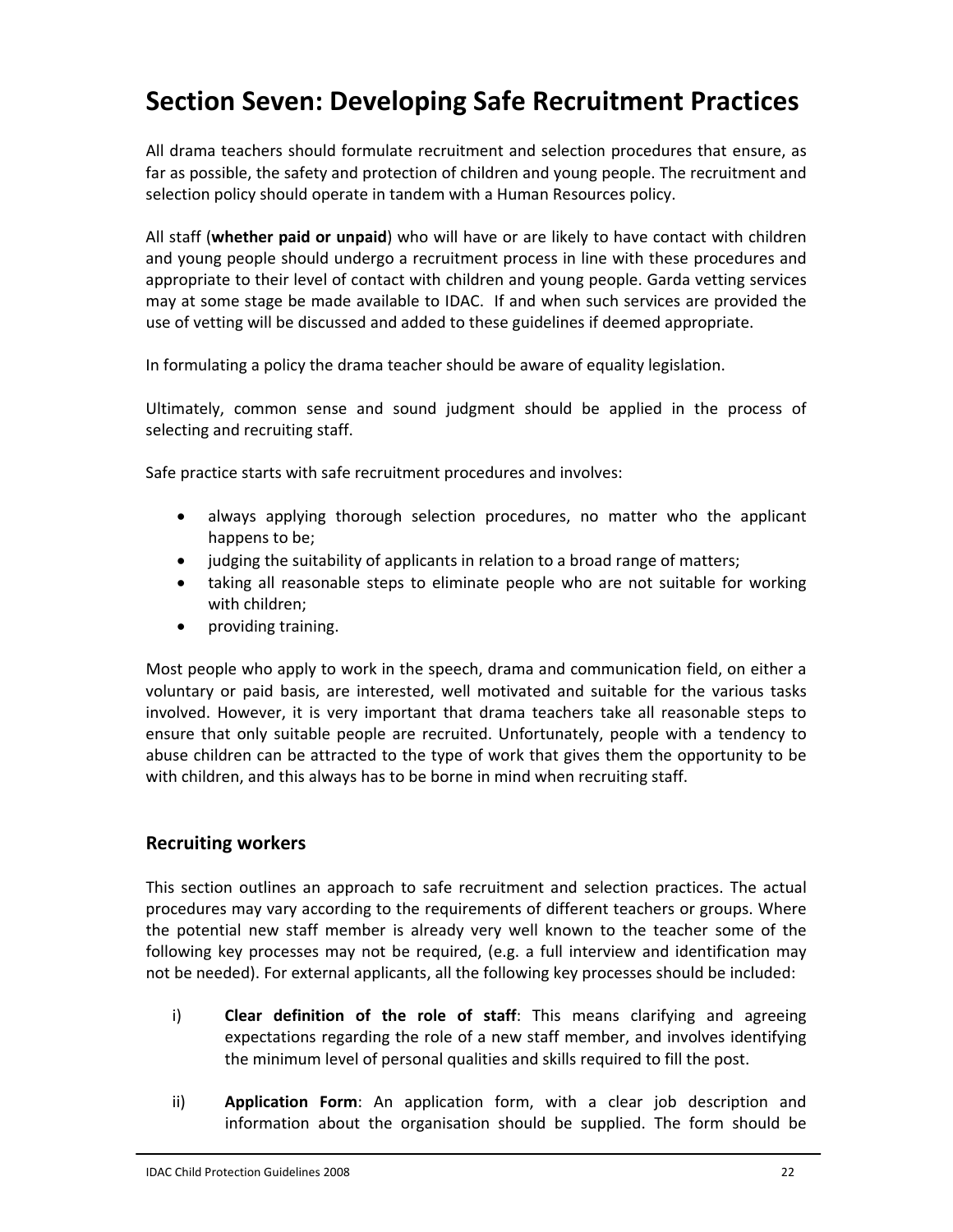designed, as far as possible, to collect all relevant information about the applicant, including past experience of working with children. (See sample Application Form in **[Appendix](#page-42-0) 10)**

- iii) **Declaration**: All applicants should be required to sign a declaration stating that there is no reason why they would be unsuitable to work with young people, and declaring any past criminal convictions or cases pending against them. The organisation must have a clear policy regarding the type of factors that would exclude applicants. (See sample Declaration in **[Appendix](#page-45-0) 12**)
- iv) **Interview**: Ideally all applicants should be interviewed by a panel comprising of at least two representatives of the organisation. Interviewers should explore the information stated on the application form and assess the applicant's suitability for the post. The information supplied by the applicant and any other information supplied on their behalf should only be seen by persons directly involved in the recruitment procedure.
- v) **References**: An applicant should be expected to supply the names of two referees (not family members) who will testify as to their character, their suitability to the role of staff member, or any other issues which may affect their ability to perform the tasks required of them. At least one referee should have first hand knowledge of the applicant's previous work or contact with children. An acceptable reference will indicate that the person is known to the referee and is considered suitable by them to work with young people. All references should be received in writing and later confirmed by telephone, letter or personal visit. Any additional information should be attached to the completed application form. *(It is advisable to seek references even from applicants who are personally known to you.)* (See Sample Reference Request Form in **[Appendix](#page-44-0) 11**.)
- vi) **Identification**: The organisation should ensure that the identity of the applicant is confirmed against some documentation (ID card, driving licence or passport) which gives his or her full name and address together with a signature or photograph. This should be compared with the written application.

Although a very thorough selection procedure is one of the most sensible and effective ways of assessing a person's suitability to work with children and may itself act as a deterrent to potential abusers, even though it may be felt to be an unnecessary burden …

"But sure he only comes in one morning a week." "I couldn't ask them all those questions when they're not even getting paid." "She wouldn't give up so much of her time if she didn't mean well." "All our volunteers are from the area." "It's so hard to get volunteers these days  $-1$  don't want to put people off."

Staff members are not less likely to abuse children because they are part‐time or because they are not getting paid or because they have been giving their services for years, or even because they are a friend of a friend. You must apply the same procedure consistently with paid and unpaid staff, part‐time and full‐time workers alike.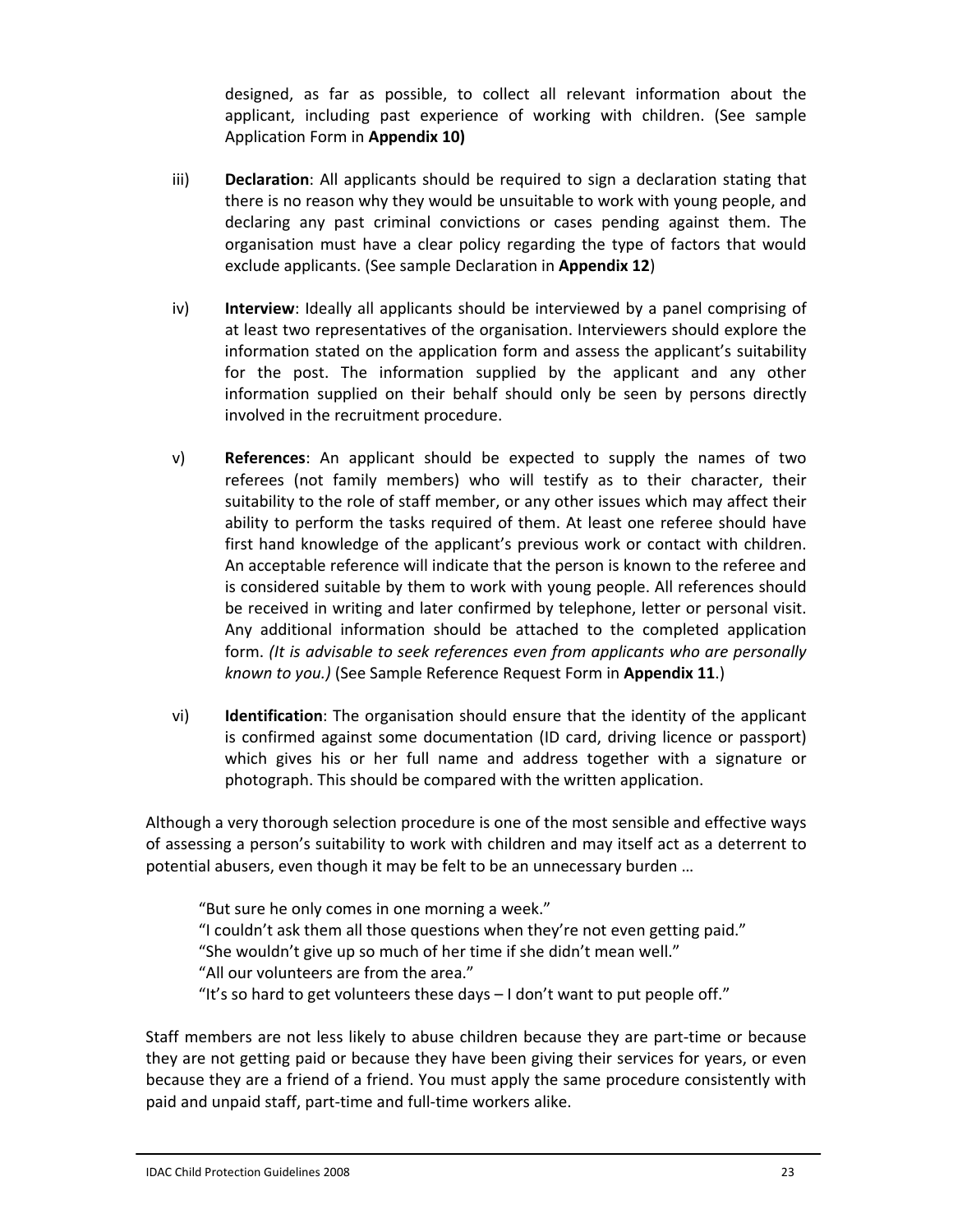Although being very thorough about assessment can seem like an unnecessary burden, the more it becomes routine throughout all organisations working with children, the less intimidating it will be to genuine and well‐motivated applicants. Remember, it may act as a deterrent to potential abusers, as well as assisting in the choice of appropriate staff.

## **Induction and training**

When an applicant has been accepted, the following processes should apply:

- i. **Induction**: If, following the application and interview process the applicant is accepted, he/she should then be required to undertake an induction course. Induction should be a planned programme that enables staff members to get to know the drama school, their colleagues, their job and other organisations doing the same type of work. It should also cover expectations, conditions and procedures for dealing with discipline, grievances and allegations, and the drama school's child protection policy.
- ii. **Trial period**: Appointment should be conditional on the successful completion of a trial period, the length of which should be decided at the outset. It gives an opportunity to assess the suitability of a new staff member to work with children and his or her commitment to the drama school's policies on safe practices.
- iii. **Records**: Details of selection and induction should be recorded, along with notes on any matters arising during any part of the process.
- iv. **Additional training**: To maintain quality standards and good practice, training should be provided for all staff members on a continuing basis.

#### **Consider how your drama school could:**

- adopt a clear and consistent procedure for taking on new staff;
- plan a programme for the induction of new staff and provision of ongoing training.

The responsible management of staff involves having procedures in place to cover training, induction, supervision and the review of work practices.

New staff should receive induction training and should be made aware of policies and procedures, ideally this will be supported by a staff handbook, (as a start, knowledge of the key areas in this document).

*Freelance or contracted staff must also agree to abide by the IDAC Child Protection Guidelines. In the event that these contracted individuals operate their known child protection policy, they must ensure that it is consistent with the IDAC guidelines.*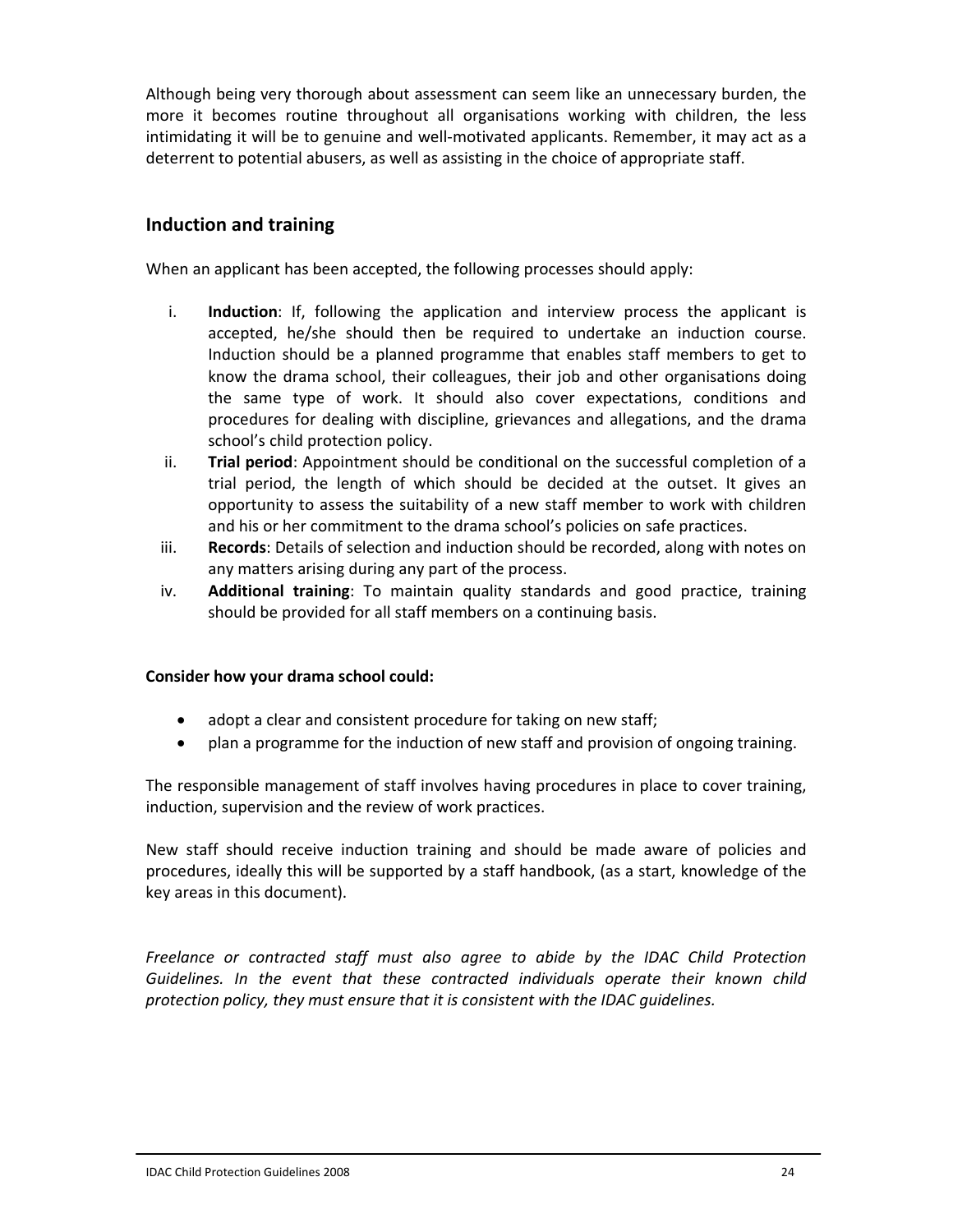# <span id="page-26-0"></span>**Appendix 1: Defining and Recognising Child Abuse**

#### **Definition and Possible Physical and Behavioural Indicators of Child Abuse**

There are four main categories of abuse as outlined in "Children First: National Guidelines for the Protection and Welfare of Children" (Department of Health and Children, 2004). The following is a synopsis of the information contained in that document. For the full definitions please refer to **"***Children First: National Guidelines for the Protection and Welfare of Children"* (Department of Health and Children, 2004, pp.32‐34).

#### **Neglect**

"*Neglect can normally be defined in terms of an omission, where a child suffers significant harm or impairment of development by being deprived of food, clothing, warmth, hygiene, intellectual stimulation, supervision and safety, attachment to and affection from adults, medical care."*

*The threshold of significant harm is reached when the child's needs are neglected to the extent that his or her well‐being and/or development are severely affected*.

*Neglect generally becomes apparent in different ways over a period of time rather than at one specific point."* (Children First p.31)

Possible indicators of this type of abuse are:

- Frequent minor or serious injuries;
- Untreated illness and lack of medical care;
- Persistently being left alone without adequate supervision and care;
- Hunger, lack of nutrition;
- Tiredness;
- Inadequate and inappropriate clothing;
- Lack of supervision;
- Low self esteem;
- Lack of peer relationships.

#### **Emotional Abuse**

"Emotional abuse is normally to be found in the relationship between a care-giver and a child rather than in a specific event or pattern of events. It occurs when a child's need for affection, approval, *consistency and security are not met. It is rarely manifested in terms of physical symptoms."* 

*"The threshold of significant harm is reached when interaction is predominantly abusive and becomes typical of the relationship between the child and the parent/carer."* (Children First p.31‐32)

Unless other forms of abuse are present, it is rarely manifested in terms of physical signs or symptoms.

Rather, it can manifest in the child's behaviour or physical functioning. Examples of these include 'anxious' attachment, unhappiness, low self‐esteem, educational and developmental underachievement and uncooperative or hostile behaviour.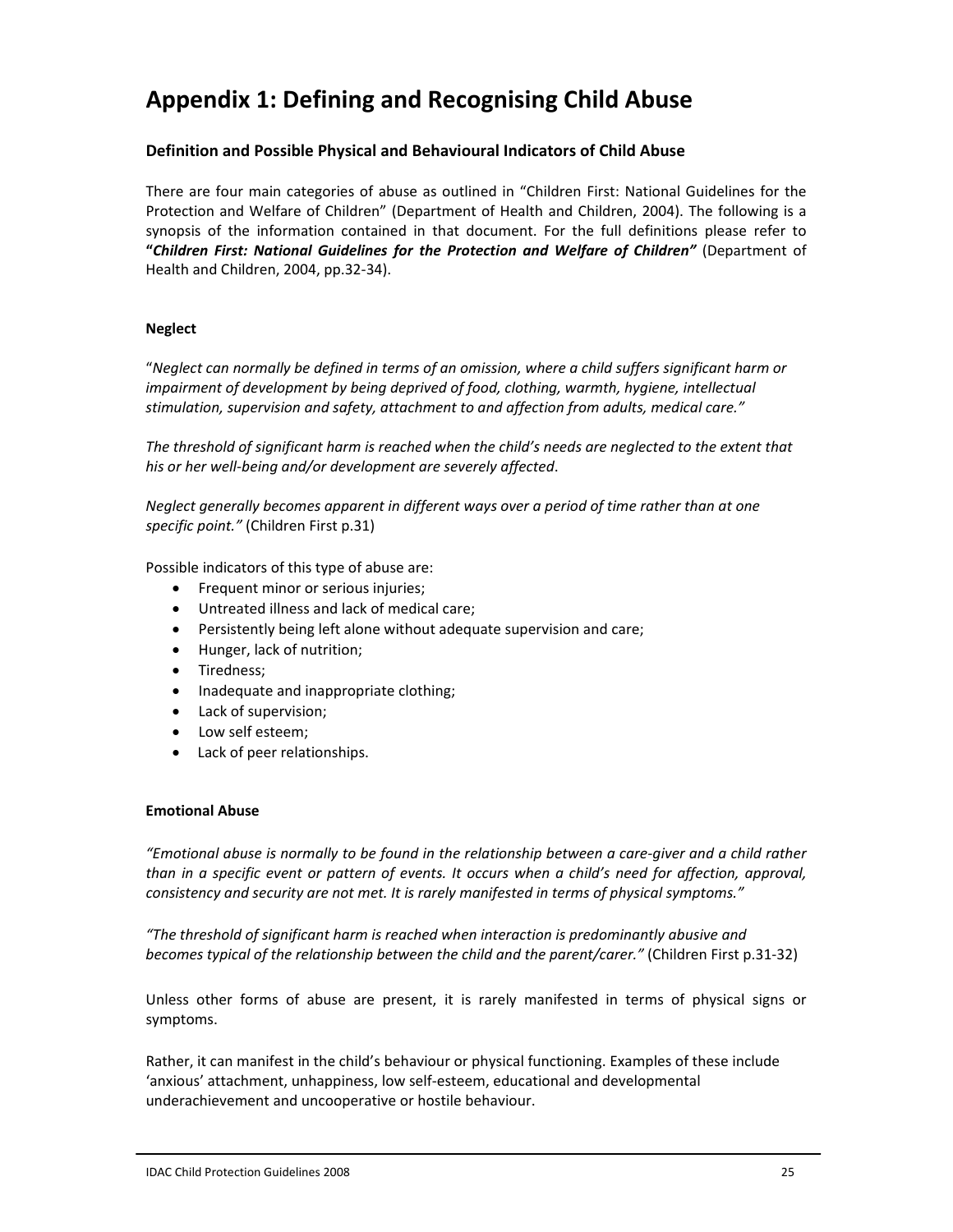Examples of emotional abuse in children include:

- Imposition of negative attributes on children, expressed by persistent criticism, sarcasm, hostility or blaming;
- Emotional unavailability by the child's parent/carer;
- Conditional parenting;
- Unresponsiveness, inconsistent or inappropriate expectations of the child;
- Premature imposition of responsibility on the child;
- Unrealistic or inappropriate expectations of the child's capacity to understand something or to behave and control him/herself in a certain way;
- Under or over-protection of the child:
- Use of unreasonably harsh discipline;
- Exposure to domestic violence.

Possible indicators of this type of abuse are:

- Aggression, withdrawal or an 'I don't care attitude';
- Lack of attachment;
- Low self esteem;
- Attention seeking;
- Depression or suicide attempts;
- A fear of adults or particular individuals e.g. family member, baby‐sitter or indeed excessive clinginess to parents/carers;
- Panic attacks.

#### **Physical Abuse**

"Physical abuse is any form of non-accidental injury or injury which results from wilful or neglectful *failure to protect a child."* (Children First p.32)

Examples of physical injury include the following:

- Shaking;
- Use of deliberate force in handling;
- Deliberate poisoning;
- Suffocation;
- Munchausen's syndrome by proxy;
- Allowing or creating a substantial risk of significant physical harm to a child.

Possible indicators of this type of abuse are:

- Frequent bruising, fractures, cuts, burns and other injuries;
- Torn clothing;
- Bite marks burns or welts;
- Bruises in places difficult to mark e.g. behind ears, groin;
- Undue or unnecessary fear;
- Aggressiveness or withdrawn;
- Absconding frequently from home.

#### **Sexual Abuse**

*"Sexual abuse occurs when a child is used by another person for his or her gratification or sexual arousal or for that of others."* (Children First p.33)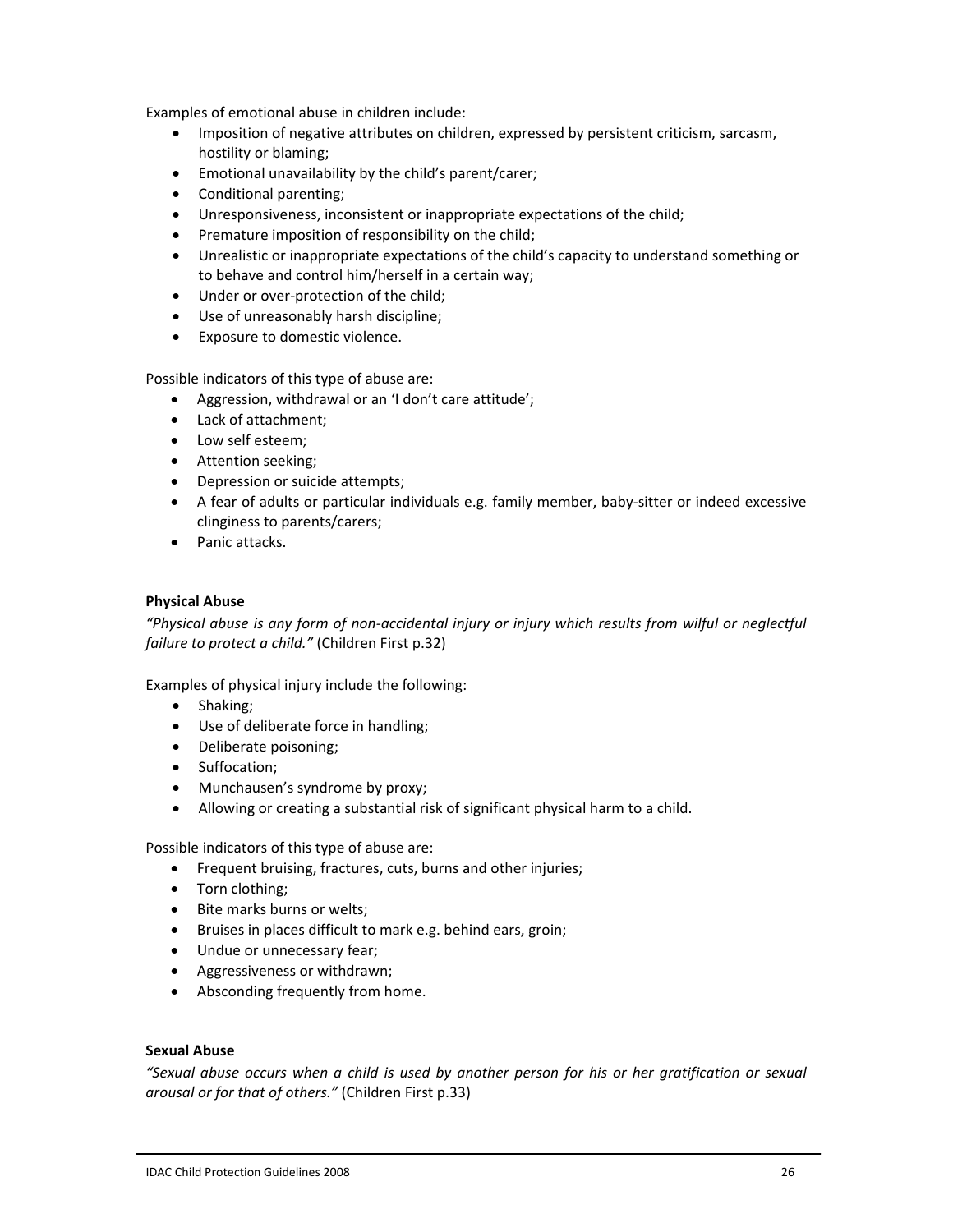Examples of sexual abuse include:

- Exposure of the sexual organs or any sexual act intentionally performed in the presence of a child;
- Intentional touching or molesting of the body of a child whether by a person or object for the purpose of sexual arousal or gratification;
- Masturbation in the presence of the child or involvement of the child in an act of masturbation;
- Sexual intercourse with a child whether oral, vaginal or anal;
- Sexual exploitation of a child … may also include showing sexually explicit material to children which is often a feature of the 'grooming' process by perpetrators of abuse;
- Consensual sexual activity involving an adult and an under‐age person. It is an offence to engage in a sexual act, or attempt to engage in a sexual act with a child under the age of 17 years.

Possible indicators of this type of abuse are:

- Over affectionate or inappropriate sexual behaviour;
- Age inappropriate sexual knowledge, which is often demonstrated in language, play or drawings;
- Fondling or exposure of genital areas;
- Hints about sexual activity;
- Unusual reluctance to join in normal activities which involve undressing, e.g. games/swimming.

#### **Indicators of Abuse are Not Facts**

It is important to stress that no one indicator should be seen as conclusive in itself of abuse; it may indeed indicate conditions other than child abuse.

A cluster or pattern of signs is likely to be more indicative of abuse. Signs must also be considered in the child's social and family context as child abuse is not restricted to any socio economic group, gender or culture.

It is important to always be open to alternative explanations for possible physical or behavioural signs of abuse.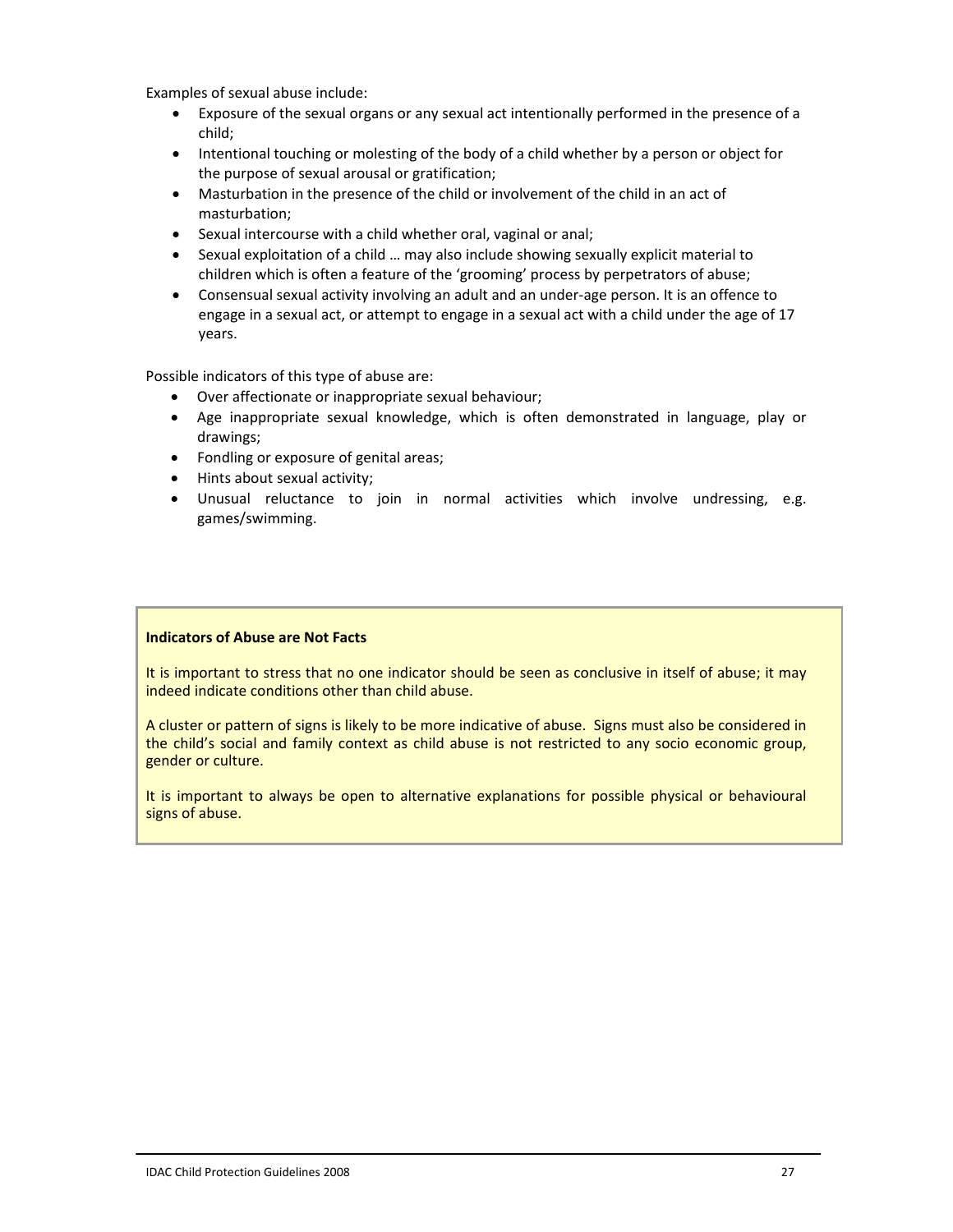# <span id="page-29-0"></span>**Appendix 2: Sample Parent/Guardian Consent Form**

I give permission for my child (named below) to take part in the drama classes of (*insert name of drama school/ teacher here*) and know of no medical reason why s/he should not do so. I understand that these activities may take place in (*insert location here*). I give permission for my child to attend any activities or outings away from (*insert location here*) under the leadership of (*insert name of drama teacher here*).

#### **(PLEASE COMPLETE IN PEN IN BLOCK CAPITALS)**

| Child's Name:                 | Date of Birth:              |
|-------------------------------|-----------------------------|
| Parent's / Guardian's Name/s: |                             |
| Address:                      |                             |
| Home Phone:                   | <b>Other Contact Phone:</b> |

Please indicate below if the above child suffers from any medical condition/allergies (specifying any medication s/he may be taking) and/or has any special dietary requirements about which the drama teacher should be informed.

I give permission to my child (named above) to attend the classes of (*insert name of drama school/ teacher here*) and know of no medical reason why s/he should not do so (see above). I understand that I am also giving consent for my child to attend any outings or activities away from (*insert location here)* under the leadership of the drama teacher in charge.

In the event of my son/daughter being taken ill or injured so that medical attention becomes necessary, I hereby authorise the drama teacher in charge to sign on my behalf any written forms of consent required, provided that the delay necessitated to obtain my signature might endanger my son's/daughter's health or safety.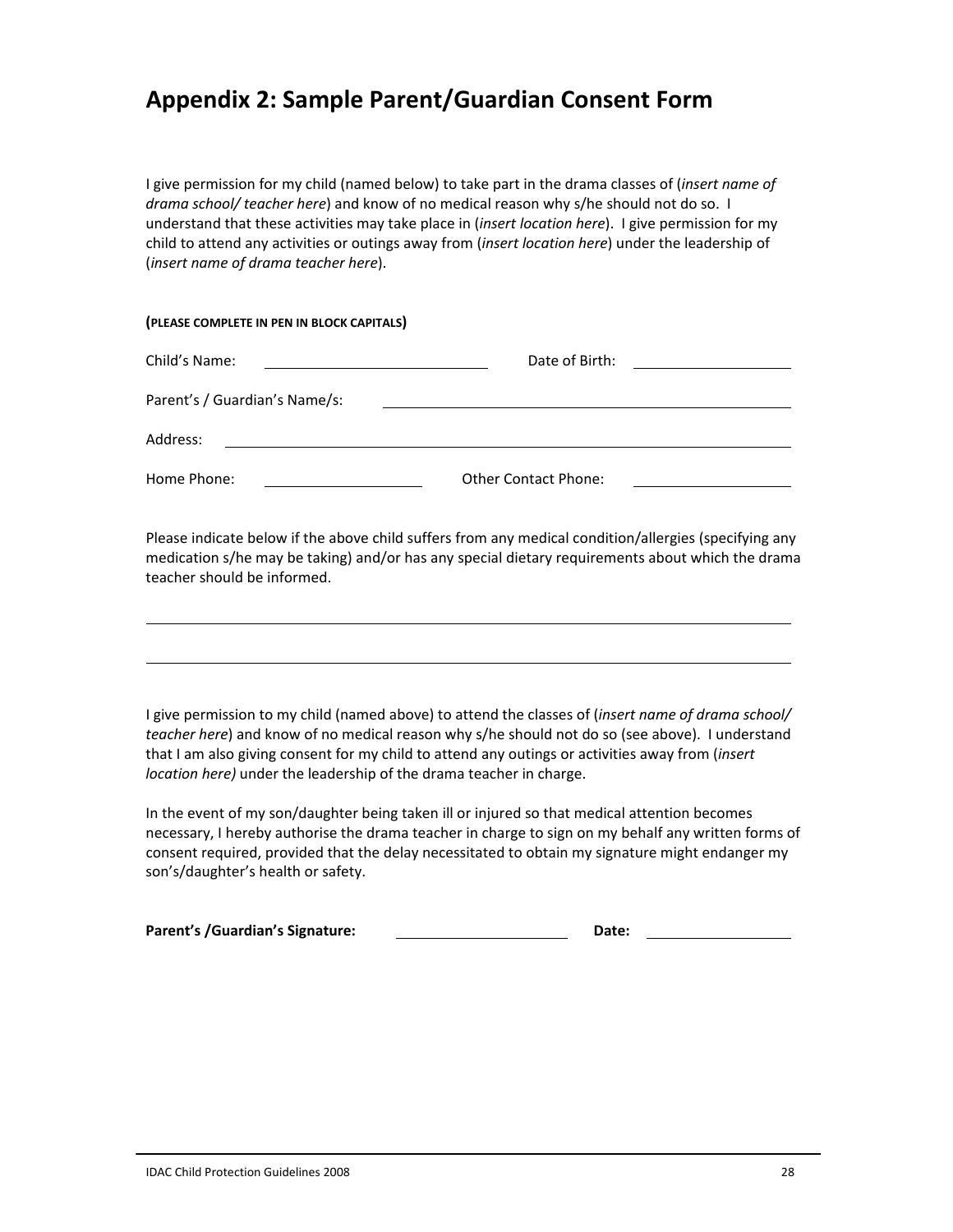# <span id="page-30-0"></span>**Appendix 3a: Sample Policy Statement on the Involvement of Parents/Guardians**

We are committed to being open with all parents/guardians. We undertake to:

- Advise parents/guardians of our child protection policy;
- Inform parents/guardians and schools of all activities and potential activities;
- Issue contact/consent forms where relevant;
- Comply with health and safety practices;
- Operate child‐centred policies in accordance with best practice;
- Adhere to our recruitment guidelines;
- Ensure as far as possible that the activities are age-appropriate;
- Encourage and facilitate the involvement of parents/guardians where appropriate.

If we have concerns about the welfare of the child/young person, we will:

- Respond to the needs of the child or young person;
- Inform the parents/guardians on an on-going basis unless this action puts the child or young person at further risk;
- Where there are child protection and welfare concerns we are obliged to pass these on to the Health Service Executive and, in an emergency, An Garda Síochána;
- In the event of a complaint against a member of staff, we will immediately ensure the safety of the child/young person and inform parents/guardians as appropriate.

As a child-centred school/academy, we are committed to putting the interest of the child/young person first. To that end we will:

- Contact the Health Service Executive and An Garda Síochána where there is a child protection welfare concern;
- Encourage parents/guardians to work in partnership with us under the guidelines set out by IDAC to ensure the safety of their children;
- Have a designated contact person available for consultation with parents/guardians in the case of any concern over a child or young person's welfare.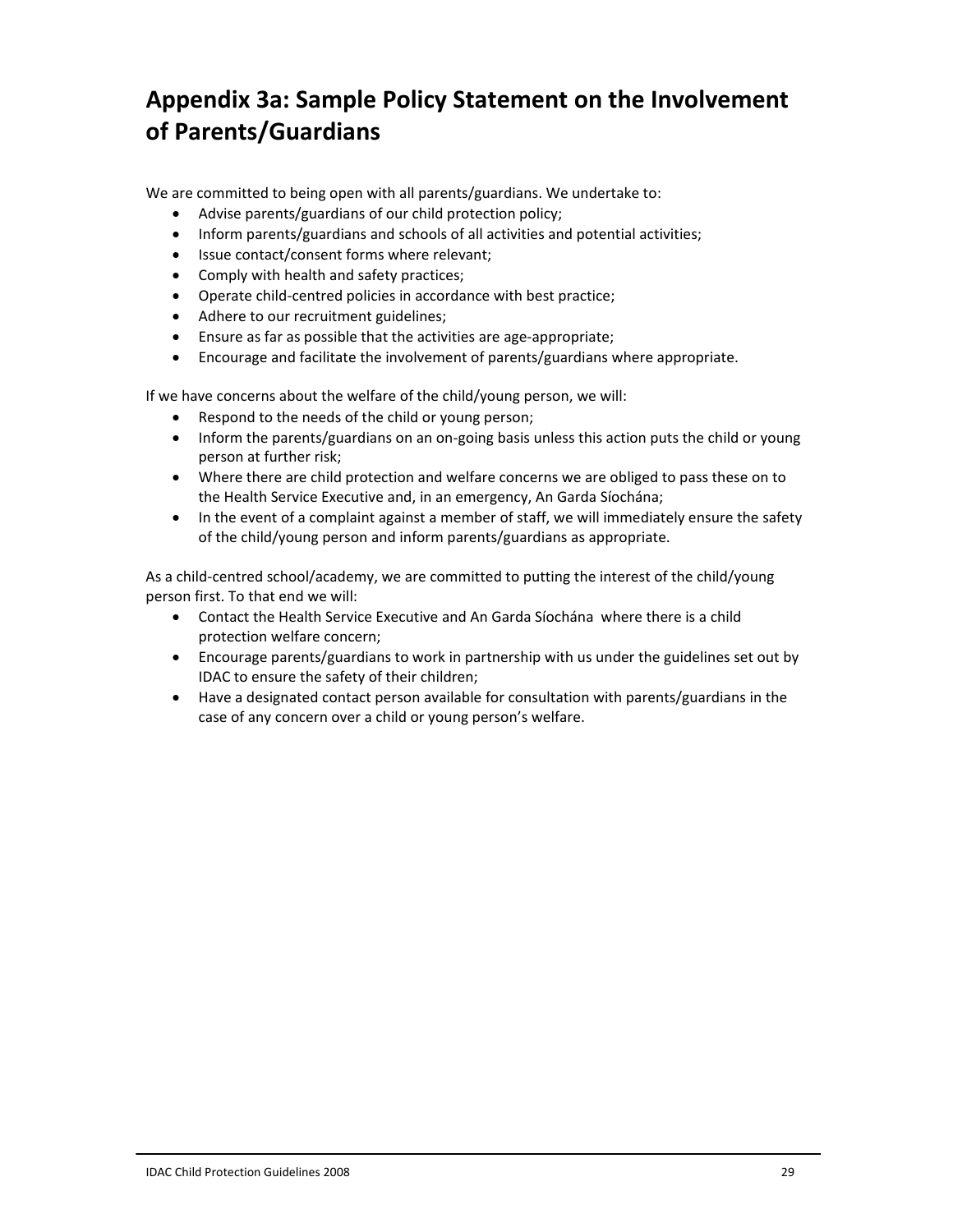# <span id="page-31-0"></span>**Appendix 3b: Sample Confidentiality Statement**

I/We in *(Insert name of drama teacher/name of drama school here)* are committed to ensuring peoples' rights to confidentiality.

However, in relation to child protection and welfare we undertake that:

- Information will only be forwarded on a 'need to know' basis in order to safeguard the child/young person;
- Giving such information to others for the protection of a child or young person is not a breach of confidentiality;
- Parents/guardians, children and young people have a right to know if personal information is being shared and/or a report is being made to the Health Service Executive, unless doing so could put the child/young person at further risk;
- Images of a child/young person will not be used for any reason without the consent of the parent/carer (however, we cannot be held responsible where cameras/videos or other recording or audio equipment may be used by others in breach of our guidelines).
- Procedures will be put in place in relation to the use of images of children/ young people;
- Procedures will also be put in place for the recording and storing of information in line with our confidentiality policy.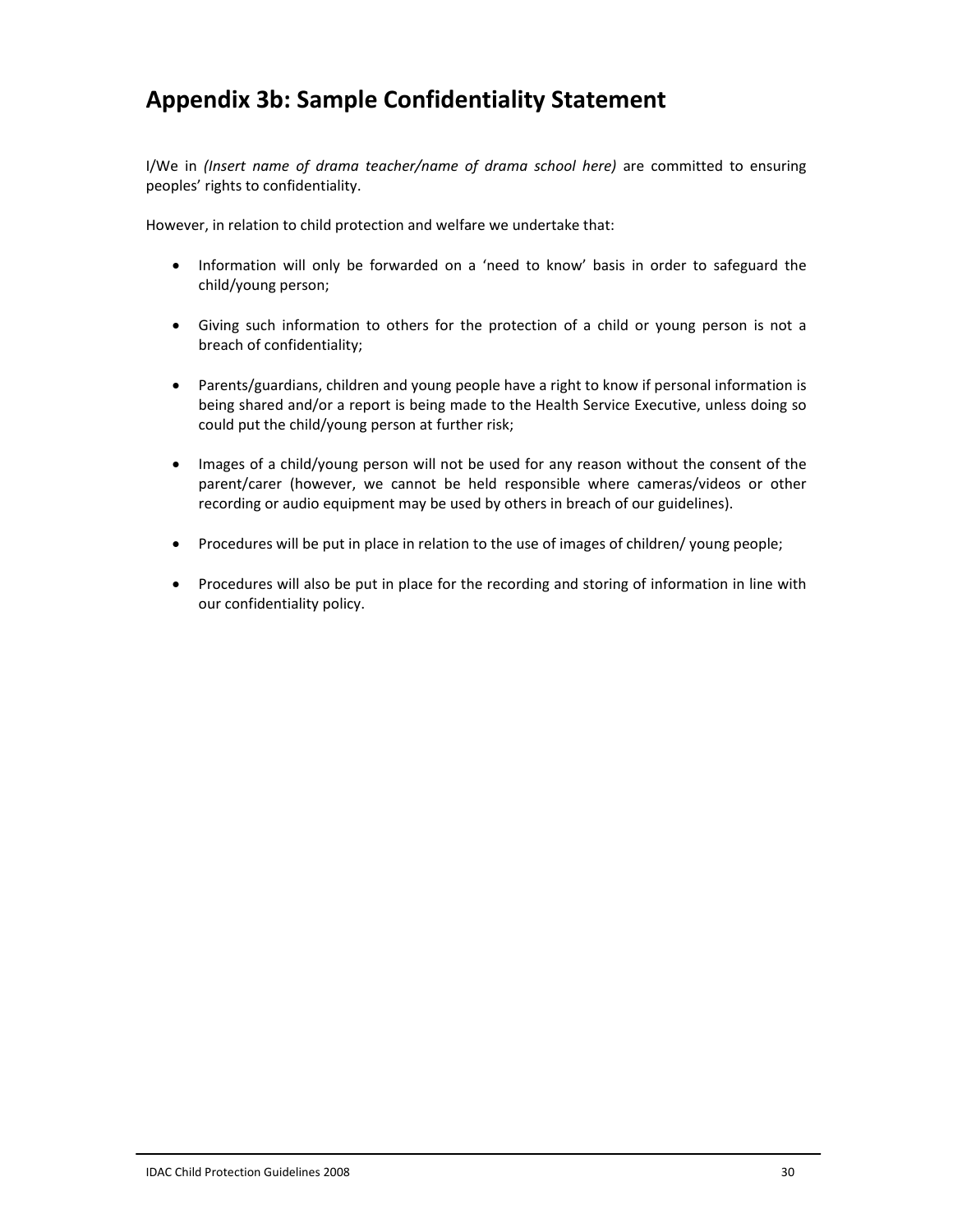# <span id="page-32-0"></span>**Appendix 4: Sample Accident/Incident Report**

| Name of Child:                                                                                                                |
|-------------------------------------------------------------------------------------------------------------------------------|
| Date of Birth:                                                                                                                |
| Address:                                                                                                                      |
| Telephone:                                                                                                                    |
| Parent/Guardian's Name:<br><u> 1989 - Johann Stoff, Amerikaansk politiker († 1908)</u>                                        |
| Event/meeting and location:                                                                                                   |
| Date of event/meeting:<br><u> 1989 - Johann Barbara, martxa alemaniar a</u>                                                   |
| Details of accident/incident (please state in your own words what happened including details and<br>status of those involved: |
|                                                                                                                               |
|                                                                                                                               |
|                                                                                                                               |
| Names of witnesses:<br><u> 1980 - Johann Barn, fransk politik (f. 1980)</u>                                                   |
|                                                                                                                               |
|                                                                                                                               |
| Action taken (details of first-aid, medical or police involvement):                                                           |
|                                                                                                                               |
|                                                                                                                               |
| Signed:<br>Date:                                                                                                              |
| Position:                                                                                                                     |
| Counter signed:<br>Date:                                                                                                      |
| Signature of parent (if subject of report is a child):                                                                        |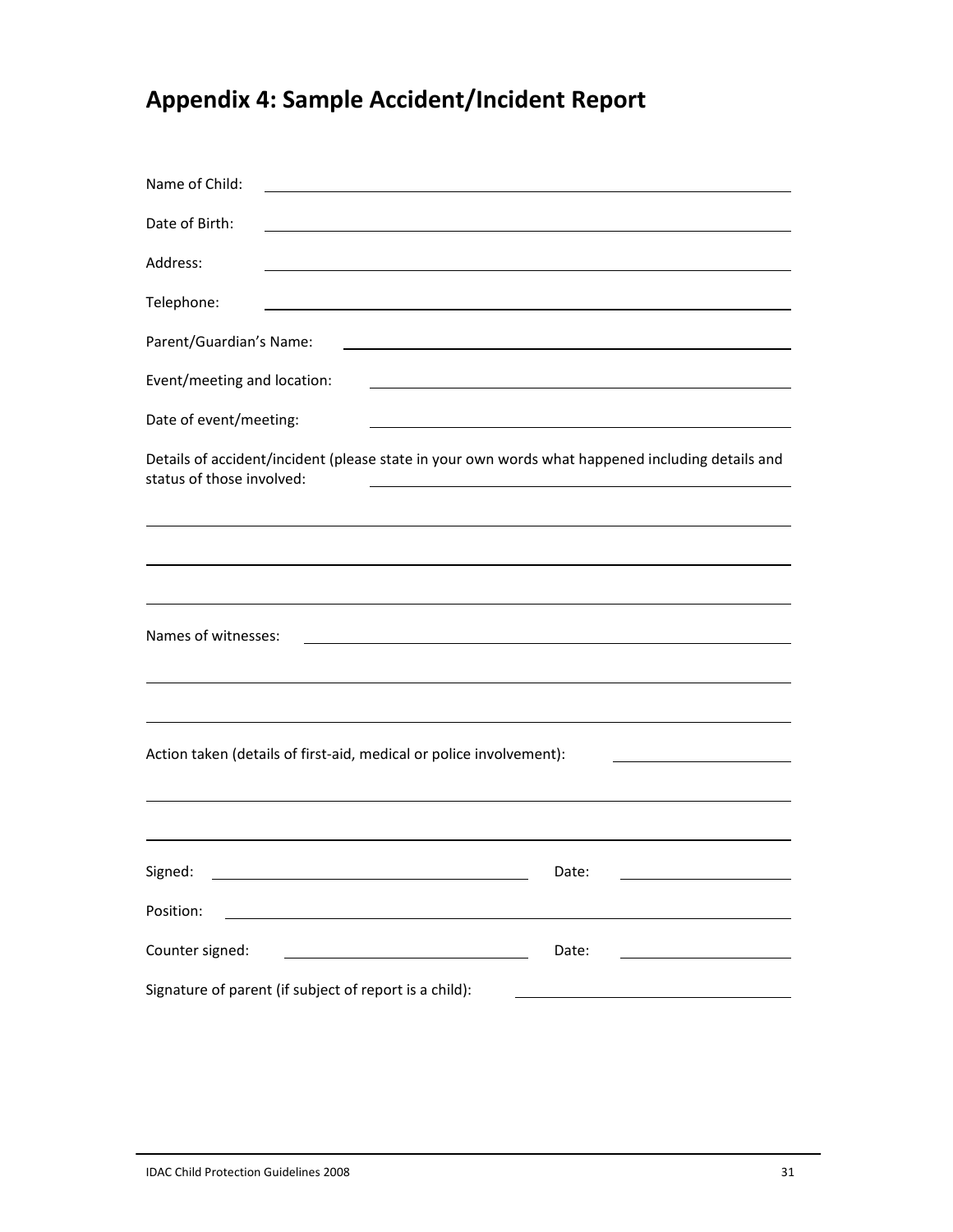# <span id="page-33-0"></span>**Appendix 5: Sample Standard Form for Reporting Child Protection and/or Welfare Concerns to the Health Service Executive (HSE)**

**(Copies of official form available from the HSE)**

### **Private and Confidential**

**In case of emergency or outside HSE hours, contact should be made with An Garda Síochána.**

| 1. Details of Child:                          |             |                                          |
|-----------------------------------------------|-------------|------------------------------------------|
|                                               | Male $\Box$ | Female $\Box$                            |
|                                               |             |                                          |
|                                               |             |                                          |
|                                               |             |                                          |
|                                               |             |                                          |
| Address of Mother if different to Child:      |             | Address of Father if different to Child: |
|                                               |             |                                          |
|                                               |             |                                          |
|                                               |             |                                          |
| Telephone Number: ___________________________ |             |                                          |

**1c. Household Composition:**

| Name | <b>Relationship to</b><br>Date of Birth<br><b>Child</b> |  | <b>Additional Information</b><br>e.g. School / Occupation |
|------|---------------------------------------------------------|--|-----------------------------------------------------------|
|      |                                                         |  |                                                           |
|      |                                                         |  |                                                           |
|      |                                                         |  |                                                           |
|      |                                                         |  |                                                           |
|      |                                                         |  |                                                           |
|      |                                                         |  |                                                           |
|      |                                                         |  |                                                           |

\_\_\_\_\_\_\_\_\_\_\_\_\_\_\_\_\_\_\_\_\_\_\_\_\_\_\_\_\_\_\_\_\_\_\_\_\_\_\_\_\_\_\_\_\_\_\_\_\_\_\_\_\_\_\_\_\_\_\_\_\_\_\_\_\_\_\_\_\_\_\_\_\_\_\_ \_\_\_\_\_\_\_\_\_\_\_\_\_\_\_\_\_\_\_\_\_\_\_\_\_\_\_\_\_\_\_\_\_\_\_\_\_\_\_\_\_\_\_\_\_\_\_\_\_\_\_\_\_\_\_\_\_\_\_\_\_\_\_\_\_\_\_\_\_\_\_\_\_\_\_

*Note: A separate report form must be completed in respect of each child being reported.*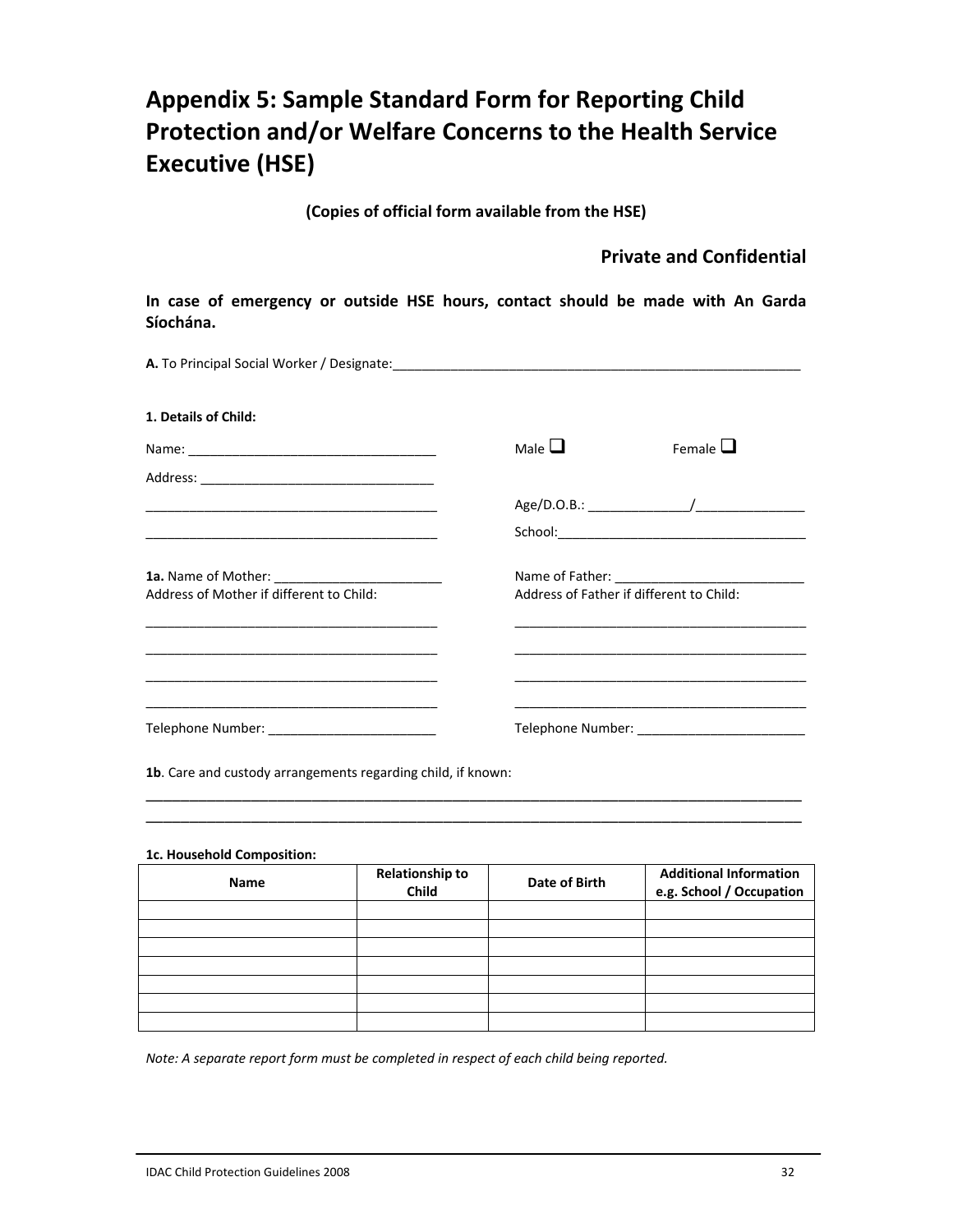| 3. Details of person(s) allegedly causing concern in relation to the child:  |                                                                                                             |
|------------------------------------------------------------------------------|-------------------------------------------------------------------------------------------------------------|
|                                                                              | Male $\Box$ Female $\Box$<br>Age: ________                                                                  |
|                                                                              |                                                                                                             |
|                                                                              |                                                                                                             |
|                                                                              |                                                                                                             |
|                                                                              |                                                                                                             |
| 4. Name and Address of other personnel or agencies involved with this child: |                                                                                                             |
|                                                                              |                                                                                                             |
|                                                                              |                                                                                                             |
| Public Health Nurse: _________________________                               |                                                                                                             |
|                                                                              |                                                                                                             |
|                                                                              | Pre-School / Crèche / Youth Club:                                                                           |
|                                                                              |                                                                                                             |
|                                                                              |                                                                                                             |
|                                                                              |                                                                                                             |
|                                                                              |                                                                                                             |
|                                                                              |                                                                                                             |
|                                                                              |                                                                                                             |
|                                                                              |                                                                                                             |
|                                                                              | 5. Are Parents / Legal Guardians aware of this referral to the Social Work Department? Yes $\Box$ No $\Box$ |
|                                                                              |                                                                                                             |
|                                                                              |                                                                                                             |
|                                                                              |                                                                                                             |
| 6. Details of Person Reporting Concerns:                                     |                                                                                                             |
|                                                                              |                                                                                                             |
|                                                                              |                                                                                                             |
|                                                                              |                                                                                                             |
|                                                                              |                                                                                                             |
|                                                                              |                                                                                                             |
| 7. Details of Person completing form:                                        |                                                                                                             |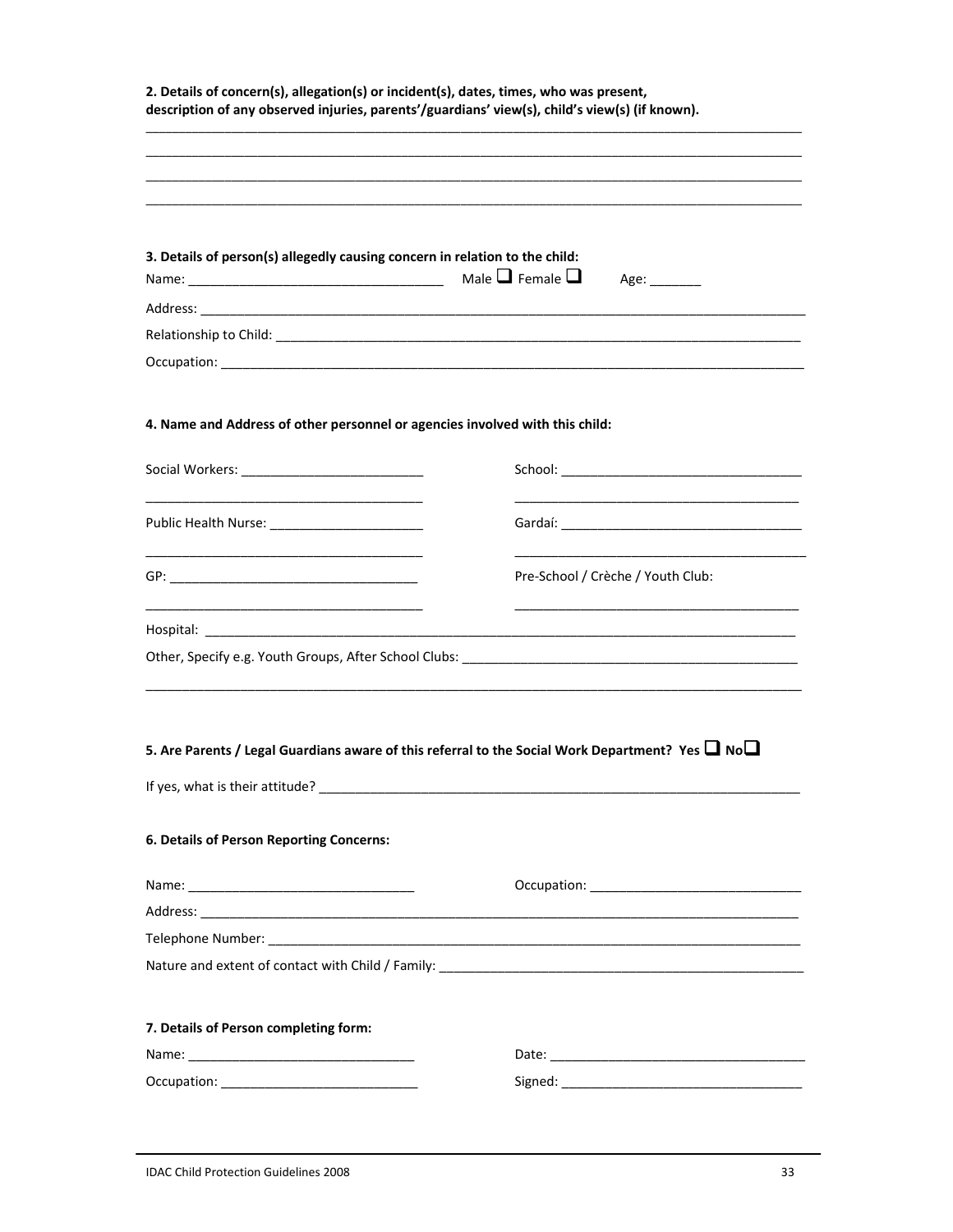#### **Guidance Notes:**

The HSE Administrative Areas have a statutory responsibility under the Child Care Act, 1991, to promote the welfare and protection of children in their area.

HSE Administrative Areas therefore have an obligation to receive information about any child who is not receiving adequate care and/or protection.

This reporting form is for use by:

- **HSE Personnel**
- Professionals and individuals in the provision of child care services in the community who have service contracts with the HSE
- Designated person in a voluntary or community agency
- Any professional, individual or group involved in services to children who becomes aware of a child protection or welfare concern, or to whom a child protection or child welfare concern is reported.

Please fill in as much information and detail as is known to you. (HSE personnel should do this in consultation with their line manager). This will assist the Social Work Department in assessing the level of risk to the child, or support services required. If the information requested is not known to you, please indicate by putting a line through the question. It is likely that a social worker will contact you to discuss your report. The HSE Area Boards aim to work in partnership with parents. If you are making this report in confidence you should note that the HSE cannot guarantee absolute confidentiality as:

- A Court could order that information be disclosed.
- Under the Freedom of Information Act, 1997, the Freedom of Information Commissioner may order that information be disclosed.

You should also note that in making a 'bona fide report' you are protected under the Protection for Persons Reporting Child Abuse Act, 1998.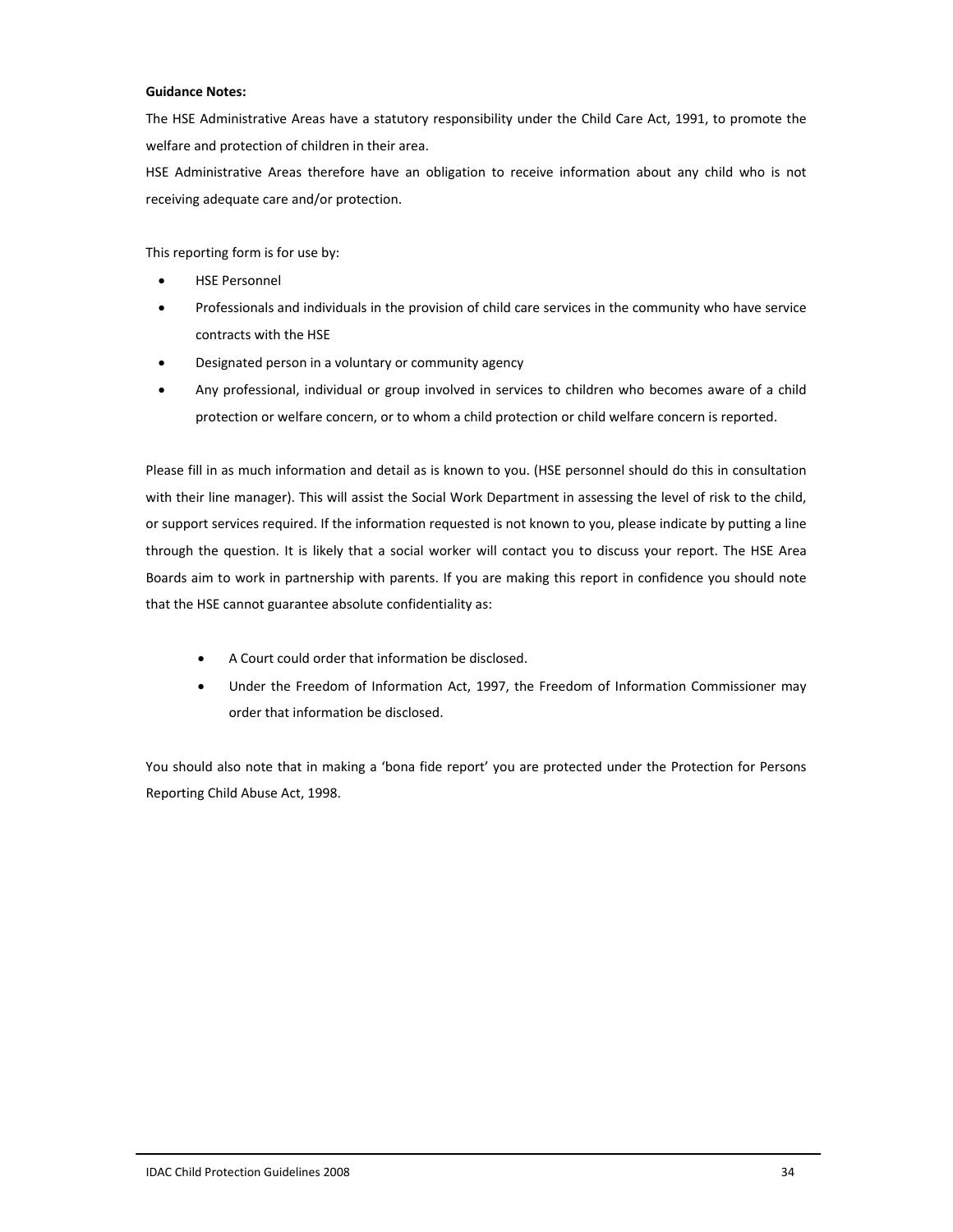# <span id="page-36-0"></span>**Appendix 6: Designated Liaison Person**

The following is a description of a Designated Liaison Person from "*Child Protection: guidelines and procedures*" (Department of Education and Science, 2001). (Numbers in this section refer to that document). Please note that this extract refers to 'health boards'. The functions of the health boards are now undertaken by the HSE.

#### **2.2 Designated Liaison Person**

2.2.1 All Boards of Management must designate a senior member of staff to have specific responsibility for child protection. This person will be the Designated Liaison Person for the school in all dealings with health boards (now HSE), An Garda Síochána and other parties, in connection with allegations of abuse. Those other parties should be advised that they should conduct all matters pertaining to the processing or investigation of alleged child abuse through the Designated Liaison Person. It is expected that the Designated Liaison Person will normally be the Principal Teacher.

2.2.2 Where the Designated Liaison Person is unavailable for whatever reason, arrangements should be in place for another nominated member of staff to assume his/her responsibilities.

2.2.3 The Designated Liaison Person, or his/her nominated replacement, should immediately inform the Chairperson of the Board of Management of the school that a report involving a pupil in the school has been submitted to the relevant health board.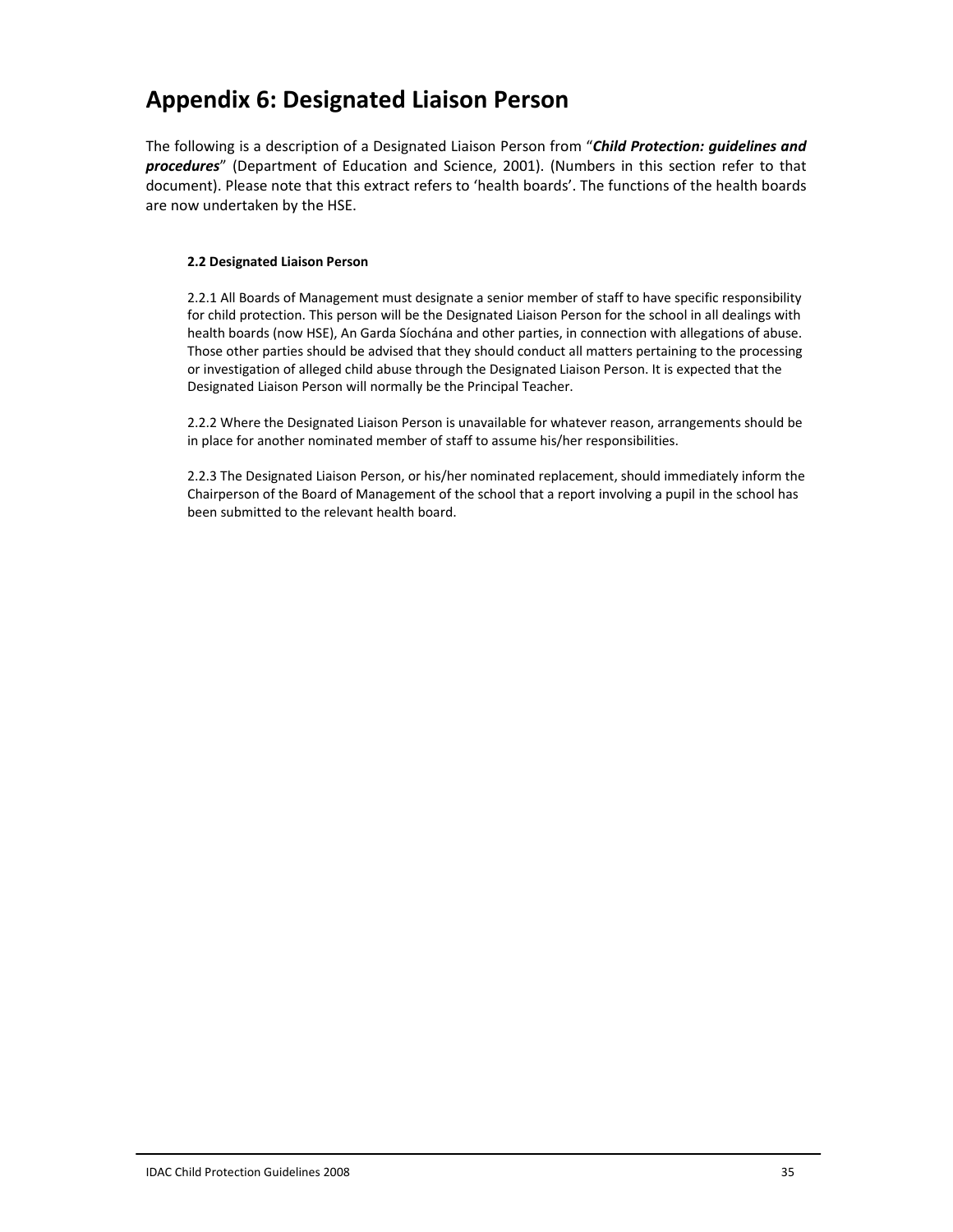# <span id="page-37-0"></span>**Appendix 7: Child Protection Conferences**

The following is a description of Child Protection Conferences from "*Child Protection: guidelines and procedures*" (Department of Education and Science, 2001). (Numbers in this section refer to that document). Please note that this extract refers to 'health boards'. The functions of the health boards are now undertaken by the HSE.

#### **3.4 Child protection conferences**

3.4.1 The child protection conference is an essential mechanism for health boards in the effective operation of the child protection services under the Child Care Act, 1991. It is a forum for the coordination of information from all relevant sources, including where necessary, school employees. The child protection conference plays a pivotal role in making recommendations and planning for the welfare of children who may be at serious risk.

3.4.2 A request from a health board for a school employee to attend a child protection conference should be made to the Designated Liaison Person who should consult with the Chairperson of the Board of Management of the school. The Chairperson of the Board of Management may, through the Designated Liaison Person, request the appropriate authorities to clarify why the attendance of the school employee at the child protection conference is considered necessary and who else is going to be present. Substitute costs, where necessary will be met by the Department of Education and Science in respect of teachers required to attend a child protection conference during school hours. A letter, from the relevant health board, confirming the attendance of the teacher at the child protection conference should be submitted to the Department together with the application for payment of the substitute.

3.4.3 It would be normal for a person attending a child protection conference to provide a report to the conference. A sample pro‐forma for a school employee's report to a child protection conference is attached at Appendix 3. It should be noted that this is a sample form and different health boards may supply alternative type forms. However, it is expected that the type of information that is requested by this sample form will be similar to the type of information required by all health boards.

3.4.4 The *Children First* guidelines state that professionals should always be informed when children and / or parents/guardians are going to be present at child protection conferences. Accordingly, any school personnel who may have a concern about parent/guardian involvement should contact the chairperson of the child protection conference in advance for guidance.

3.4.5 The recommendations of the child protection conference are concerned with the future planning for the child and family. The conference may recommend that particular agencies provide resources and services to the family. Participants may provide undertakings regarding actions that they agree to take. The recommendations may include the health board seeking legal advice with respect to an application for a Court Order to protect the child. Further information on the protocol for child protection conferences is contained in Appendix 6 of *"Children First"* (Page 149).

3.4.6 The school employee may be requested to keep the child's behaviour under closer observation, in a manner that is not inconsistent with the school employee's existing duties to his class as a whole. This may include observing the child's behaviour, peer interactions, school progress or informal conversations.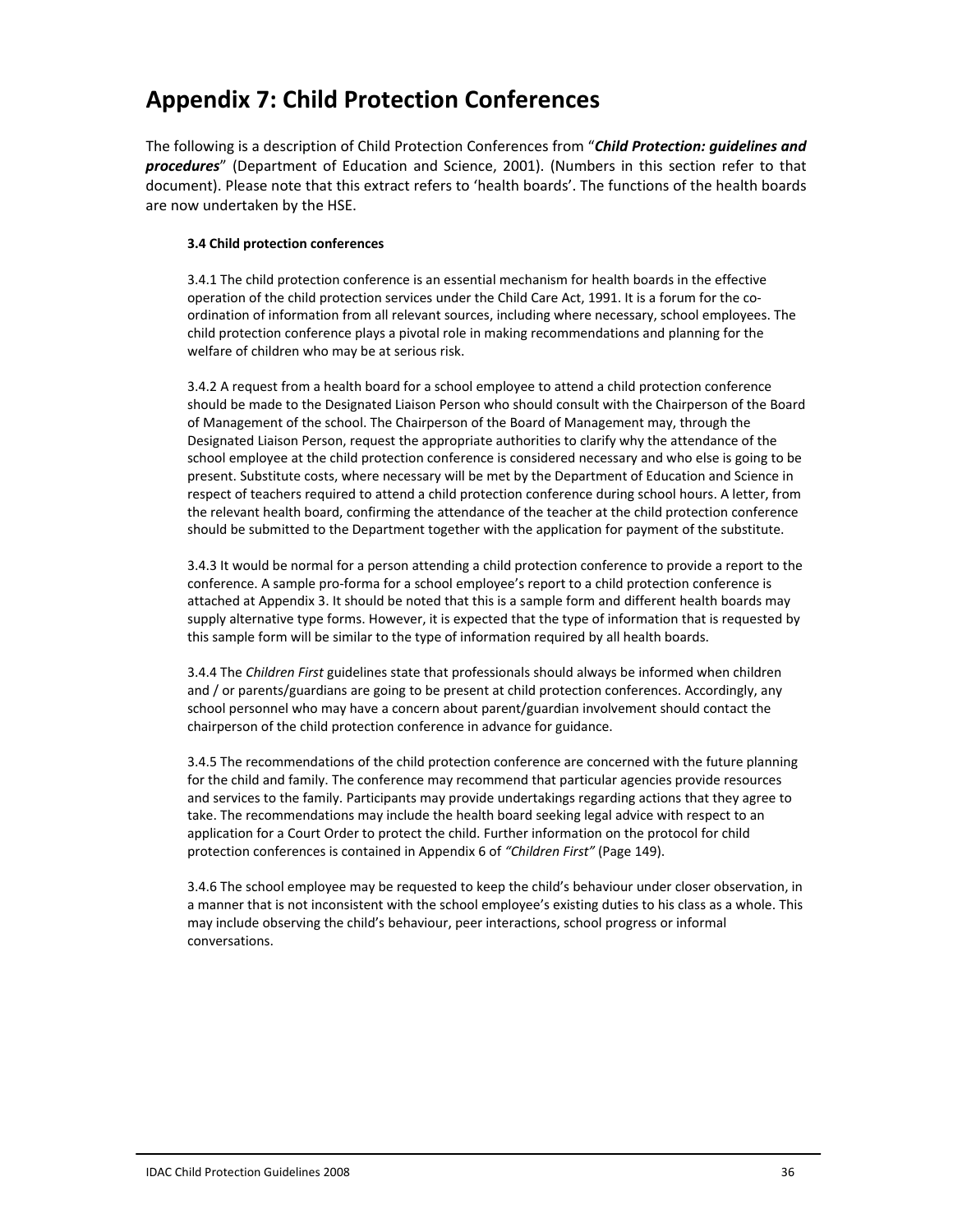# <span id="page-38-0"></span>**Appendix 8: Sample IDAC Anti Bullying Policy**

*(Drama teachers may wish to personalise this policy by replacing "IDAC", "drama teacher" with the actual name of the drama school or the name of the teacher, as appropriate)* 

#### **What is bullying?**

Bullying behaviour can be defined as repeated aggression be it verbal, psychological or physical which is conducted by an individual or group against others.

Examples of bullying include teasing, taunting, threatening, hitting, extortion or exclusion.

#### **IDAC Policy on Bullying when working with children / young people**

Drama teachers should not tolerate any bullying behaviour by children/young people or adults. Drama teachers should deal with any incidents immediately in accordance with this policy. This policy covers:

- Children/young people bullying other children/young people;
- Adults bullying children/young people;
- Children/young people bullying adults.

#### **The policy is as follows:**

- All children/young people and adults who participate in activities run by drama teachers should be treated with dignity and respect by adults and by other children/young people and should not be subject to bullying.
- All children/young people and adults who participate in activities run by drama teachers have a responsibility to treat other children/young people and adults with dignity and respect and refrain from bullying behaviour.
- It will be made clear to all children/young people and adults participating in events/activities run by a drama teacher, that bullying is not acceptable and that other children/young people and adults should be treated with dignity and respect.
- There will be adequate supervision by the drama teacher or other staff/volunteers at all events/activities involving children/young people. This will help to prevent bullying.
- Drama teachers or other staff/volunteers will monitor all events/activities run involving children/young people to ensure that no bullying is taking place.
- If a drama teacher or other staff/volunteer witnesses bullying or suspects that bullying is taking place he/she will follow the procedure outlined below.
- If a child/young person witnesses bullying or suspects that bullying is taking place he/she should report it to the drama teacher or other staff/volunteer. Drama teachers or other staff/volunteer will follow the procedure outlined below.
- If a child/young person is the victim of bullying he/she should report it to the drama teacher or other staff/volunteers who will follow the procedure outlined below.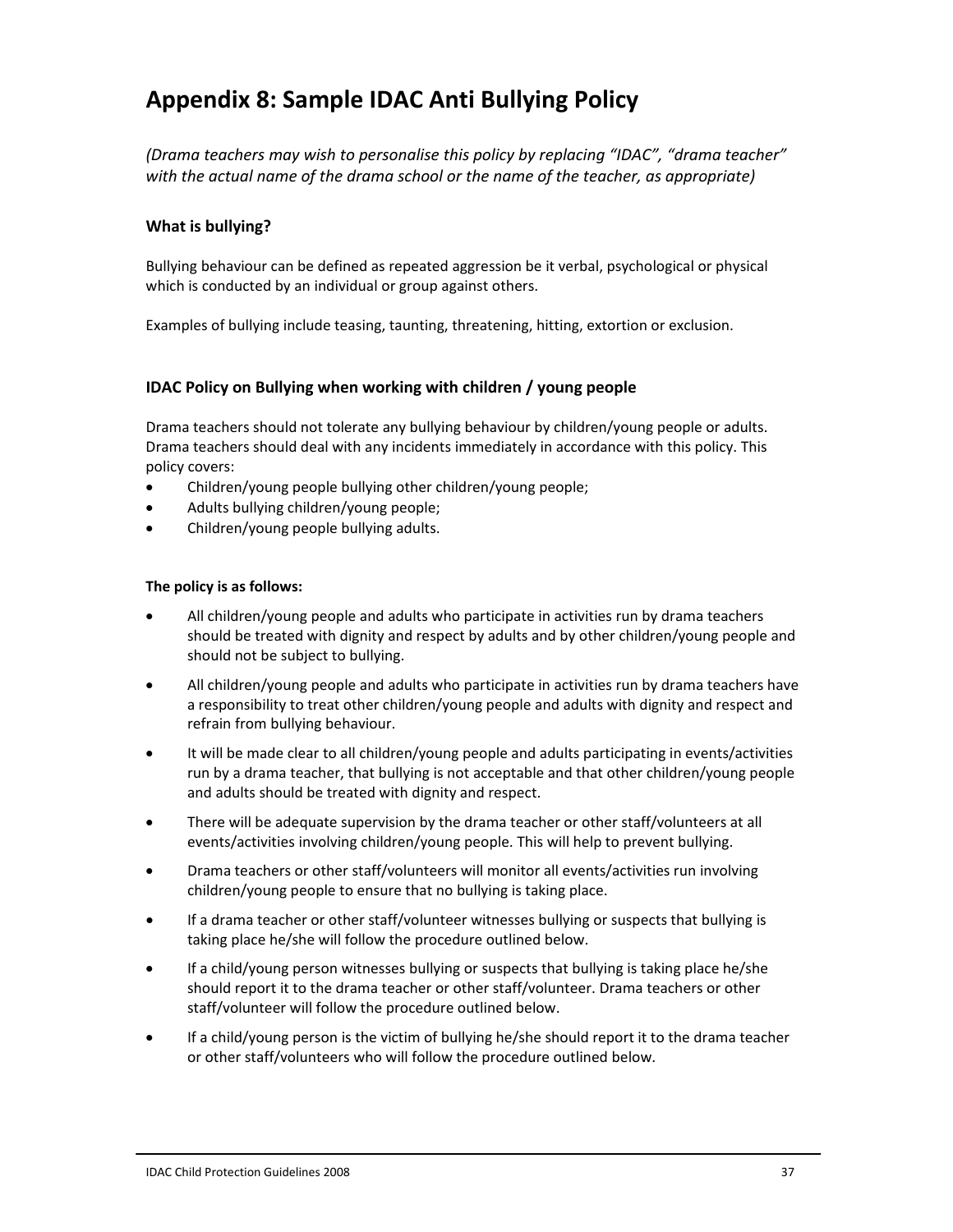#### **Procedure for dealing with bullying**

- All reports of bullying will be recorded, investigated and dealt with by the drama teacher or other staff/volunteers.
- Other staff/volunteers who have received a complaint or witnessed the bullying will consult with the drama teacher, if present, or the most senior staff member present to decide on who is the most appropriate person to follow up on the complaint.
- The drama teacher/staff member dealing with the complaint will keep a record of the alleged bullying incident/s and the investigation and action taken.
- The drama teacher/staff member dealing with the complaint will speak separately to all involved in order to get all sides of the story. The drama teacher/staff member should also speak to others who may have witnessed the incident(s), if appropriate. The drama teacher/staff member will interview all involved in a calm manner and will seek answers to what, where, when, who and why.
- If the victim of the alleged bullying is a child their parent/guardian will be informed of the complaint and the outcome of the investigation.
- If the perpetrator of the alleged bullying is a child their parent/guardian will be informed of the complaint and the outcome of the investigation.
- If the perpetrator of the alleged bullying is an adult, the drama teacher will be informed of the complaint and the outcome of the investigation.
- If the drama teacher/staff member dealing with the complaint concludes that bullying has not taken place, the following action will be taken:
	- The complainant, alleged victim and alleged perpetrator(s) will be informed of the outcome of the investigation and the reasons why it was concluded that bullying did not take place;
	- Support will be given to the complainant, alleged victim and alleged perpetrator(s) if necessary;
	- A meeting will be arranged between the alleged victim and alleged perpetrator to discuss the issues involved if both are agreeable and it is deemed appropriate.
- If the drama teacher/staff member dealing with the complaint concludes that bullying has taken place, the following action will be taken:
	- The complainant, alleged victim and alleged perpetrator/s will be informed of the outcome of the investigation and the reasons why it was concluded that bullying took place;
	- Support will be given to the victim;
	- A meeting will be arranged between the alleged victim and alleged perpetrator to discuss the issues involved if both are agreeable and it is deemed appropriate;
	- A meeting will be held with the perpetrator to discuss the bullying behaviour. They will be informed of the disciplinary action, which will be taken as a result of this bullying behaviour.

#### **Disciplinary action when bullying has occurred**

When the inquiry into the alleged bullying incident has taken place and it has been concluded that bullying occurred, it will be necessary to take some disciplinary action against the perpetrator of the bullying. The disciplinary action should be appropriate to the seriousness of the incident(s). If the perpetrator of the bullying is a child/young person, the parent/guardian of the child/young person and the child/young person will be informed of the disciplinary action which will be taken. If the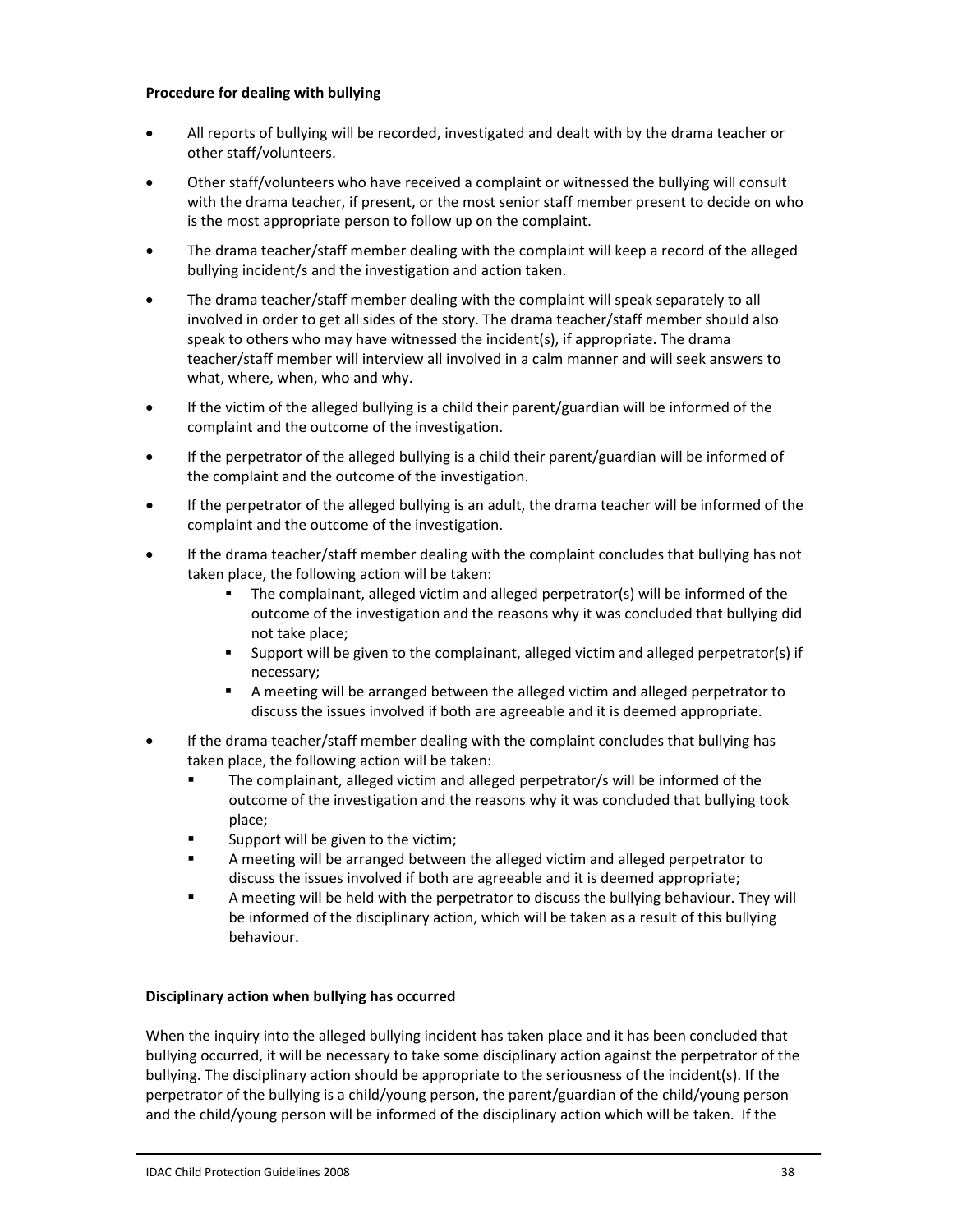perpetrator of the bullying is an adult the drama teacher will inform the perpetrator of the disciplinary action, which will be taken.

#### **The options for disciplinary action include:**

- For serious incidents involving children/young people, sending the child/young person home and not allowing them to participate in any further events/activities organised by the drama teacher;
- For less serious incidents involving children/young people, allowing the child/young person to continue to participate in the event/activity once they have apologised to the victim and stated that they would not engage in any further bullying behaviour. Their behaviour would then be closely monitored;
- Providing support to the child/young person to get them to understand that their behaviour is not acceptable and monitoring their behaviour;
- For serious incidents involving a member staff/volunteer of the drama teacher, prevent them from working with the drama teacher again. (All actions taken in relation to staff will be in accordance the relevant employment law).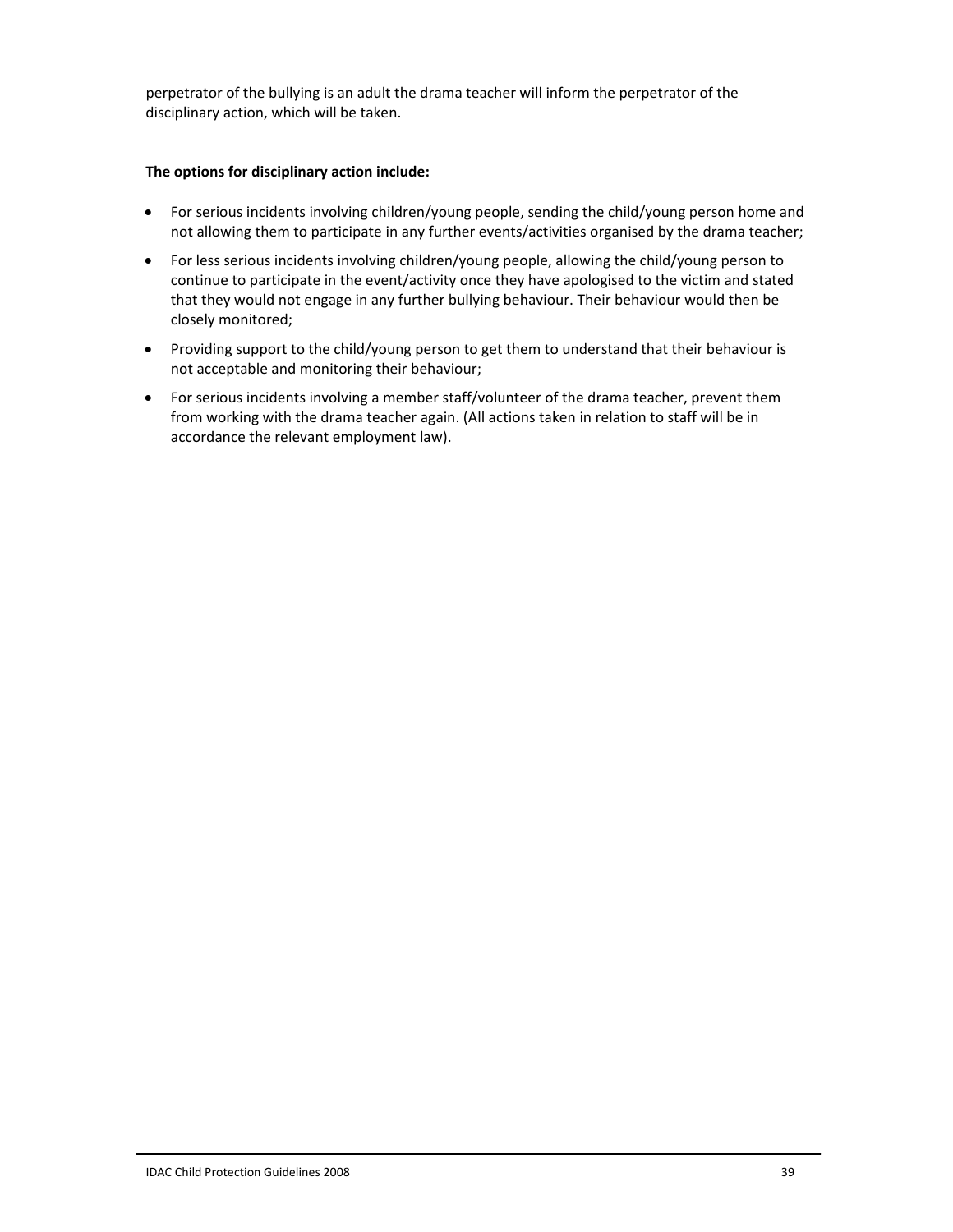# <span id="page-41-0"></span>**Appendix 9: Sample Recruitment and Selection Policy Statement**

We in *(Insert name of drama teacher/drama school here)* will ensure that staff are carefully selected, trained and supervised to provide a safe environment for all children and young people, by observing the following principles:

- Roles and responsibilities will be clearly defined for every job (paid or voluntary);
- Posts will be advertised widely;
- We will endeavour to select the most suitably qualified personnel;
- Candidates will be required to complete an application form;
- Candidates will be asked to sign a declaration form;
- At least two written references that are recent, relevant, independent and verbally confirmed will be necessary;
- Ideally staff will be selected by a panel of at least two representatives through an interview process;
- No person who would be deemed to constitute a 'risk' will be employed;
- Some of the exclusions would include:
	- any child-related convictions;
	- **F** refusal to sign application form and declaration form;
	- **EXECUTE:** insufficient documentary evidence of identification;
	- **E** concealing information on one's suitability to working with children;
- There will be a relevant probationary period; *(the drama teacher needs to specify what the probationary period will be).*
- All staff will be required to consent to Garda clearance, and where available, this will be sought.

*It is advisable that the drama teacher seek legal advice when developing policy and procedures in relation to the safe recruitment and selection of staff.*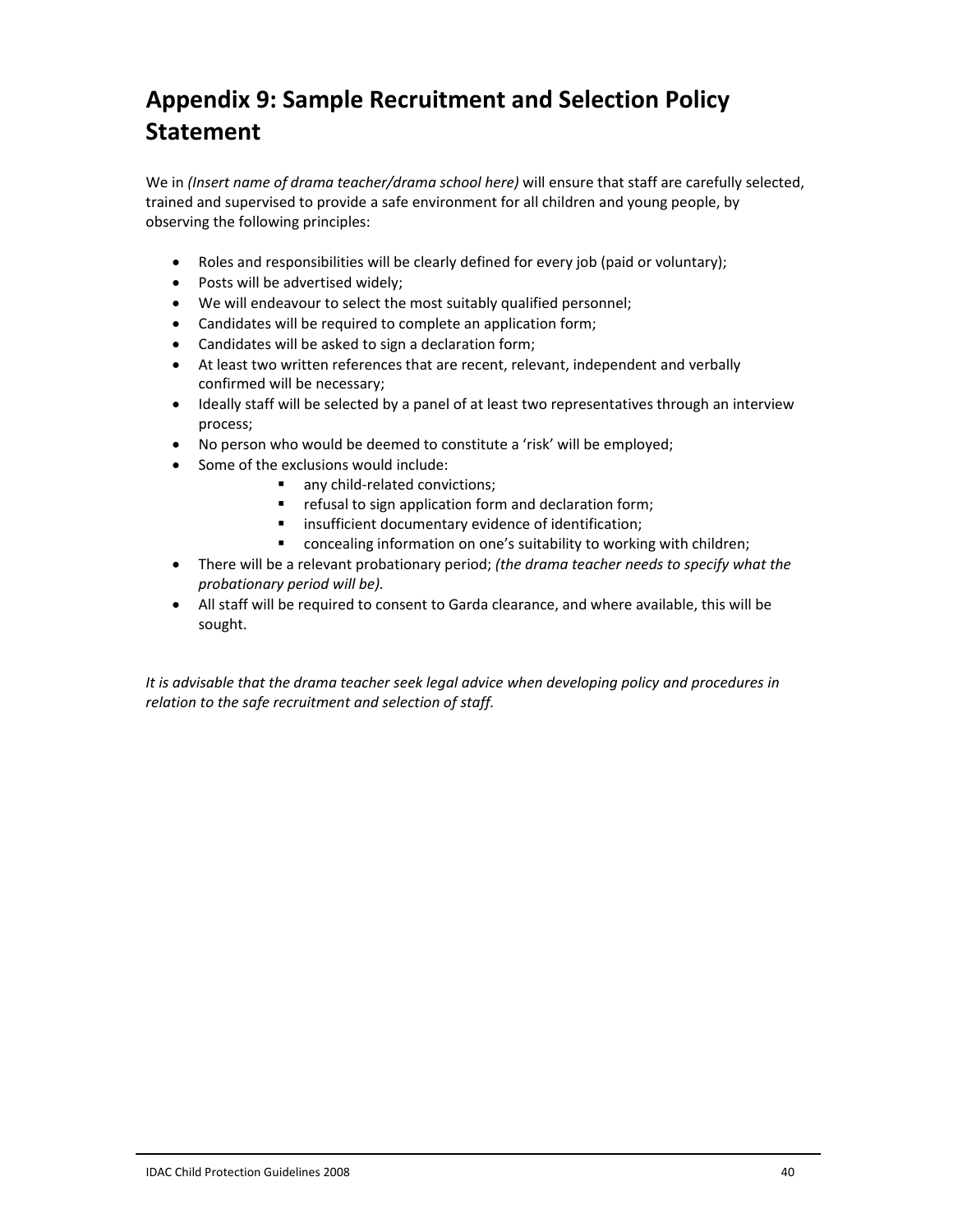# <span id="page-42-0"></span>**Appendix 10: Sample Volunteer Application Form**

## **Confidential**

| Surname:                                                             |                       |  |     |                  |    |  |
|----------------------------------------------------------------------|-----------------------|--|-----|------------------|----|--|
| Forename:                                                            |                       |  |     |                  |    |  |
| Address:                                                             |                       |  |     |                  |    |  |
| Date of Birth:                                                       |                       |  |     |                  |    |  |
| How long have you been at this address?                              |                       |  |     |                  |    |  |
| If less than 2 years, then previous address:                         |                       |  |     |                  |    |  |
| Name of previous parish attended:                                    |                       |  |     |                  |    |  |
| Name and Address of Incumbent                                        |                       |  |     |                  |    |  |
| Are you: (Please tick)<br>Employed<br>ப<br>Homemaker<br>$\mathbf{I}$ | Unemployed<br>Retired |  |     | Student<br>Other |    |  |
| Have you previously been involved in voluntary work?                 |                       |  | Yes | □                | No |  |
| If yes, please give details:                                         |                       |  |     |                  |    |  |
|                                                                      |                       |  |     |                  |    |  |
|                                                                      |                       |  |     |                  |    |  |
|                                                                      |                       |  |     |                  |    |  |

How much time can you commit to voluntary work? (Please tick)

|           | Mon | <b>Tues</b> | Weds | <b>Thurs</b> | Fri | Sat | Sun |
|-----------|-----|-------------|------|--------------|-----|-----|-----|
| Morning   |     |             |      |              |     |     |     |
| Afternoon |     |             |      |              |     |     |     |
| Evening   |     |             |      |              |     |     |     |

Do you have any spare time hobbies, interests or activities?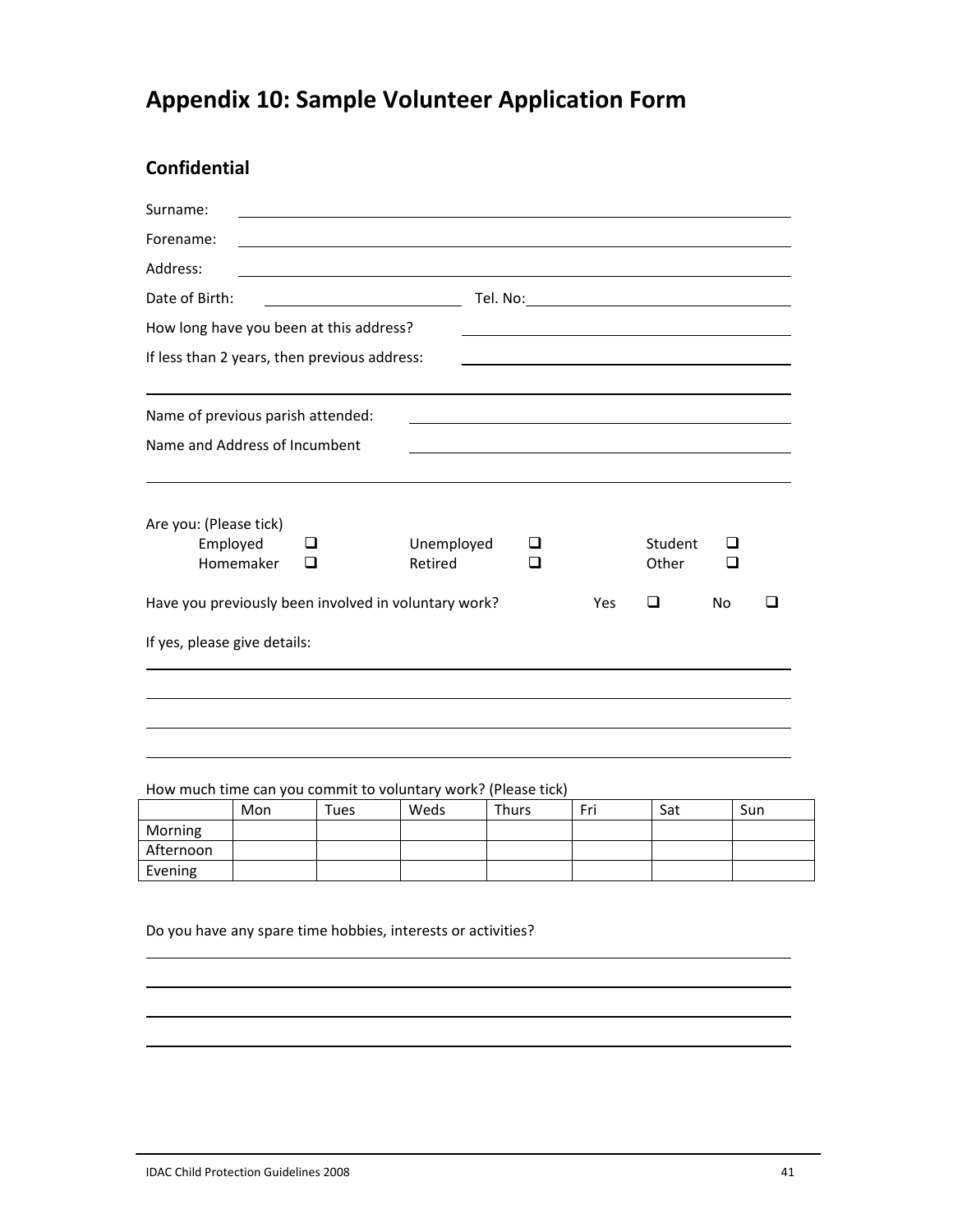Any other relevant information?

Please provide names and addresses of two people whom we could contact for reference (not relatives).

| Name:   | Name: | <u> 1980 - Johann Stein, mars an de Brasilia (b. 1980)</u> |
|---------|-------|------------------------------------------------------------|
| Address |       |                                                            |
|         |       |                                                            |
| Tel:    | Tel:  |                                                            |
|         |       |                                                            |
| Signed: | Date: |                                                            |

#### *Other information:*

There is other information that you may like to ask for on the application form, or you may prefer to *wait until the interview stage, e.g.*

- *Can you drive? Do you have access to a car?*
- *How did you learn about this volunteering opportunity?*
- *Why do you want to do voluntary work?*
- *Have you any disability which would affect your voluntary work?*
- *Have you ever committed a criminal offence?*
- *Do you agree to consent to our seeking Garda clearance for you to work with children?*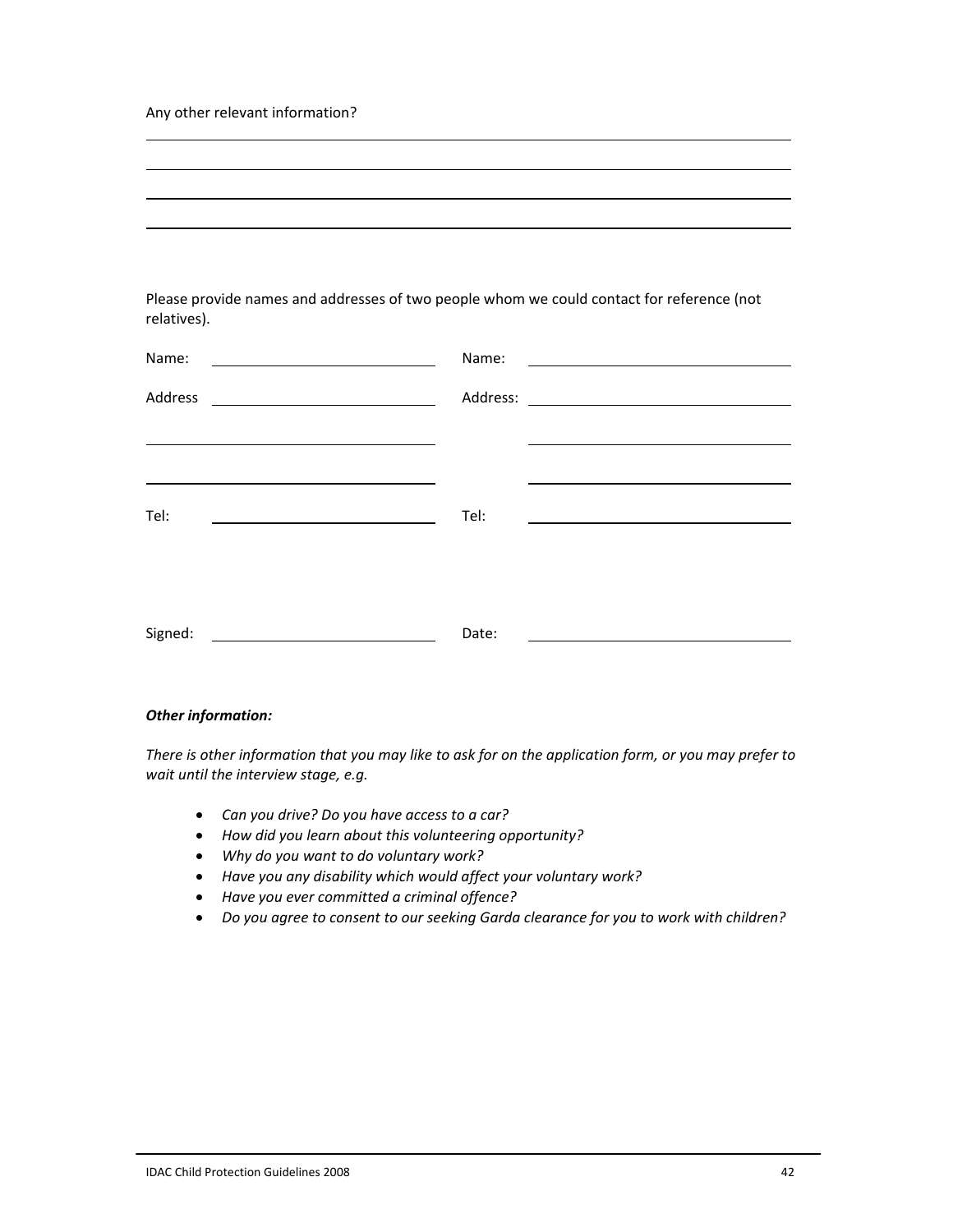# <span id="page-44-0"></span>**Appendix 11: Sample Reference Request Form**

## **Confidential**

|                                                                                                                                                                                                                                                                                                  |    |      |         |      | has applied to work in (insert name of drama |           |
|--------------------------------------------------------------------------------------------------------------------------------------------------------------------------------------------------------------------------------------------------------------------------------------------------|----|------|---------|------|----------------------------------------------|-----------|
| school) and has given your name as a referee.                                                                                                                                                                                                                                                    |    |      |         |      |                                              |           |
| This post involves substantial access to children and as an organisation committed to the welfare<br>and protection of children, we are anxious to know if you have any reason at all to be concerned<br>about this applicant being in contact with children and young people?                   |    |      |         |      |                                              |           |
| Yes                                                                                                                                                                                                                                                                                              | No |      |         |      |                                              |           |
| If you have answered yes, we will contact you in confidence.                                                                                                                                                                                                                                     |    |      |         |      |                                              |           |
| If you are happy to complete this reference, all information contained on the form will remain<br>confidential, and will only be shared with the panel members, should they be offered a volunteer<br>position. We would appreciate you being extremely candid in you evaluation of this person. |    |      |         |      |                                              |           |
| How long have you known this person?                                                                                                                                                                                                                                                             |    |      |         |      |                                              |           |
| In what capacity?                                                                                                                                                                                                                                                                                |    |      |         |      |                                              |           |
| What attributes does this person have which you would consider makes them a suitable volunteer?                                                                                                                                                                                                  |    |      |         |      |                                              |           |
|                                                                                                                                                                                                                                                                                                  |    |      |         |      |                                              |           |
|                                                                                                                                                                                                                                                                                                  |    |      |         |      |                                              |           |
| How would you describe their personality?                                                                                                                                                                                                                                                        |    |      |         |      |                                              |           |
|                                                                                                                                                                                                                                                                                                  |    |      |         |      |                                              |           |
|                                                                                                                                                                                                                                                                                                  |    |      |         |      |                                              |           |
|                                                                                                                                                                                                                                                                                                  |    |      |         |      |                                              |           |
| Please rate this person on the following (please tick)                                                                                                                                                                                                                                           |    |      |         |      |                                              |           |
|                                                                                                                                                                                                                                                                                                  |    | Poor | Average | Good | V/Good                                       | Excellent |
| Responsibility                                                                                                                                                                                                                                                                                   |    |      |         |      |                                              |           |
| Maturity                                                                                                                                                                                                                                                                                         |    |      |         |      |                                              |           |
| Self-motivation                                                                                                                                                                                                                                                                                  |    |      |         |      |                                              |           |
| Motivation of others                                                                                                                                                                                                                                                                             |    |      |         |      |                                              |           |
| Energy                                                                                                                                                                                                                                                                                           |    |      |         |      |                                              |           |

Signed: Date:

Occupation:

Trustworthiness Reliability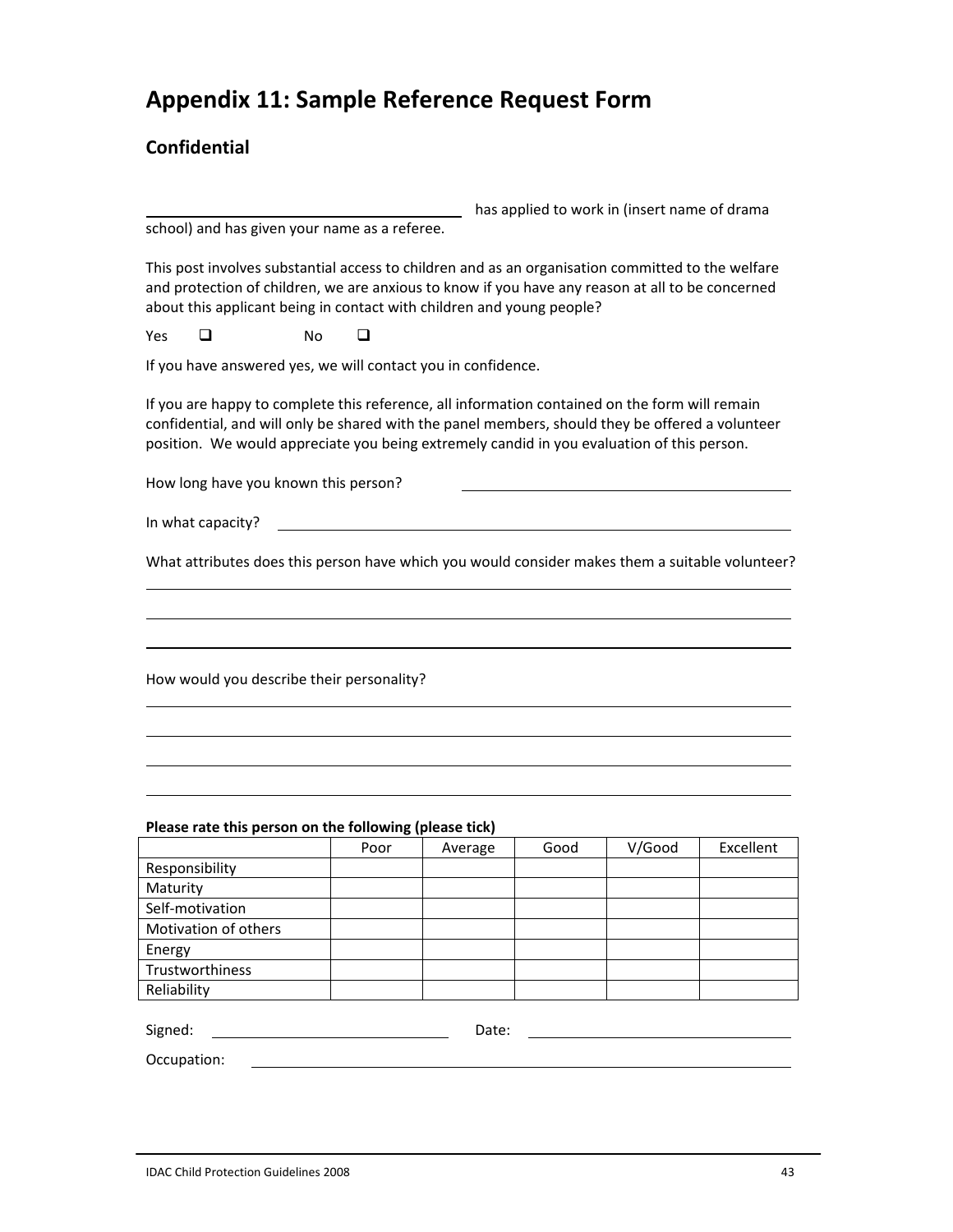# <span id="page-45-0"></span>**Appendix 12: Sample Declaration of Acceptance of IDAC Child Protection Guidelines**

## **Confidential**

|                                                                      | Declaration from all staff and volunteers working with children and young people                 |
|----------------------------------------------------------------------|--------------------------------------------------------------------------------------------------|
| Surname                                                              |                                                                                                  |
| Date of Birth                                                        |                                                                                                  |
| Tel. Number                                                          |                                                                                                  |
| Have you ever been convicted of a criminal offence?                  | Yes<br>No.                                                                                       |
| If yes, please state below the nature and date(s) of the offence(s): |                                                                                                  |
|                                                                      |                                                                                                  |
|                                                                      |                                                                                                  |
| contents.                                                            | I have read the IDAC Child Protection Guidelines and code of behaviour and agree to abide by its |
| Signature                                                            |                                                                                                  |
| Date                                                                 |                                                                                                  |
|                                                                      | There is no reason why I would be considered unsuitable to work with children or young people.   |
| Signature                                                            |                                                                                                  |
| Date                                                                 |                                                                                                  |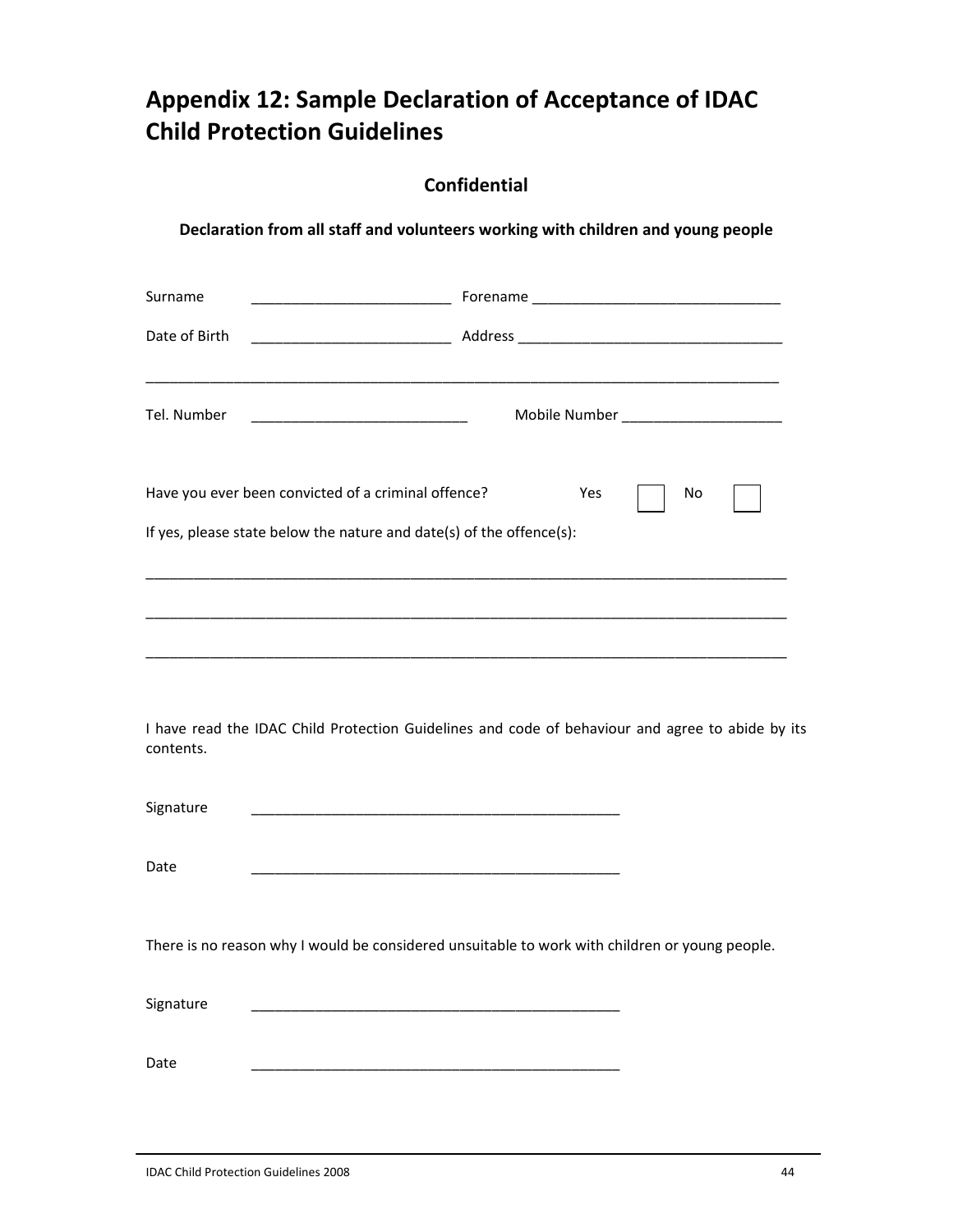# <span id="page-46-0"></span>**Appendix 13: Sample Staff Management Policy Statement**

To protect both staff (paid and voluntary) and children/young people, we undertake that new staff will:

- Take part in a mandatory induction training session;
- Be made aware of the organisation's code of conduct, child protection procedures, and the identity and role of who has been designated to deal with issues of concern;
- Undergo a probationary or trial period.

All staff will:

- Receive an adequate level of supervision and review of their work practices;
- Be expected to have read and signed the Child Protection Guidelines Declaration;
- Be provided with child protection training.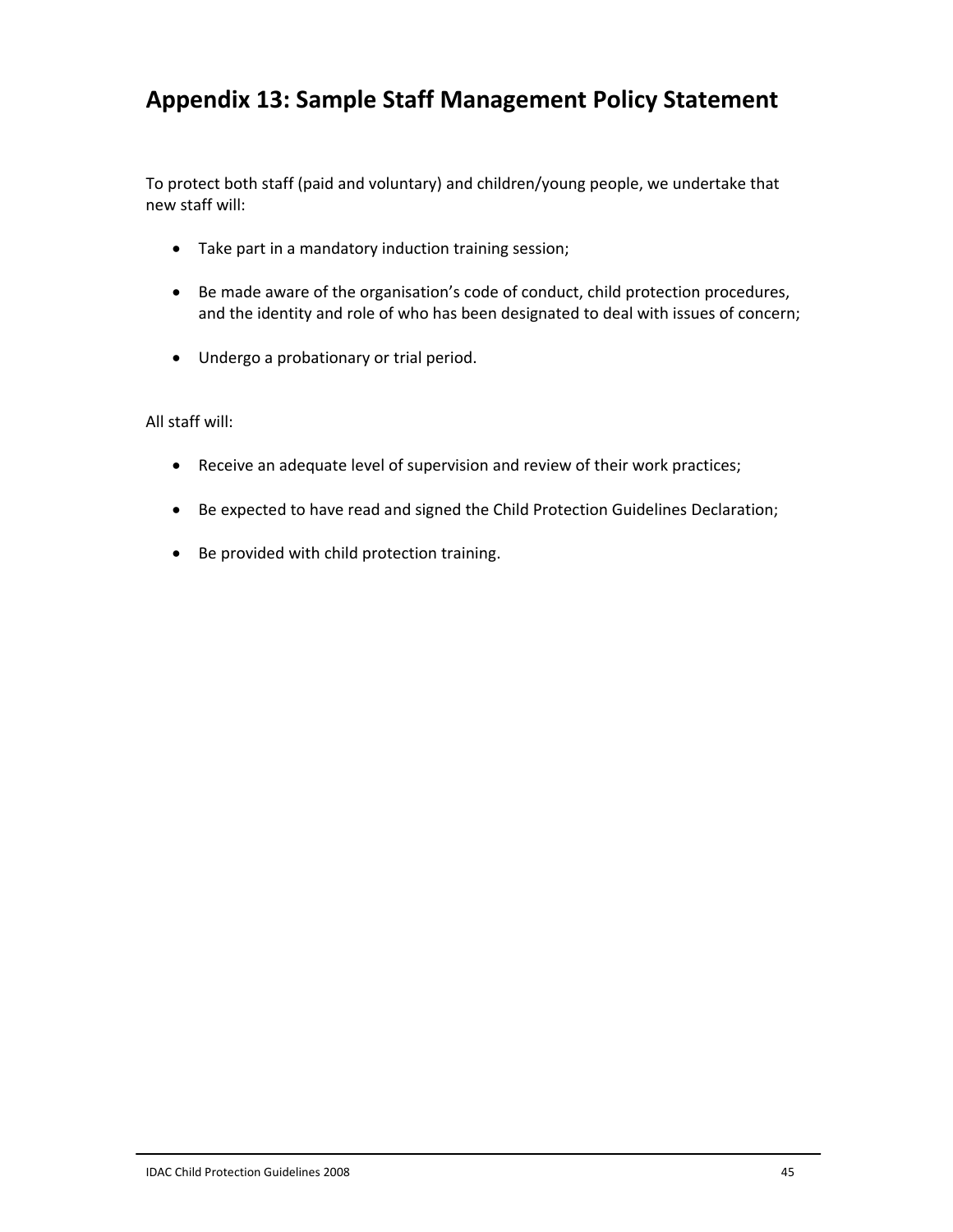# <span id="page-47-0"></span>**Appendix 14: HSE Child Protection and Welfare Services**

| Carlow               | St. Dympna's Hospital, Athy Road.     | Tel: 059 913 6587          |
|----------------------|---------------------------------------|----------------------------|
| Cavan                | Drumalee Cross.                       | Tel: 049 437 7305/306      |
| Clare                | River House, Gort Road, Ennis.        | Tel: 065 686 3907          |
| Cork City            | Georges Quay.                         | Tel: 021 496 5511          |
| Cork, North          | Goulds Hill Hse, Mallow.              | Tel: 022 21484             |
| Cork, North Lee      | Social Work Department, Blackpool.    | Tel: 021 492 7000          |
| Cork, South Lee      | St. Finbarr's Hospital.               | Tel: 021 492 3001          |
| Cork, West Cork      | Coolnagarrane, Skibbereen.            | Tel: 028 40447             |
| Donegal East         | Links Business Centre, Buncrana.      | Tel: 074 932 0420          |
| Donegal West         | Killybegs Road, Donegal Town.         | Tel: 074 972 3540          |
| Donegal              | Pearse Road, Letterkenny.             | Tel: 074 912 3672/3770     |
| Dublin North Central | 22 Mountjoy Square, Dublin 1.         | Tel: 01 855 6871           |
| Dublin North Central | Ballymun Health Centre.               | Tel: 01 842 0011           |
| Dublin North West    | Rathdown Road.                        | Tel: 01 882 5000           |
| Dublin North West    | Wellmount Park, Finglas.              | Tel: 01 856 7704           |
| Dublin North         | Cromcastle Road, Coolock.             | Tel: 01 816 4200/44        |
| Dublin South City    | Carnegie Ctr, 21 Lord Edward St.      | Tel: 01 648 6555           |
| Dublin South East    | Vergemount Hall, Clonskeagh.          | Tel: 01 268 0320           |
| Dublin South West    | Millbrook Lawn.                       | Tel: 01 452 0666           |
| Dublin West          | Cherry Orchard Hospital, Ballyfermot. | Tel: 01 620 6387           |
| Dun Laoghaire        | 102 Patrick Street.                   | Tel: 01 236 5120           |
| Dun Laoghaire        | Tivoli Road.                          | Tel: 01 284 3579           |
| Galway City          | 25 Newcastle Road, Galway.            | Tel: 091 546366/370/325369 |
| Galway               | Brackernagh, Ballinasloe.             | Tel: 090 964 6200          |
| Galway               | Health Centre, Loughrea.              | Tel: 091 847 820           |
| Galway               | Health Centre, Oughterard.            | Tel: 091 552 200           |
| Galway               | Health Centre, Vicar Street, Tuam.    | Tel: 093 24492             |
| Kerry                | 28 Moyderwell, Tralee.                | Tel: 066 718 4500          |
| Kerry                | St. Margaret's Road, Killarney.       | Tel: 064 36030             |
| Kildare West Wicklow | Fairgreen Street, Naas.               | Tel: 045 882 400           |
| Kilkenny             | 11 Patrick Street, Kilkenny.          | Tel: 056 778 4782          |
| Laois                | Child and Family Centre, Portlaoise.  | Tel: 057 869 2567          |
| Leitri               | Leitrim Road, Carrick-on-Shannon.     | Tel: 071 965 0324          |
| Limerick             | Ballynanty Health Centre.             | Tel: 061 457 100           |
| Limerick             | Kilmallock Health Centre.             | Tel: 063 98192             |
| Limerick             | Newcastle West Health Centre.         | Tel: 069 66653             |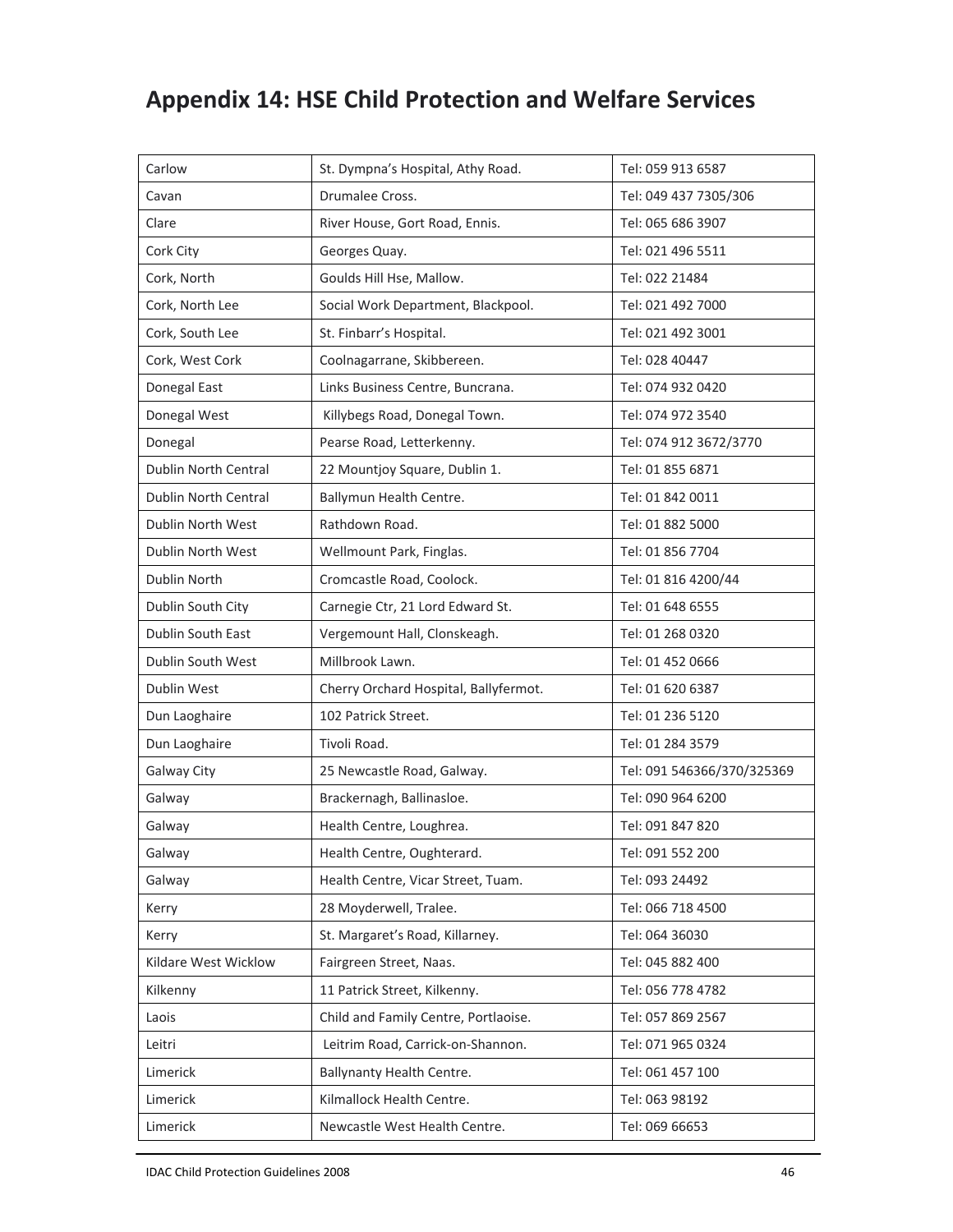| Limerick               | Roxtown Health Centre.                      | Tel: 061 48301             |
|------------------------|---------------------------------------------|----------------------------|
| Limerick               | South Hill Health Centre.                   | Tel: 061 209 985           |
| Limerick               | St. Camillus Hospital.                      | Tel: 061 483 711/996       |
| Longford               | Tivoli House, Dublin Road.                  | Tel: 043 50584             |
| Louth                  | Wilton House, Stapleton Place, Dundalk.     | Tel: 042 939 2200          |
| Mayo                   | Aras Attracta, Swinford.                    | Tel: 094 905 0133          |
| Mayo                   | Ballina Health Centre, Mercy Road, Ballina. | Tel: 096 21511             |
| Mayo                   | Mountain View, Castlebar.                   | Tel: 094 904 2283          |
| Meath                  | 25 Bruce Hill, Navan.                       | Tel: 046 903 0616          |
| Meath                  | Commons Road, Navan.                        | Tel: 046 907 3178          |
| Meath                  | Dunshaughlin Health Care Unit.              | Tel: 01 802 4102           |
| Meath                  | Enterprise Centre, Navan.                   | Tel: 046 909 7817          |
| Monaghan               | Rooskey.                                    | Tel: 047 30426 or 30427    |
| Offaly                 | O'Carroll Street, Tullamore.                | Tel: 057 932 2488          |
| Roscommon              | Abbey Street, Roscommon.                    | Tel: 090 663 7014          |
| Roscommon              | Health Centre, Boyle.                       | Tel: 071 966 2087          |
| Roscommon              | Knockroe, Castlerea.                        | Tel: 090 663 7843          |
| Roscommon              | Lanesboro Road, Roscommon.                  | Tel: 090 663 7528          |
| Sligo                  | Markievicz House, Barrack Street, Sligo.    | Tel: 071 915 5133          |
| Sligo                  | Teach Laighne, Humbert Street, Tubbercurry. | Tel: 071 912 0062          |
| <b>Tipperary North</b> | Annbrook, Nenagh.                           | Tel: 067 41934             |
| <b>Tipperary North</b> | Parnell Street, Thurles.                    | Tel: 0504 23211            |
| <b>Tipperary South</b> | Western Road, Clonmel.                      | Tel: 052 77303             |
| Waterford              | Cork Road, Waterford.                       | Tel: 051 842 827           |
| Waterford              | St. Joseph's Hospital, Dungarvan.           | Tel: 058 20918/20/21       |
| Westmeath              | Athlone Health Centre, Coosan Road.         | Tel: 09064 83106           |
| Westmeath              | St. Loman's, Mullingar.                     | Tel: 044 93 84450          |
| Wexford                | Ely House, Ferrybank.                       | Tel: 053 912 3522 Ext. 201 |
| Wexford                | Gorey Health Centre, Gorey.                 | Tel: 053 943 0100          |
| Wexford                | Hospital Grounds, New Ross.                 | Tel: 051 421 445           |
| Wexford                | Millpark Road, Enniscorthy.                 | Tel: 053 923 3465          |
| Wicklow                | Delgany Health Centre, Delgany.             | Tel: 01 287 1482           |
| Wicklow                | Seafront, Wicklow Town.                     | Tel: 0404 68400            |
| Wicklow                | The Civic Centre, Bray.                     | Tel: 01 274 4100/4180      |
| Wicklow, West Wicklow  | Fairgreen Street, Naas.                     | Tel: 045 882 400           |